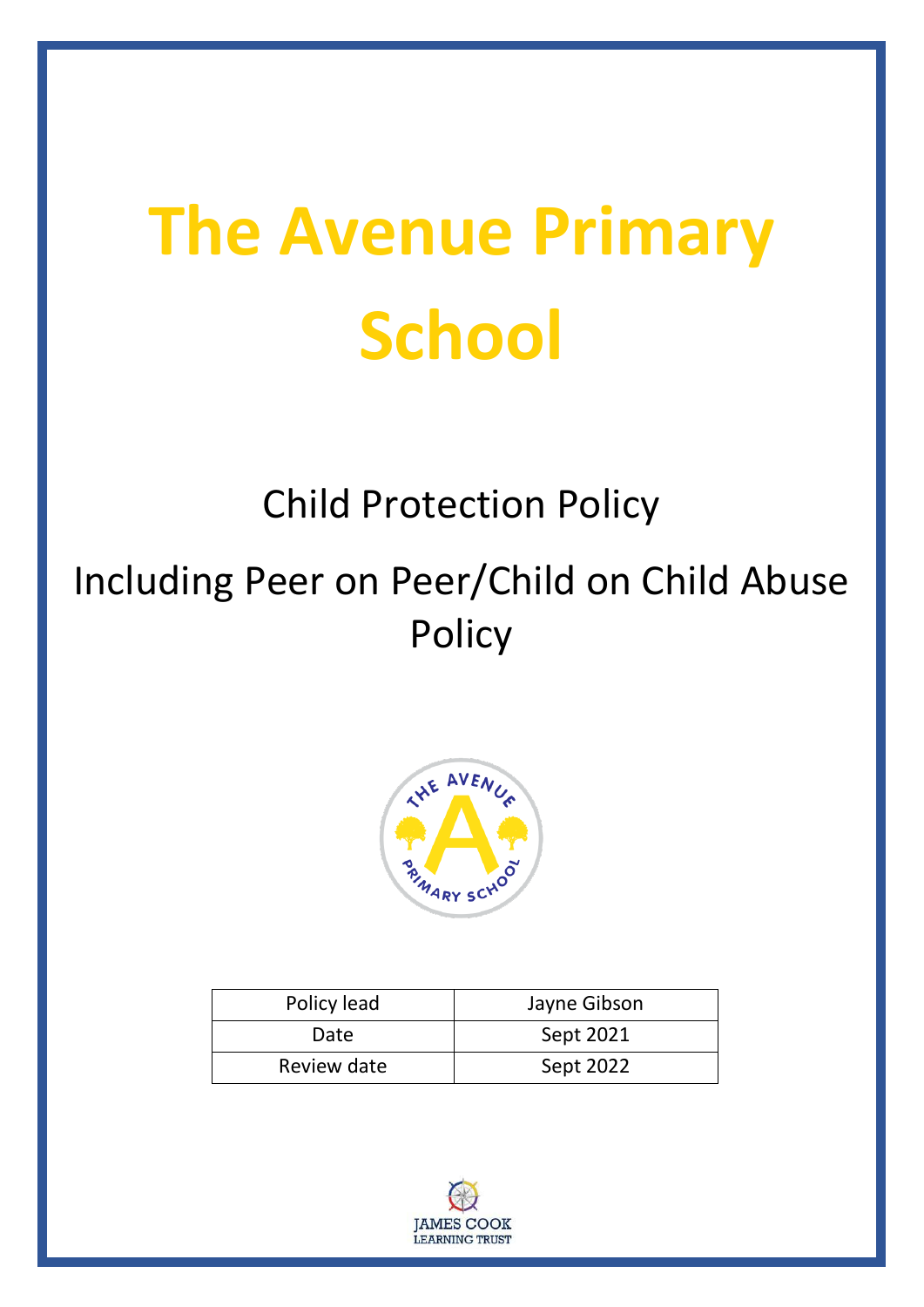#### **Purpose and Aim**

The Avenue Primary School's whole-school Child Protection Policy aims to provide clear direction to staff and others about expected codes of behaviour in dealing with child welfare concerns. This policy also aims to make explicit the school's commitment to the development of good practice and sound procedures to keep children safe in our school. This policy recognises that abuse can occur in all communities and contexts and that all staff have a responsibility and the opportunity to support children, in sharing concerns and worries in school to feel safe. The whole school culture of vigilance in The Avenue Primary School creates a safe space where children are supported, listened to and valued in what they choose to share and that ALL staff act immediately with the necessary level of intervention to create the most effective outcome for every individual child.

The purpose of this policy is, therefore, to ensure that our children's welfare is of paramount importance, early and additional help is offered to prevent escalation and where child protection concerns are identified referrals are handled sensitively, professionally and in ways that support the needs of the child's well-being.

Governors and staff are committed within The Avenue Primary School to keeping children safe by safeguarding and promoting the welfare of children in our care through all our policies, procedures and practices. We expect all our pupils' parents and visitors to share this commitment and understanding.

#### **Introduction**

The Avenue Primary School fully recognises the contribution it can make to keeping children safe and supporting the pupils in its care. There are four main elements to our Child Protection Policy:

- **1. Prevention** (positive school atmosphere, careful and vigilant teaching, pastoral care, support to pupils, providing good adult role models and the identification of early and additional support/services to children and families and recognising and reducing risks to children including harassment, bullying/cyber-bullying and prejudice-based and discriminatory bullying, victimisation, sexual violence and sexual harassment, criminal/sexual exploitation including county lines and serious violent crime, preventing radicalisation (extremism, radicalisation and terrorism) and issues such as honour based abuse, female genital mutilation and forced marriage).
- **2. Protection** (following agreed procedures, ensuring all staff respond appropriately and sensitively to child protection concerns and that every member of staff has regular training and updates at least annually and are supported to refer their concerns to the Designated Safeguarding Lead or Deputy Designated Safeguarding Lead or Children's Services (01642 726 004) directly IF NECESSARY. In certain specific cases such as female genital mutilation (Mandatory reporting of FGM from October 2015), radicalisation or forced marriage there are SPOCS/named teams and individuals within the police who can be contacted).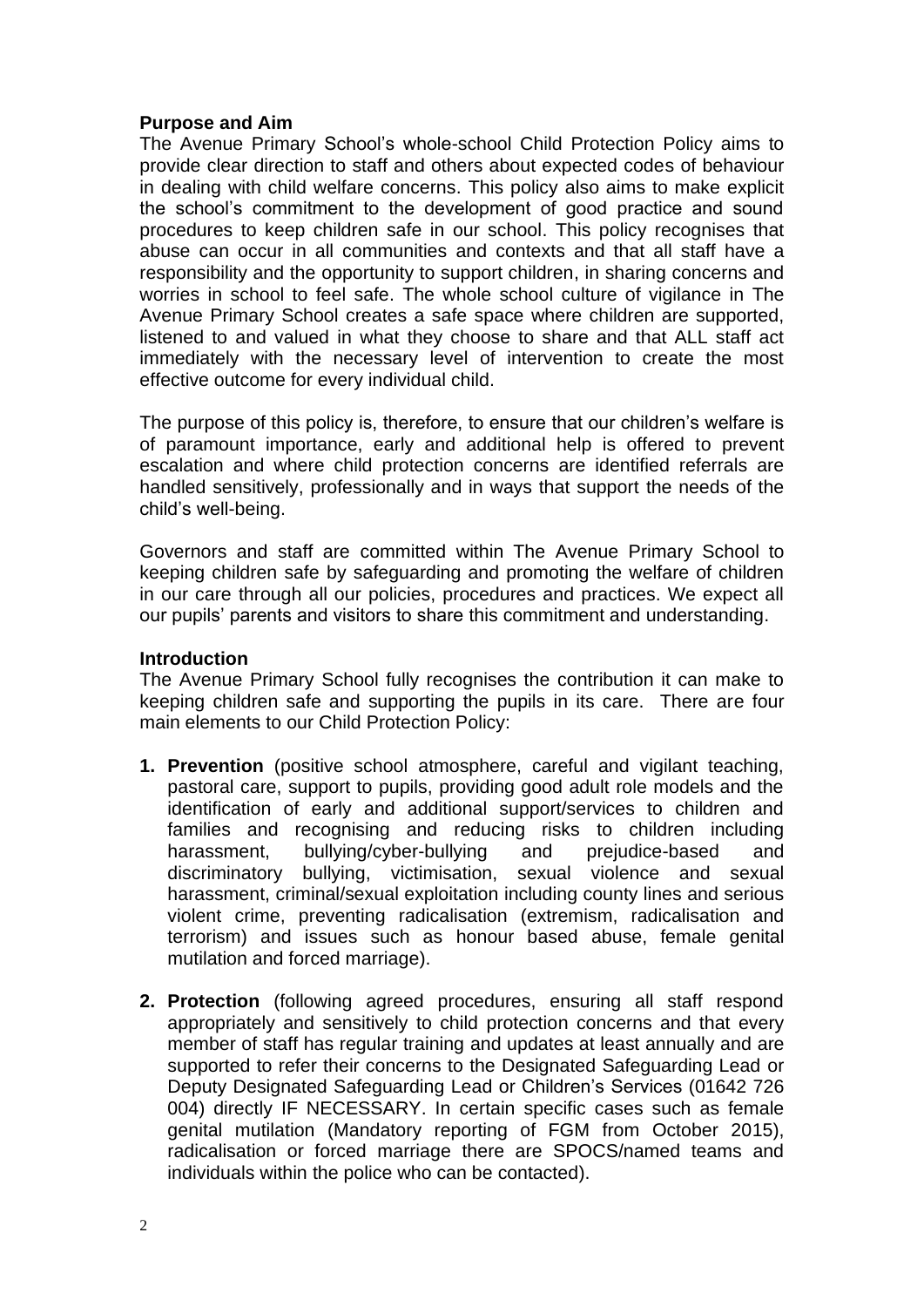#### **Designated Safeguarding Lead at The Avenue Primary School…… Jayne Gibson Deputy Designated Safeguarding Leads - Emma Watson, Jaden Bytheway and Lucy Owens**

- **3. Reconsideration** (following and challenging the progress of new referrals and existing cases to ensure that individual cases are reconsidered if there remains no improvement to a child's circumstances).
- **4. Support** (for pupils and school staff and for children who may be vulnerable due to their individual circumstances or extra-familial harm and taking action to enable all children to have the best outcomes).

All staff have the added responsibility of recognising that there may be children with additional vulnerability who remain at higher risk of harm or abuse because of their existing vulnerability. All school staff should be particularly alert to the potential need for early help for a child who:

- is disabled or has certain health conditions and has specific additional needs
- has special educational needs (whether or not they have a statutory Education, Health and Care Plan)
- has a mental health need
- is a young carer
- is showing signs of being drawn into anti-social or criminal behaviour, including gang involvement and association with organised crime groups
- is frequently missing/goes missing from care or from home
- is at risk of modern slavery, trafficking, sexual or criminal exploitation
- is at risk of being radicalised or exploited
- has a family member in prison or is affected by parental offending
- is in a family circumstance presenting challenges for the child, such as drug and alcohol misuse, adult mental health issues and domestic abuse
- is misusing drugs or alcohol themselves
- has returned home to their family from care
- is at risk of 'honour'-based abuse such as Female Genital Mutilation or Forced Marriage
- is a privately fostered child
- is persistently absent from education, including persistent absences for part of the school day.

#### (KCSIE 2021)

All staff have a responsibility to recognise child abuse, neglect and peer on peer (child on child) abuse in its many forms. This means that ALL staff will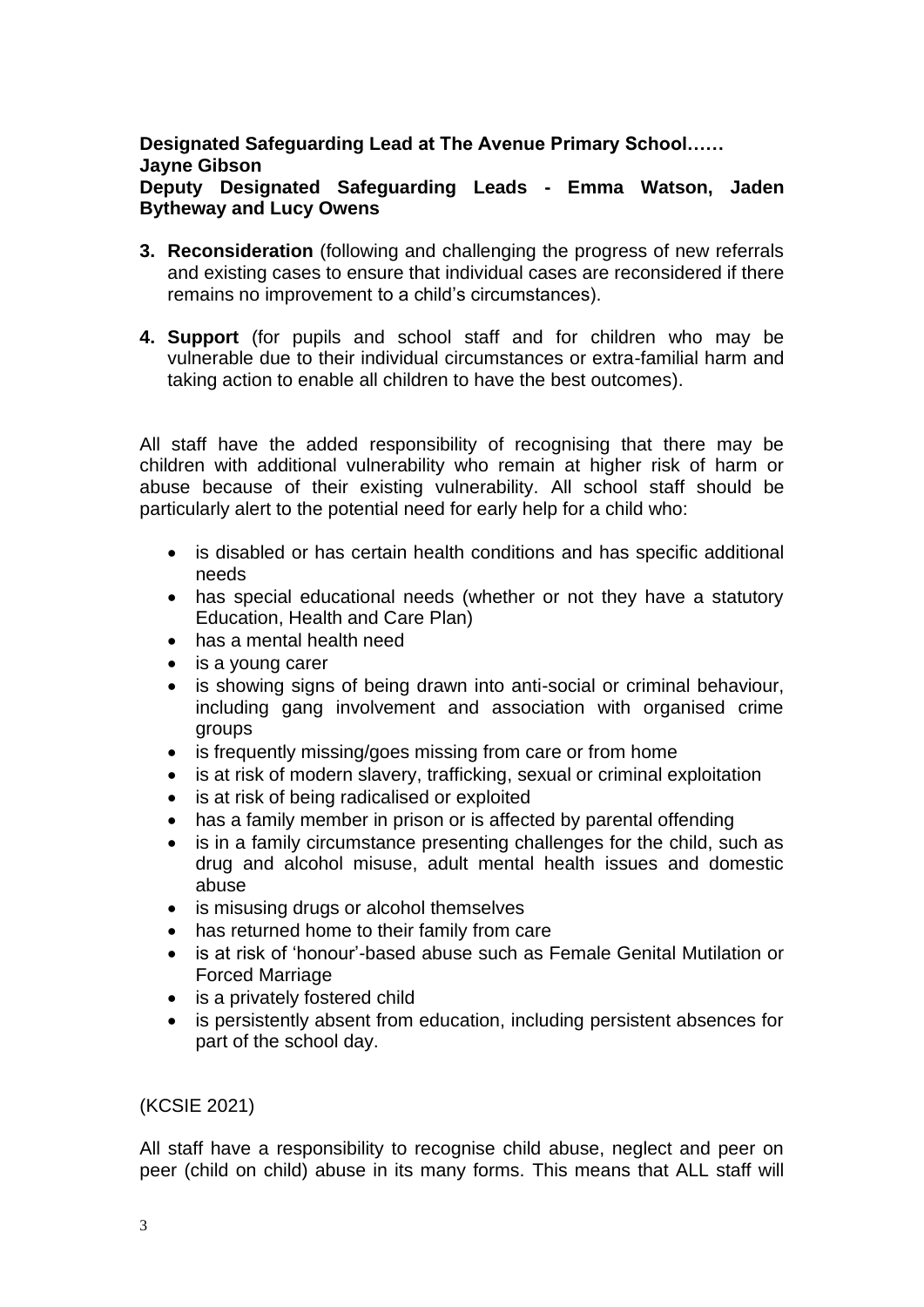take a 'zero-tolerance' approach to any unacceptable behaviour including 'banter' and will seek to prevent, challenge and take action so that all children understand that any concerns regarding their welfare and safety will be taken seriously. This will encourage and promote a culture of acceptable behaviour and a safe educational environment for all children. All staff should also be aware that mental health problems can, in some cases, be an indicator that a child has suffered or is at risk of suffering abuse, neglect or exploitation. Additional guidance on how our school supports the following areas of additional need or harm are provided in the hyperlinked documents in Appendix 1 of this Child Protection Policy and includes the full list taken from Keeping Children Safe in Education 2021.

Broadly the areas taken from Keeping Children Safe in Education, 2021 Annex B, include

- Child abduction and community safety incidents
- Children in the court system
- Children missing from education
- Children with family members in prison
- Child Criminal Exploitation (CCE) and Child Sexual Exploitation (CSE)
- County Lines
- Modern Slavery and the National Referral Mechanism
- Cybercrime
- Domestic Abuse
- Homelessness
- So called 'Honour Based Abuse' inclusive of Female Genital Mutilation (FGM) and Forced Marriage.
- FGM
- Forced Marriage
- Preventing Radicalisation
- The Prevent duty
- Channel
- Additional Support
- Peer on Peer / Child on Child Abuse
- Sexual violence and sexual harassment between children in schools and colleges
- Upskirting
- The response to a report of sexual violence or sexual harassment
- Additional advice and support

(KCSIE 2021)

AS STATED THE FULL LIST OF ADDITIONAL ADVICE AND SUPPORTIVE HYPERLINKS CAN BE FOUND IN APPENDIX 1 OF THIS POLICY

In the event of any of the above issues being recognised, information should be shared directly with the Designated Safeguarding Lead or deputies which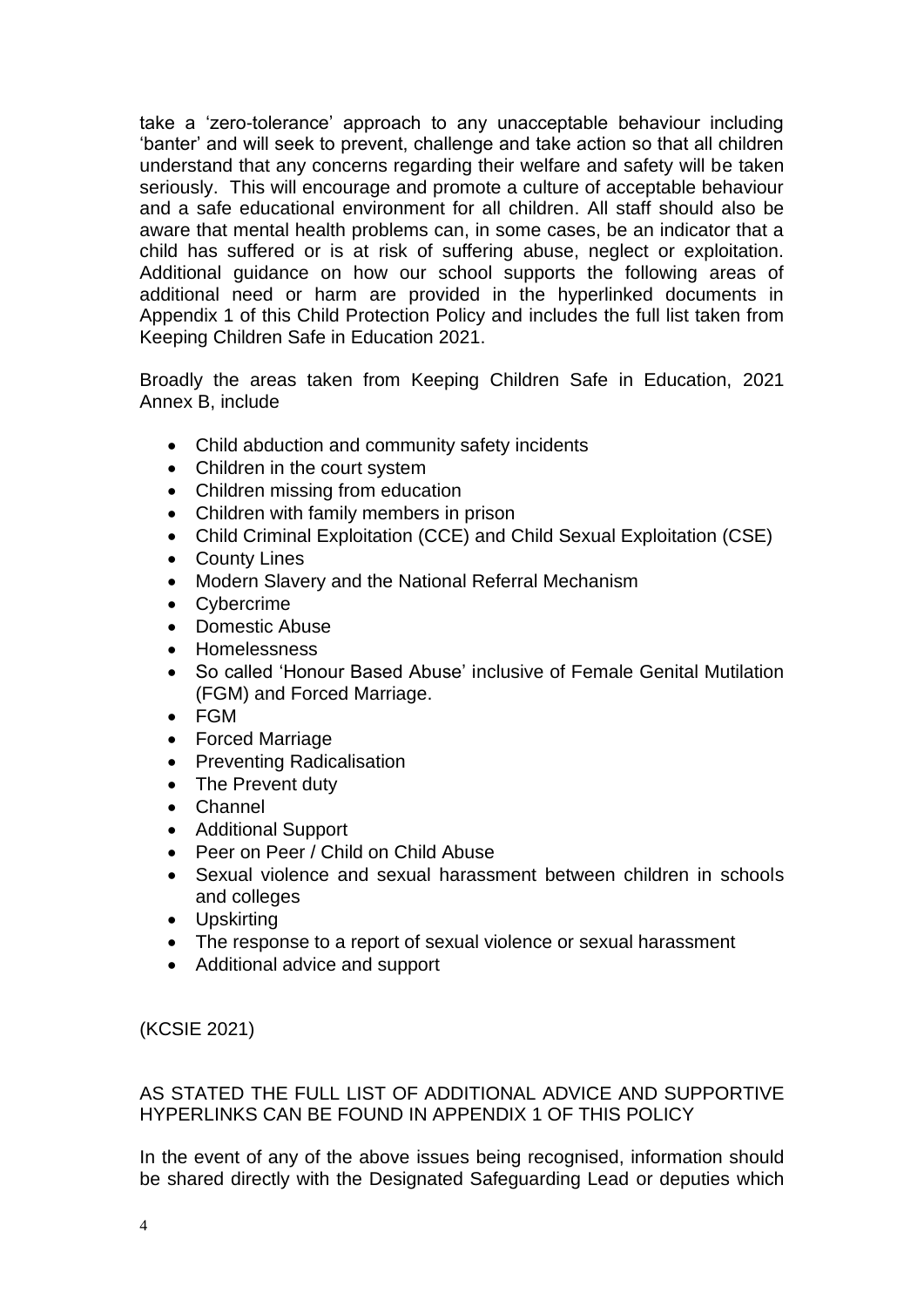will result in the situation being recorded, evaluated and support offered in school or the pupil/s being referred to specific services.

#### **This policy applies to The Avenue Primary School's whole workforce.**

#### **Framework and Legislation**

No school operates in isolation. Keeping children safe from significant harm is the responsibility of all adults especially those working with children. The development of appropriate procedures and the monitoring of good practice are the responsibilities of South Tees Safeguarding Children Partnership, which includes the partnership of several agencies who work with children and families across the borough.

The Avenue Primary School is committed to keeping children safe and safeguarding all children in accordance with Child Protection: South Tees Safeguarding Children Partnership <https://www.teescpp.org.uk/> and partner agencies in all cases where there is a concern about significant harm

Significant Harm is defined in The Children's Act 1989 as the ill-treatment (including sexual abuse and physical abuse) or the impairment of health (physical or mental) or development (physical, intellectual, emotional, social or behavioural) as compared to a similar child.

**Note**: harm now includes the impairment of a child's health or development as a result of witnessing the ill treatment of another person. *(Adoption and Children Act 2002)*

Local Authorities have a duty to investigate (under S47 of the Children Act 1989). Where a Local Authority is informed that there is a child who is living, or is found, in their area and they have reasonable cause to suspect that child is suffering or is likely to suffer significant harm they must make such enquiries as necessary to promote or safeguard the child's welfare. Children's Services undertakes this responsibility on behalf of the Local Authority once a referral has been made.

**Keeping Children Safe in Education September 2021 contains information on what schools and colleges should do and sets out the legal duties with which schools and colleges must comply. It should be read alongside Working Together to Safeguard Children 2018 which applies to all schools, including maintained Nursery schools. The Children Act 1989 sets out the legal framework**.

### **Roles and Responsibilities For All Staff**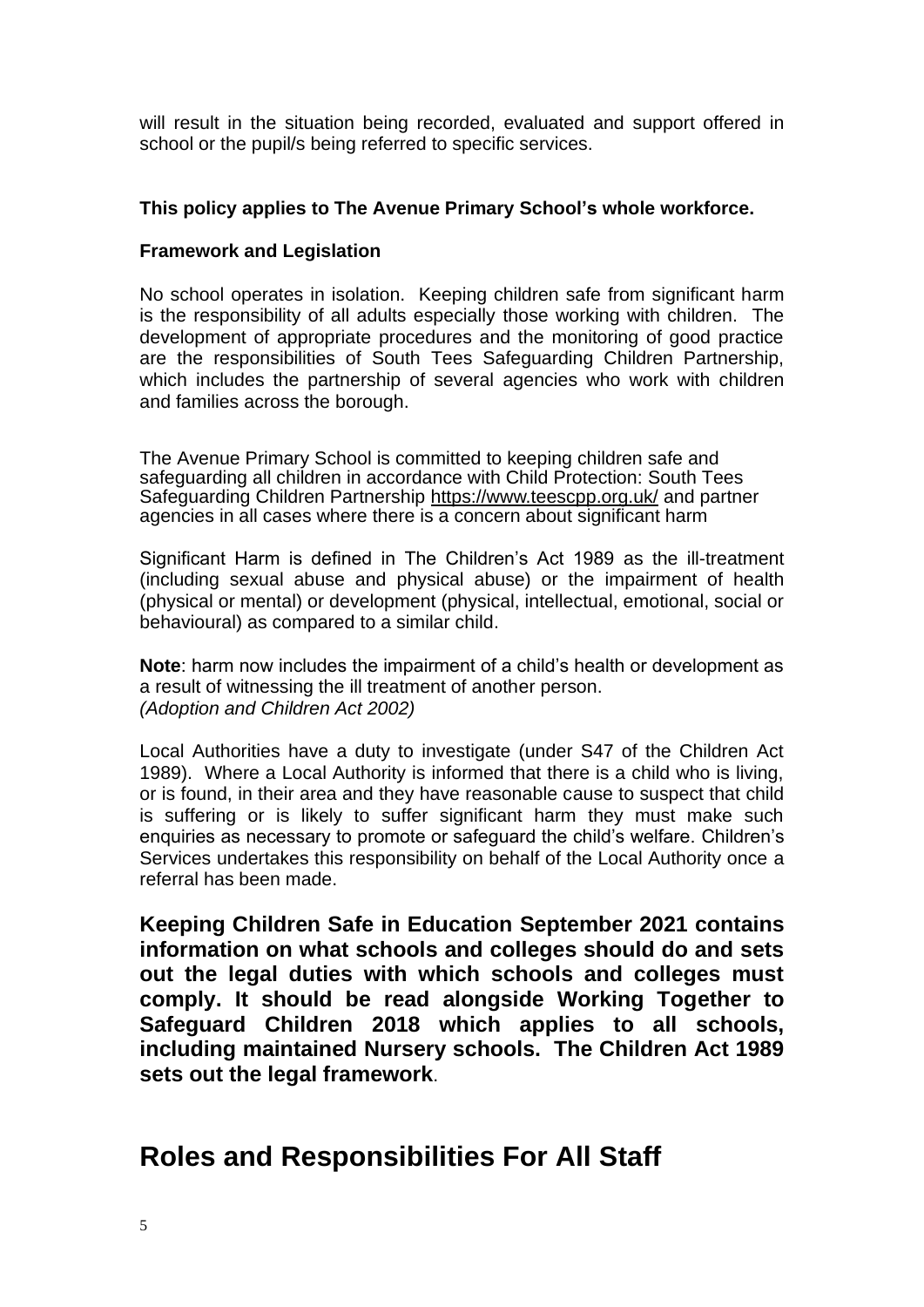Safeguarding and promoting the welfare of children is defined for the purposes of this policy as: protecting ALL children from maltreatment and abuse; (including in addition to the four categories of harm, issues such as sexual violence and sexual harassment, child criminal exploitation (CCE), child sexual exploitation (CSE), county lines and serious violent crime, honour based abuse (HBA) inclusive of female genital mutilation (FGM) and forced marriage, preventing radicalisation (extremism, radicalisation and terrorism), harassment, bullying including cyber-bullying, prejudice-based and discriminatory bullying and victimisation) preventing impairment of children's health (physical and mental health) or development; ensuring that children grow up in circumstances consistent with the provision of safe and effective care; and taking action to enable all children to have the best outcomes. This includes everyone under the age of 18.

Everyone who comes into contact with children and their families has a role to play in safeguarding children. Due to the regular contact with children all staff at The Avenue Primary School have, we hold a particularly important role in safeguarding as we are in a position to identify concerns early, provide help for children and to prevent concerns from escalating. Children can make disclosures or show signs of abuse at any time and to any individual and safeguarding incidents can occur within schools. Therefore, through a thorough induction process and the sharing of this policy to all staff, students and volunteers, it is important that ALL staff:

- Ensure that they clearly understand their school's systems and procedures for sharing information to safeguard and promote the welfare of children as shared in this policy.
- Ensure that they listen to and reflect on the voice of the child at ALL times (taking the child's wishes and feeling into account) and reassure them that they will take seriously any concerns raised to them by the child and both support them and keep them safe. This will include determining what action to take and what services to provide on behalf of the child in need (for non-safeguarding concerns).
- Ensure that they report ANY concerns of harm to any child to the Designated Safeguarding Lead immediately and consistently promote a culture of vigilance in school, where concerns are shared and dealt with as soon as possible (However, ALL staff can refer their concerns directly to Children's Services if necessary and the police in the stated incidents above. They should inform the Designated Safeguarding Lead as soon as possible if they have reported concerns directly).
- Ensure that they immediately share with the Designated Safeguarding Lead information shared with them by a child or directly observed/witnessed and record it. This could include sharing information on behalf of the Designated Safeguarding Lead with other agencies. All discussions, decisions and actions should be recorded in writing on CPOMS. Staff should never let fears of sharing information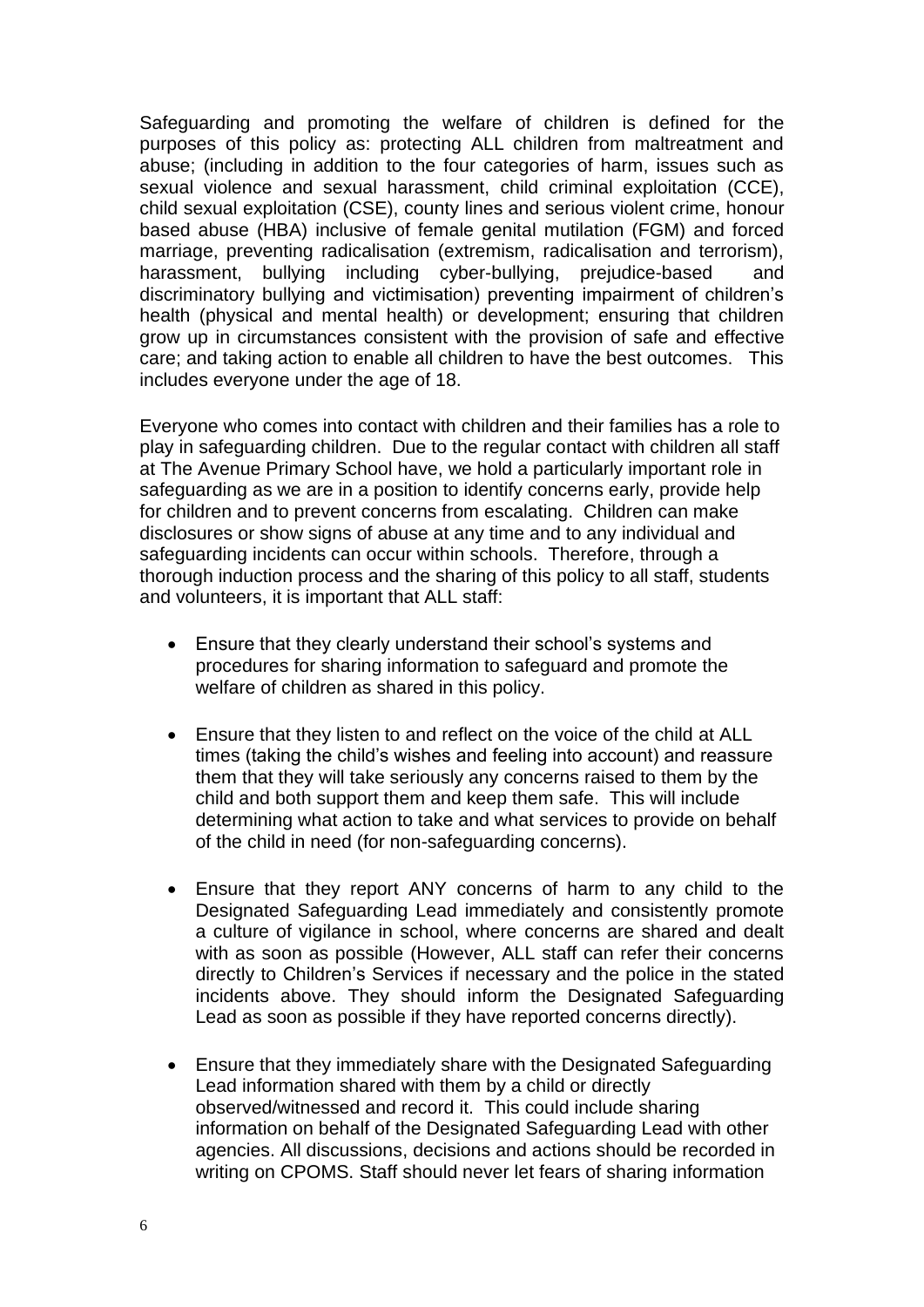stand in the way of the need to safeguard and promote the welfare of children.

- Ensure that they maintain an attitude of **'it could happen here' in respect of any safeguarding issues** and report any concerns regarding the behaviour of a child/an adult/staff member in school directly to the Designated Safeguarding Lead/Head Teacher.
- Ensure that they feel able to raise concerns about poor or unsafe practices of staff and potential failures in the school's safeguarding regime through whistleblowing procedures and the Staff Behaviour/Code of Conduct inclusive of 'Low-Level' Concerns Policy.
- Ensure that they attend regular formal training/updates at least annually to support them in recognising the signs and symptoms of abuse, particularly in support of early identification of needs of children to prevent an escalation of need or risk to the child.
- Ensure from the 1st July 2015 for schools, (or 18th September 2015 for Colleges) that under the Counter Terrorism and Security Act, April 2015, that the school has 'due regard to Prevent' and to assess risk of children and young people being radicalised or drawn into extremism/terrorism (based upon potential risks in local area and that clear protocols are in place for all visitors so that their views are appropriate and not an opportunity to influence others).
- Ensure from October 2015 that there is mandatory reporting to the police in all cases where teachers discover that an act of FGM appears to have been carried out.
- Ensure that they understand through online safety training that technology is a significant component in many safeguarding and wellbeing cases and the additional risks for pupils online and continue to promote the school's E Safety Policy/acceptable usage in the protection of all pupils. This includes the management of internet access via children's own mobile phones or electronic devices that can allow them unlimited access to the internet without any restrictions using their own data allowance. It should be clear in every school's E safety policy/acceptable usage, the expectations of pupils regarding their own devices whilst on school site and the consequences of any evidence of inappropriate use of the internet. This includes not using their mobile phones or smart technology to sexually harass, share indecent images (consensually or non-consensually) and view and share pornography and other harmful content.
- Ensure that they remain vigilant whilst visitors are on site and continue to promote the school's commitment to keeping children safe through reminding visitors and parents of the school's appropriate use of personal mobile phones/devices whilst they are on school premises. This includes staff understanding and adhering to the Staff Behaviour Policy/Code of conduct inclusive of use of mobile phones and electronic devices.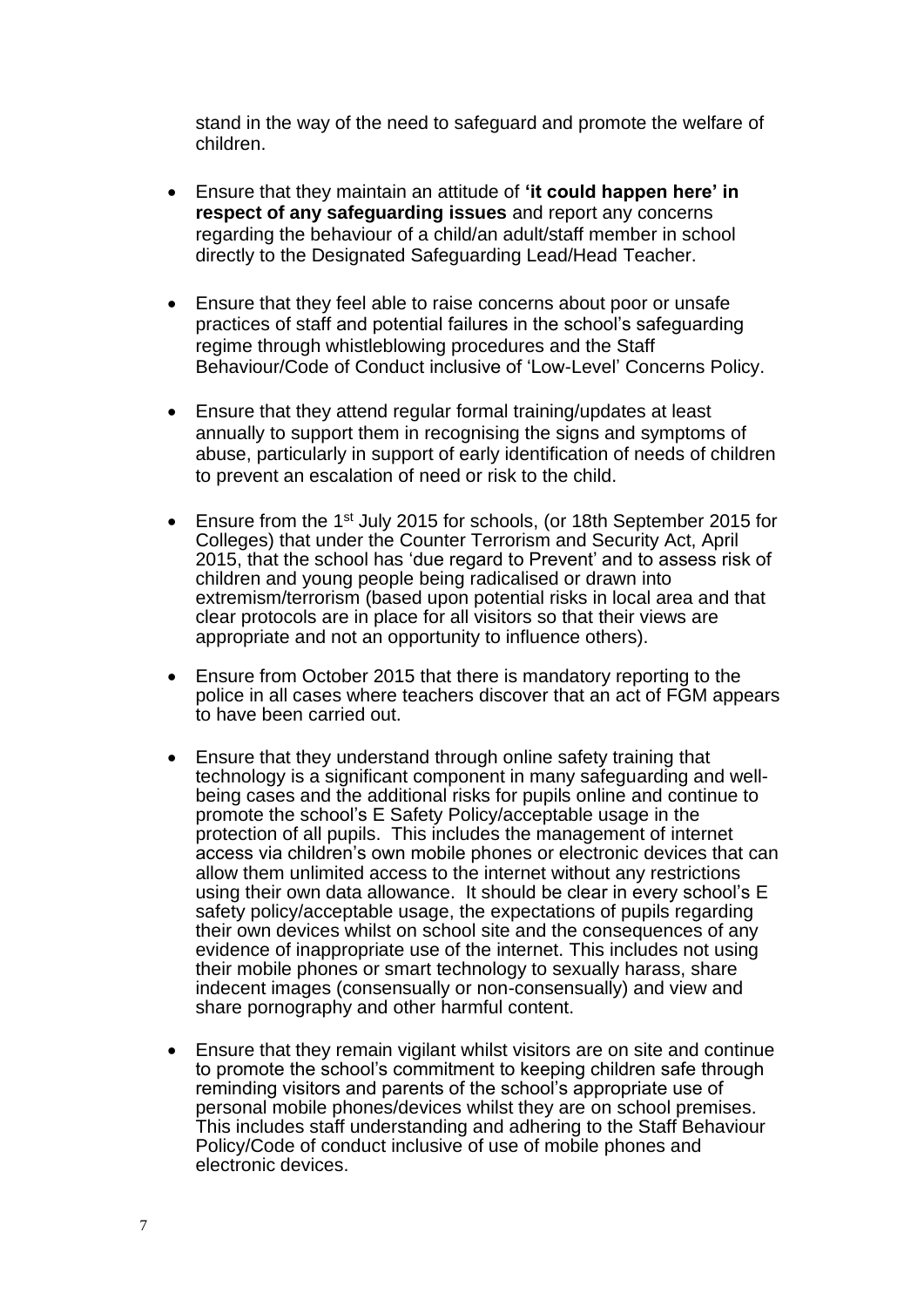The Avenue Primary School will work with social care, the police, health services and other services to promote the welfare of children and protect them from harm.

# **The Designated Safeguarding Lead**

The Avenue Primary School has appointed **Jayne Gibson** from our SLT to be our Designated Safeguarding Lead. This person has the overall responsibility for safeguarding and child protection and has the appropriate status, authority and training to undertake such a role and is able to provide advice and support to other staff on child welfare, safeguarding and child protection matters. This person is able to take part in strategy discussions and inter agency meetings and to support other trained staff to do so as well as contribute to the assessment of children. The Designated Safeguarding Lead (and any deputies) are most likely to have a complete safeguarding picture and be the most appropriate person to advise on the response to safeguarding concerns (KCSIE 2021).

## **Role of the Deputy Designated Safeguarding Leads**

At The Avenue Primary School we have appointed the following **Deputy Designated Safeguarding Leads - Emma Watson, Jaden Bytheway and Lucy Owens, who are part of the Safeguarding Team.** These individuals are trained to the same standard as the Designated Safeguarding Lead. Whilst the activities of the Designated Safeguarding Lead can be delegated to appropriately trained deputies the ultimate LEAD RESPONSIBILITY for child protection will not be delegated and remains with the Designated Safeguarding Lead.

The Designated Safeguarding Lead has a very detailed role (see below)

However, if there is an IMMEDIATE safeguarding concern and the Designated Safeguarding Leads are unavailable please seek immediate support via Children's Services (01642 726 004).

The broad areas of responsibility for the Designated Safeguarding Leads are identified here:

#### **Availability**

During term time the Designated Safeguarding Lead (or deputies) should always be available (during school hours) for staff in the school to discuss any safeguarding concerns. Whilst generally speaking the Designated Safeguarding Lead (or deputies) would be expected to be available in person. It is a matter for individual schools, working with the Designated Safeguarding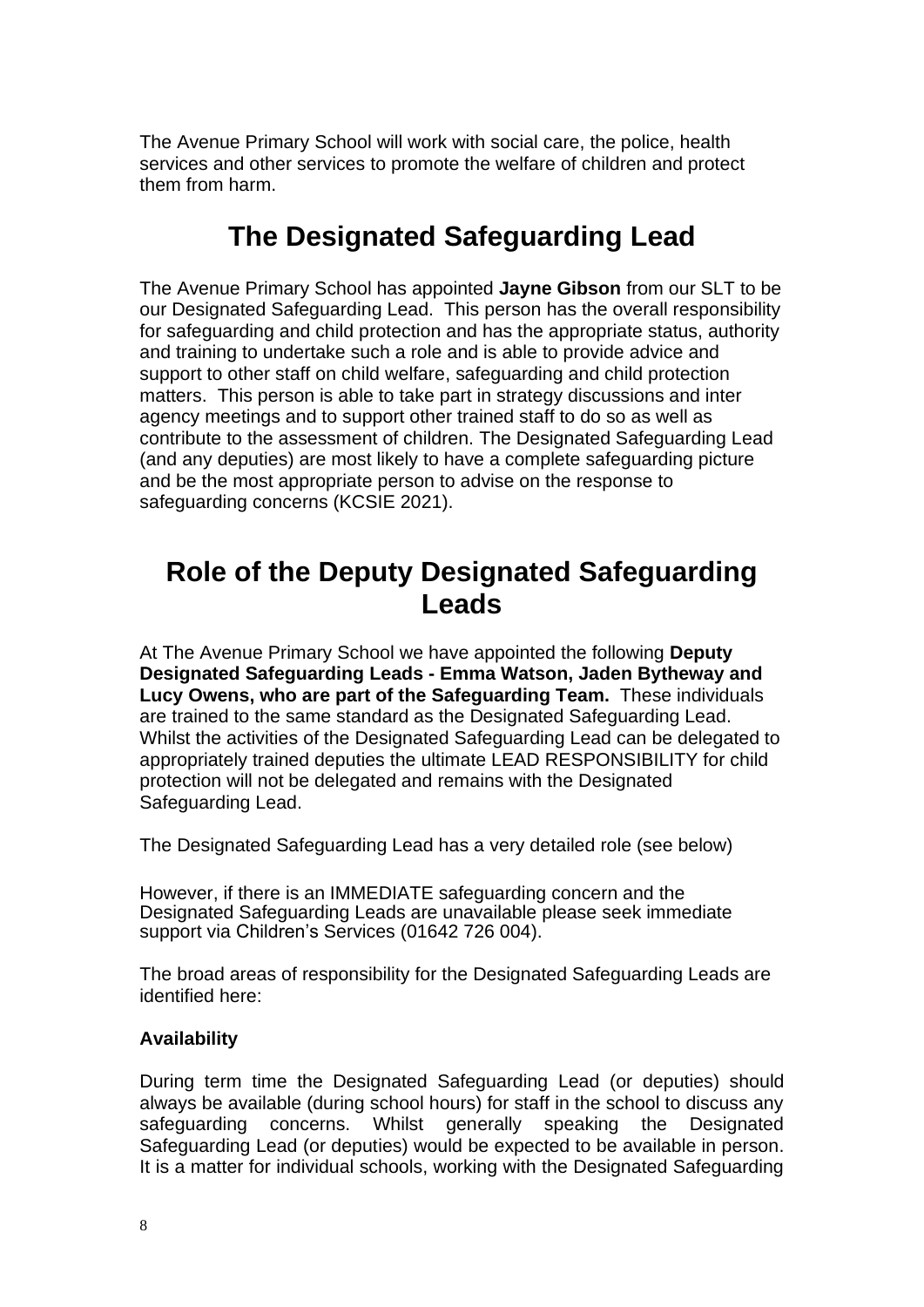Lead, to define what "available" means and whether in exceptional circumstances availability via phone is acceptable.

It is a matter for individual schools and the Designated Safeguarding Lead to arrange adequate and appropriate cover arrangements for any out of hours activities.

#### **Manage Referrals**

The Designated Safeguarding Lead is expected to refer cases:

- Of suspected abuse to Children's Services and support staff who make referrals to Children's Services.
- To the Channel programme where there is a radicalisation concern as required and support staff who make referrals to the Channel programme.
- Where a person is dismissed or left due to risk/harm to a child to the Disclosure and Barring Service as required.
- Where a crime may have been committed to the police as required.

#### **Work with others**

- Act as a source of support, advice and expertise for all staff,
- Act as a point of contact with the safeguarding partners (South Tees Safeguarding Children Partnership)
- Liaise with the Head Teacher to inform them of issues, especially ongoing enquiries under section 47 of the Children Act 1989 and police investigations.
- As required liaise with the case manager (Head Teacher, or where the Head Teacher is the subject of the allegations -the Chair of Governors) and the Designated Officer, operating on behalf of the Local Authority for child protection concerns (all cases which concern a staff member).
- Liaise with staff (especially teachers, pastoral support staff, school nurses, IT technicians and SENDCO) on matters of safety and safeguarding (including online and digital safety) and when deciding whether to make a referral by liaising with relevant agencies so that children's needs are considered holistically.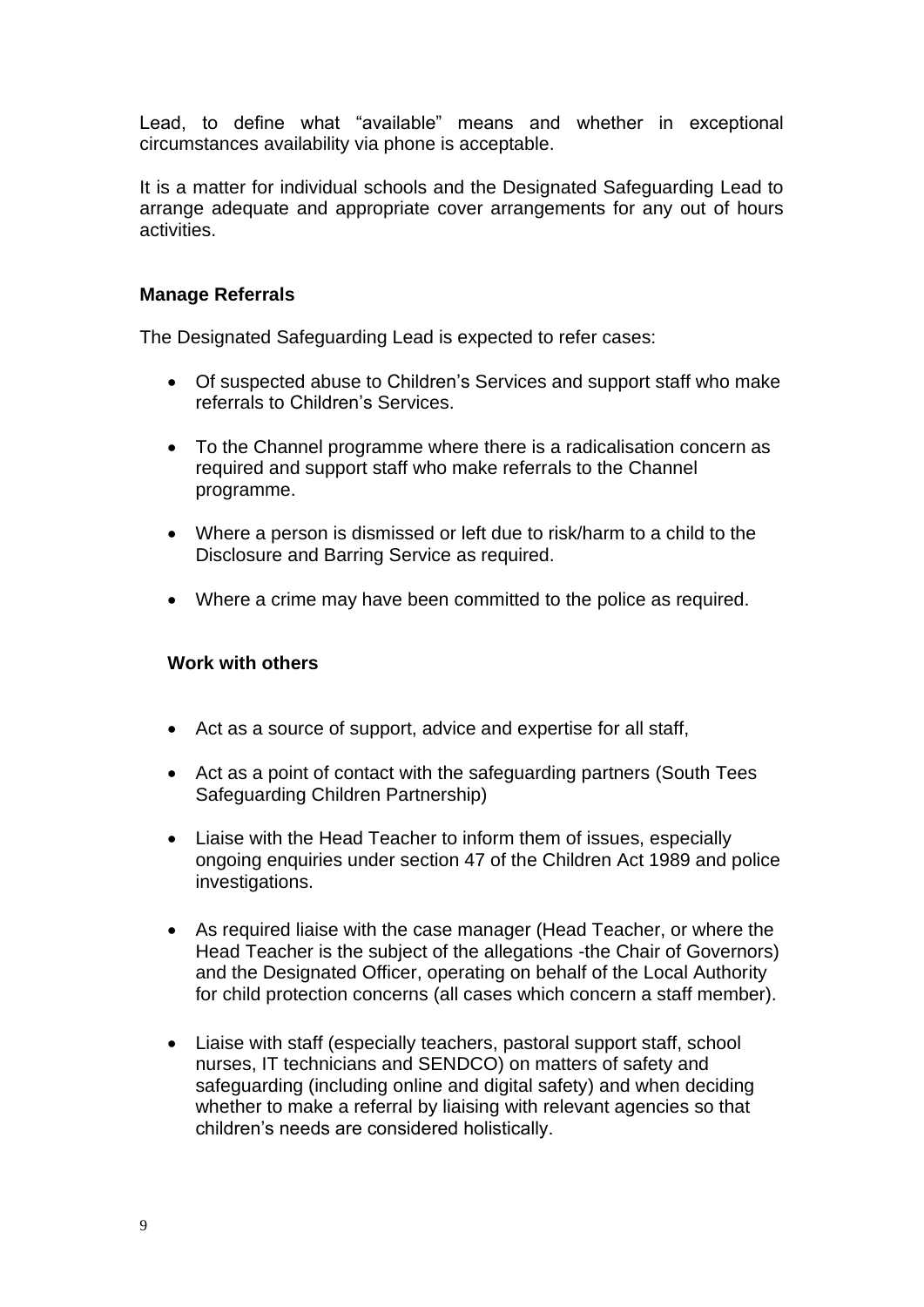- Liaise with Jaden Bytheway, Pastoral Lead at The Avenue Primary School, and where available, the Mental Health Support Team, where safeguarding concerns are linked to mental health.
- Promote supportive engagement with parents and/or carers in safeguarding and promoting the welfare of children, including where families may be facing challenging circumstances;
- Work with the Head Teacher and relevant strategic leads, taking lead responsibility for promoting educational outcomes by knowing the welfare, safeguarding and child protection issues that children in need are experiencing, or have experienced, and identifying the impact that these issues might be having on children's attendance, engagement and achievement at school.
- Ensure that the school knows who its cohort of children who have or have had a social worker are, understanding their academic progress and attainment, and maintaining a culture of high aspirations for this cohort.
- Support teaching staff to provide additional academic support or reasonable adjustments to help children who have or have had a social worker reach their potential, recognising that even when statutory social care intervention has ended, there is still a lasting impact on children's educational outcomes.

#### **Information Sharing and Managing Child Protection records**

The Designated Safeguarding Lead is responsible for ensuring that child protection records are kept up to date. Information is kept confidential and stored securely on CPOMS.

Records should include:

- A clear and comprehensive summary of the concern
- Details of how the concern was followed up and resolved;
- A note of any action taken, decisions reached and the outcome.

They should ensure the record is only accessed by those who need to see it and where the file or content within it is shared, this happens in line with information sharing advice.

Where children leave the school (including in-year transfers) the Designated Safeguarding Lead should ensure their child protection records are transferred to the new school as soon as possible and within 5 days for an in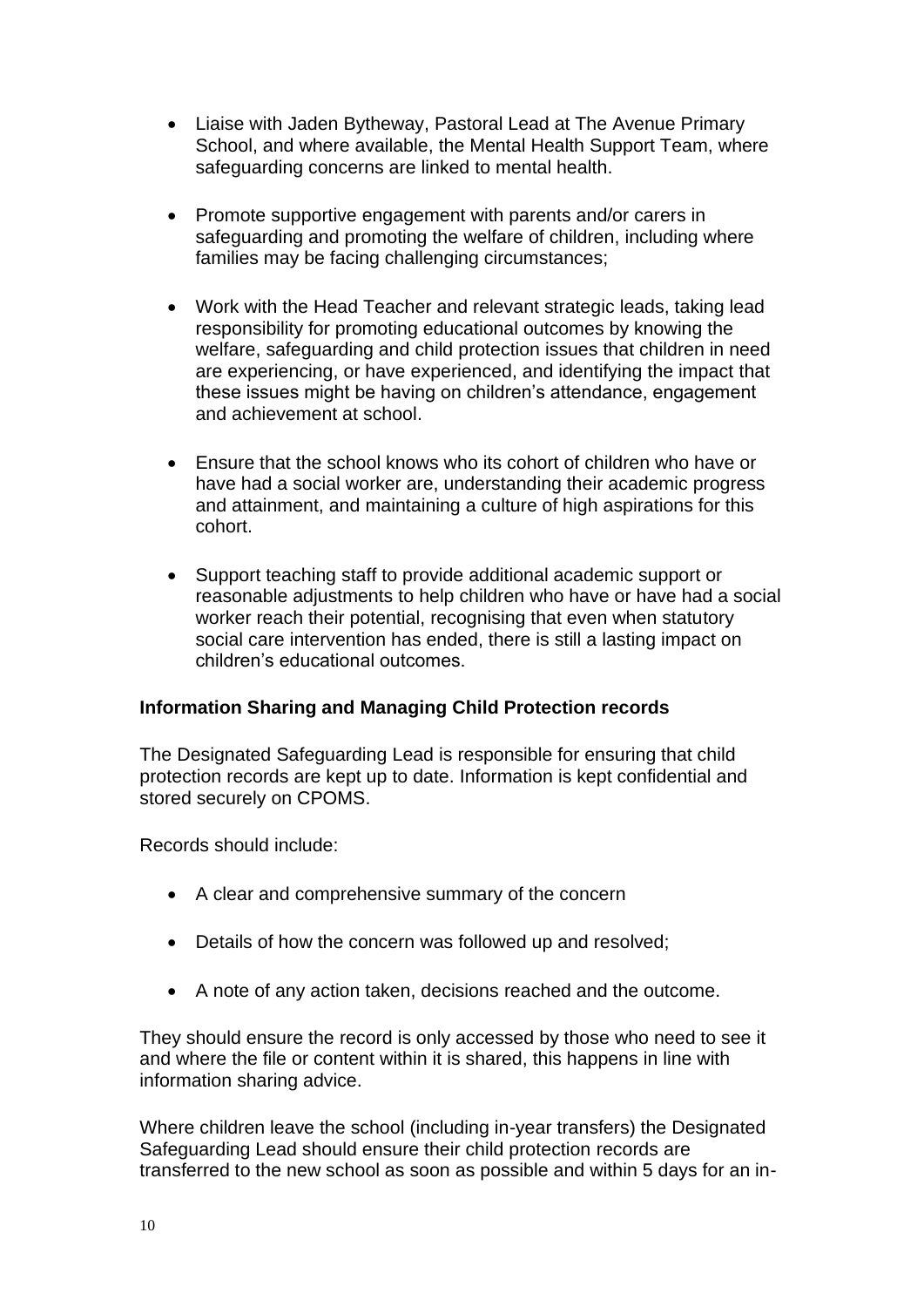year transfer or within the first 5 days of the start of a new term. This information is sent via CPOMS. Receiving schools should ensure key staff such as Designated Safeguarding Leads and SENCOs, are aware as required.

Lack of information about their circumstances can impact on the child's safety, welfare and educational outcomes. In addition to child protection records, the Designated Safeguarding Lead should also consider if it would be appropriate to share any information with the new school in advance of a child leaving. For example, information that would allow the new school to continue supporting victims of abuse and have that support in place for when the child arrives.

#### **Raising Awareness**

The Designated Safeguarding Lead should:

- Ensure each member of staff has access to and understands the school's Child Protection Policy and procedures, especially new and part-time staff.
- Ensure the school's or colleges Child Protection Policy is reviewed annually (as a minimum) and the procedures and implementation are updated and reviewed regularly, and work with Governing Bodies regarding this.
- Ensure the Child Protection Policy is available publicly and parents are aware of the fact that referrals about suspected abuse or neglect may be made and the role of the school in this.
- Link with the South Tees Safeguarding Children Partnership to make sure staff are aware of training opportunities and the latest local policies on safeguarding
- Help promote educational outcomes by sharing the information about the welfare, safeguarding and child protection issues that children who have or have had a social worker, are experiencing with teachers and school leadership staff.

#### **Training, Knowledge and Skills**

The Designated Safeguarding Lead (and any deputies) should undergo training to provide them with the knowledge and skills required to carry out the role. This training should be updated at least every two years. The Designated Safeguarding Lead should undertake Prevent awareness training. Training should provide Designated Safeguarding Leads with a good understanding of their own role, how to identify, understand and respond to specific harms that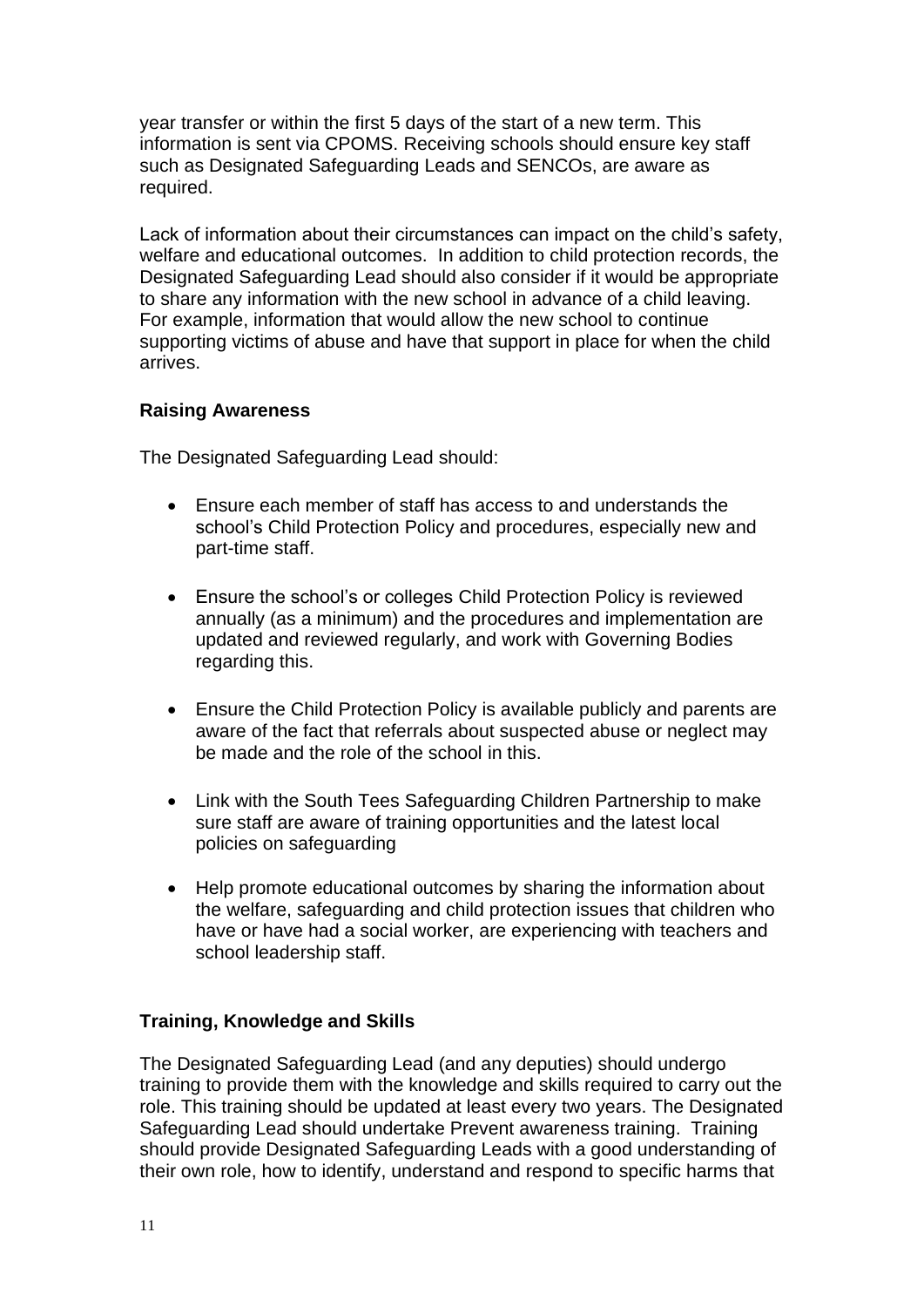can put children at risk, and the processes, procedures and responsibilities of other agencies, particularly children's social care, so they:

- Understand the assessment process for providing early help and statutory intervention, including local criteria for action and Local Authority children's social care referral arrangements.
- Have a working knowledge of how Local Authorities conduct a child protection case conference and a child protection review conference and be able to attend and contribute to these effectively when required to do so.
- Understand the importance of the role the Designated Safeguarding Lead has in providing information and support to children's social care in order to safeguard and promote the welfare of children.
- Understand the lasting impact that adversity and trauma can have, including on children's behaviour, mental health and well-being, and what is needed in responding to this in promoting educational outcomes.
- Are alert to the specific needs of children in need, those with special educational needs and disabilities (SEND), those with relevant health conditions and young carers.
- Understand the importance of information sharing, both within the school, and with the safeguarding partners (South Tees Safeguarding Children Partnership), other agencies, organisations and practitioners.
- Understand and support the school with regards to the requirements of the Prevent duty and are able to provide advice and support to staff on protecting children from the risk of radicalization.
- Are able to understand the unique risks associated with online safety and be confident that they have the relevant knowledge and up to date capability required to keep children safe whilst they are online at school.
- Can recognise the additional risks that children with SEN and disabilities (SEND) face online, for example, from online bullying, grooming and radicalisation and are confident they have the capability to support SEND children to stay safe online.
- Obtain access to resources and attend any relevant or refresher training courses
- Encourage a culture of listening to children and taking account of their wishes and feelings, among all staff, in any measures the school may put in place to protect them.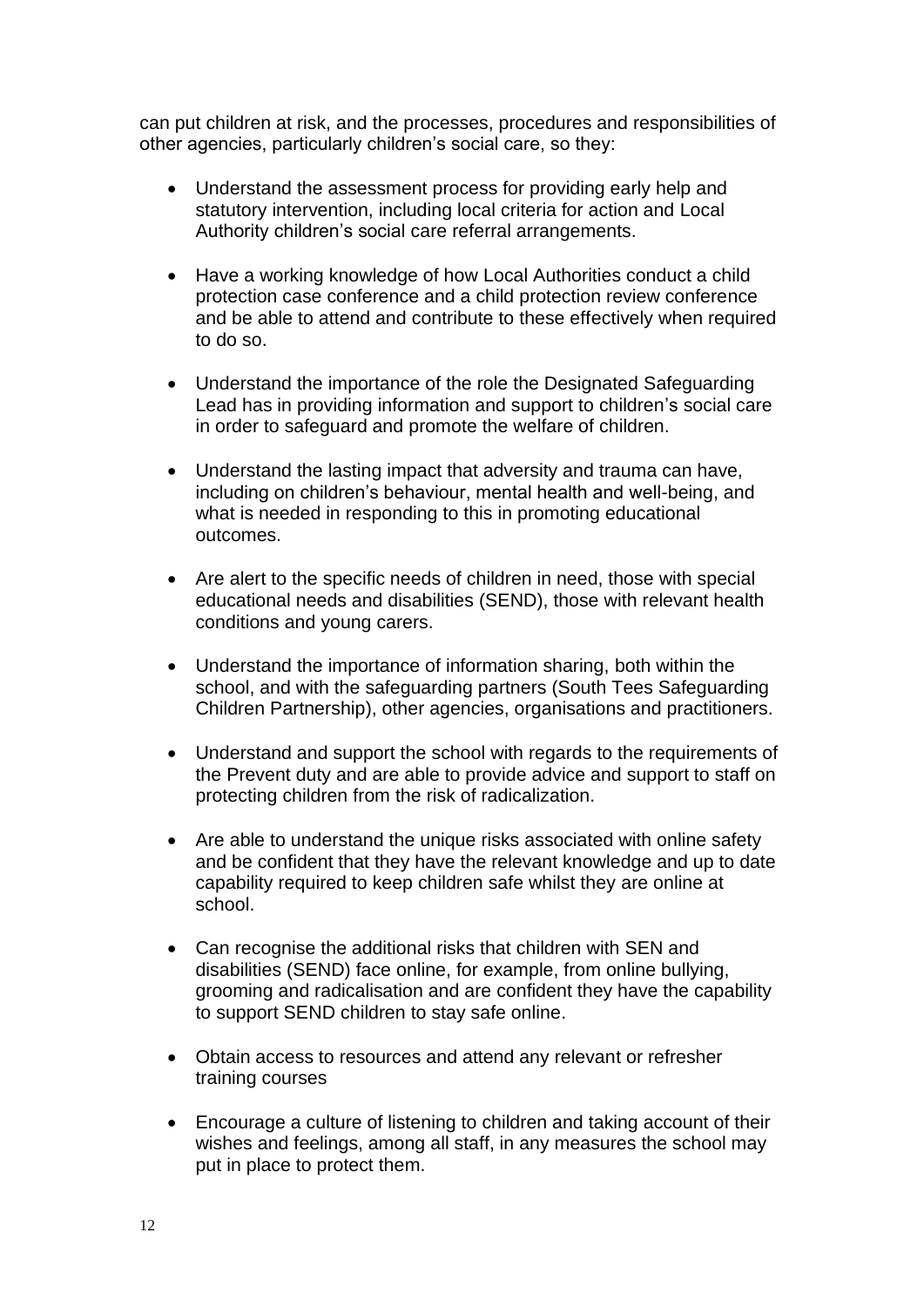In addition to the formal training set out above, their knowledge and skills should be refreshed (this might be via e-bulletins, meeting other Designated Safeguarding Leads, or simply taking time to read and digest safeguarding developments) at regular intervals, as required, and at least annually, to allow them to understand and keep up with any developments relevant to their role.

#### **Providing support to staff**

Training should support the Designated Safeguarding Lead in developing expertise, so they can support and advise staff and help them feel confident on welfare, safeguarding and child protection matters. This includes specifically to:

- Ensure that staff are supported during the referrals processes;
- Support staff to consider how safeguarding, welfare and educational outcomes are linked, including to inform the provision of academic and pastoral support.

#### **Understanding the views of children**

It is important that children feel heard and understood. Therefore, Designated Safeguarding Leads should be supported in developing knowledge and skills to:

- Encourage a culture of listening to children and taking account of their wishes and feelings, among all staff, and in any measures the school may put in place to protect them;
- Understand the difficulties that children may have in approaching staff about their circumstances and consider how to build trusted relationships which facilitate communication.

#### **Holding and sharing information**

Designated Safeguarding Leads should be equipped to:

- Understand the importance of information sharing, both within the school, and with other schools on transfer including in-year and between primary and secondary education, and with the safeguarding partners, other agencies, organisations and practitioners,
- Understand relevant data protection legislation and regulations, especially the Data Protection Act 2018 and the UK General Data Protection Regulation (UK GDPR) and
- Be able to keep detailed, accurate, secure records of concerns and referrals on CPOMS and understand the purpose of this recordkeeping.

#### **Taken from Keeping Children Safe in Education, 2021: Annex C.**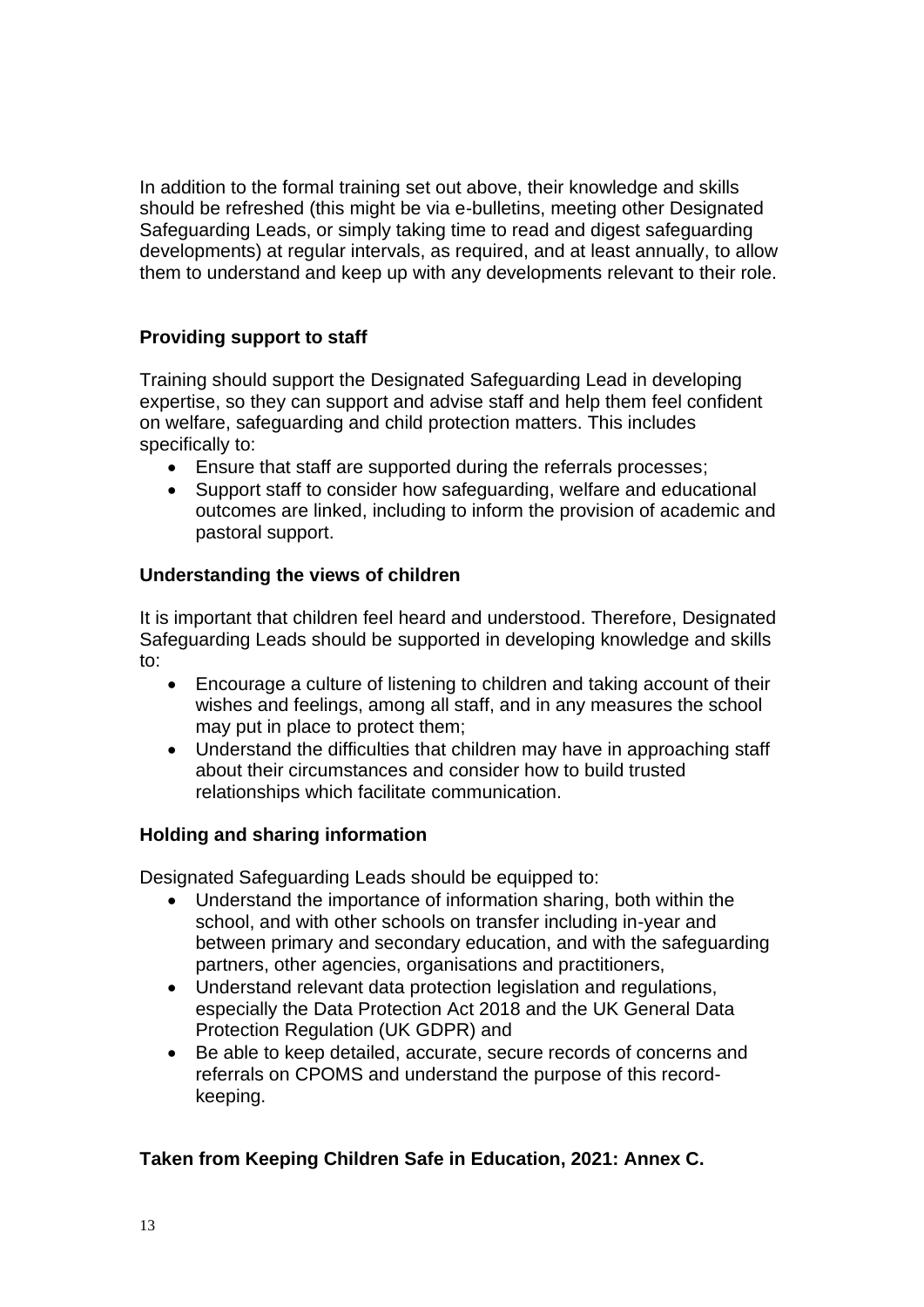#### **In addition, as best practice the Designated Safeguarding Lead's:**

- Ensure each member of staff has access to and understands the school's suite of safeguarding policies particularly the Child Protection Policy and Peer on Peer/Child on Child Abuse Policy and the Staff Behaviour/Code of Conduct Policy, especially new or part-time staff.
- Be aware of all school excursions and residentials and clarify with educational visit co-ordinator/group leader(s) their role and responsibility in connection with safeguarding/child protection.
- Ensure that the JCLT Supervision Policy is in place for all Designated Safeguarding Leads and is a well embedded process in schools that allows for critical and reflective practice to promote the educational outcomes and improved mental health and wellbeing of all vulnerable children.
- Ensure that a whole school policy for Induction is in place for all new starters including members of the workforce and volunteers, to induct them thoroughly into all key aspects of their role and responsibility in school.
- Ensure a whole school policy about managing behaviour and discipline effectively is in place to ensure a good and safe educational environment for all children. This means that ALL staff will take a 'zerotolerance' approach to any unacceptable behaviour including 'banter' and will seek to prevent, challenge and take action so that all children understand that any concerns regarding their welfare and safety will be taken seriously. This will encourage and promote a culture of acceptable behaviour and provide a safe educational environment for all children. This policy should include bullying/cyber-bullying, prejudiced based and discriminatory bullying inclusive of measures to prevent all forms of bullying among pupils. This policy should additionally include the use of reasonable force. There are circumstances when it is appropriate for staff in schools to use reasonable force to safeguard children and young people. The term 'reasonable force' covers the broad range of actions used by staff that involve a degree of physical contact to control or restrain children. This can range from guiding a child to safety by the arm, to more extreme circumstances such as breaking up a fight or where a young person needs to be restrained to prevent violence or injury. 'Reasonable' in these circumstances means 'using no more force than is needed'. The use of force may involve either passive physical contact, such as standing between pupils or blocking a pupil's path, or active physical contact such as leading a pupil by the arm out of the classroom. When using reasonable force in response to risks presented by incidents involving children with SEN or disabilities or with medical conditions, schools should in considering the risks carefully recognise the additional vulnerability of these groups. They should also consider their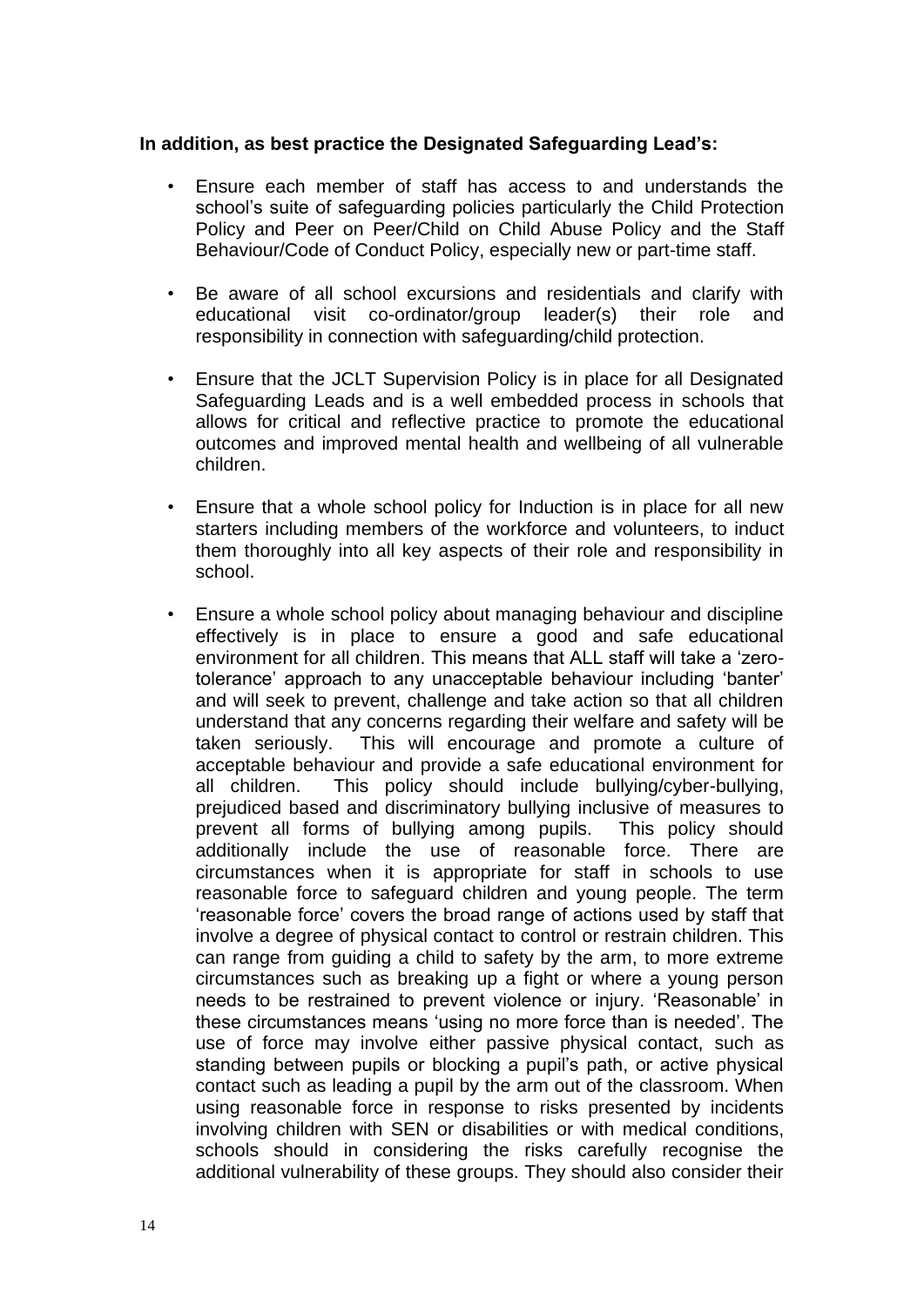duties under the Equality Act 2010/36 in relation to making reasonable adjustments, non-discrimination and their Public Sector Equality Duty.

- Ensure an effective whole school policy against bullying/cyber-bullying, prejudiced-based and discriminatory bullying inclusive of measures to prevent all forms of bullying among pupils, is in place, as a stand-alone policy but also covered in the Behaviour and Discipline Policy.
- Ensure that an effective Record-Keeping Policy regarding information on children's welfare is in place. This should detail the school's procedures and applications for recording information including e.g. use of CPOMS, what data will be recorded and for what purposes, who in school will have access to this information, how it will be shared and transferred and the school's retention schedule.
- Inform LA of any pupil to be deleted from school admission register and follow missing from education protocols.
- Inform the LA of any pupil who fails to attend school regularly, or has been absent without schools permission for a continuous period of 10 days or more.

# **Responsibilities of School's Governing Body/ Directors Trust Board**

Governing Bodies should ensure that mechanisms are in place to assist staff to understand and discharge their role and responsibilities as set out in Keeping Children Safe in Education, 2021.

Governing Bodies should have a senior board level (or equivalent) lead to take leadership responsibility for their school's safeguarding arrangements.

At The Avenue Primary School the senior lead Governor for safeguarding is **Rachel Jones.**

#### **The role of this individual is to:**

- Ensure that the allocation of funding and resource is sufficient to meet the current safeguarding and child protection activity and challenge the safeguarding activity.
- Ensure the self-assessment tool and Designated Safeguarding Lead report demonstrates fully and accurately the safeguarding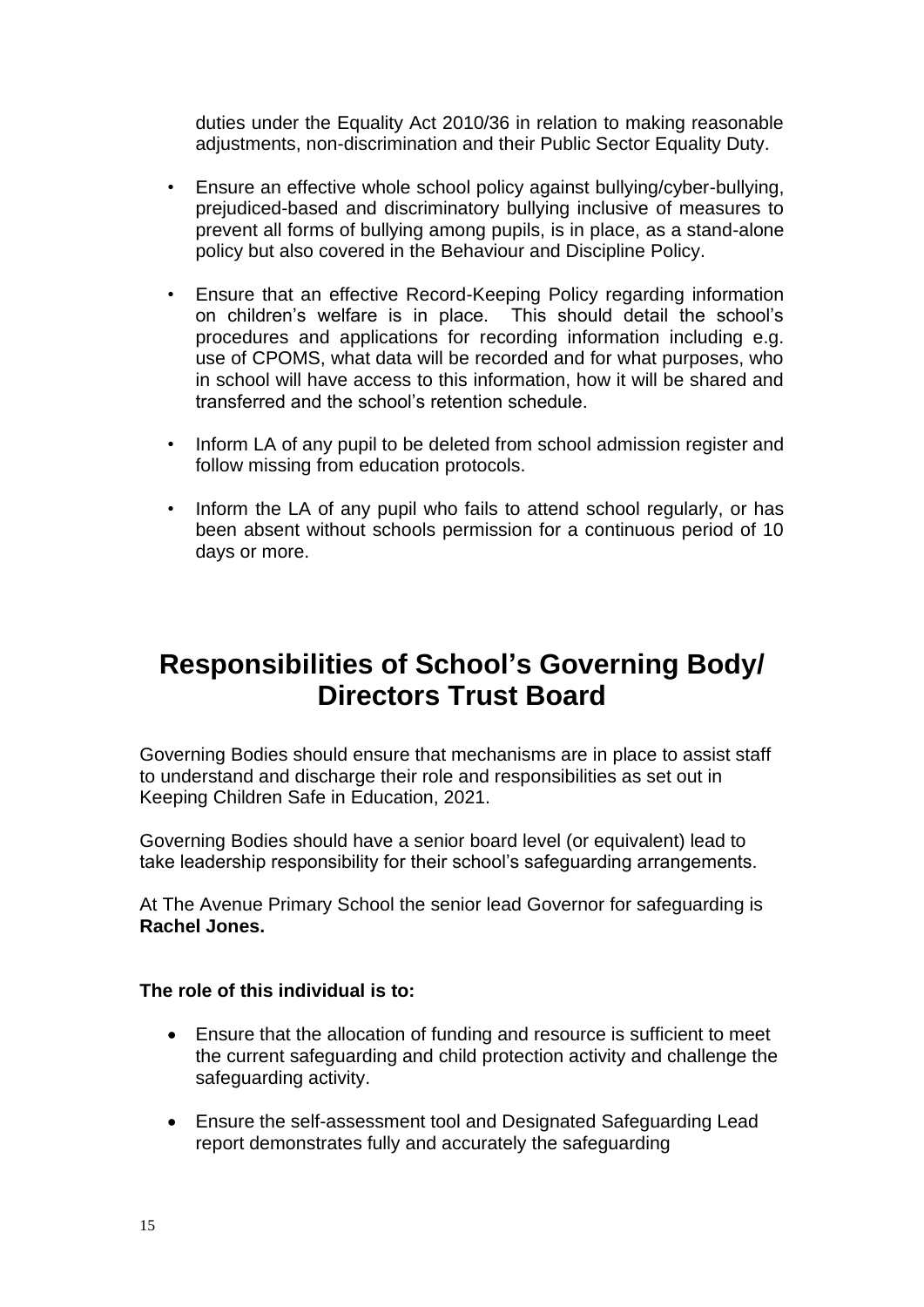arrangements and any action to progress areas of weakness or development.

- Ensure that the Governing Body receives training to clarify their statutory role in keeping children safe to support their quality assurance of those statutory arrangements.
- Ensure that the Governing Body is aware of their Local Safeguarding Children Partnership arrangements and the need for the school to understand their role in effective multi-agency working under the new arrangements.

#### **If the Safeguarding Governor is NOT the Chair of Governors it is important to indicate the role of the Chair in safeguarding, which is to:**

- Ensure that they liaise with the Local Authority and/or partner agencies on issues of child protection and in the event of allegations of abuse made against the Head Teacher.
- Ensure that in the event of allegations of abuse being made against staff (including supply staff, volunteers and contractors) and the Head Teacher, allegations should be reported directly to the Local Authority Designated Officer (LADO). Therefore, ensuring effective whistleblowing procedures are in place.
- Ensure that the appointed member of the Governing Body for safeguarding holds the Head Teacher to account on all matters involving safeguarding through an effective Child Protection Policy that is embedded and followed by the entire workforce in all of the above raised areas.
- Ensure that all staff receive regular safeguarding and child protection updates including online safety (for example, via email, e-bulletins, staff meetings) as required, and at least annually, to provide them with relevant skills and knowledge to safeguard children effectively. Governors should also ensure that this training is integrated, aligned and considered as part of the whole school safeguarding approach and culture of vigilance.
- Ensure that the school has appropriate filtering and monitoring systems in place to limit children's exposure to inappropriate and harmful online content and ensure that staff, pupils and visitors to their site follow their school / setting's acceptable use policy / online safety policy. Governors should also ensure that this is regularly reviewed and risk assessed to keep up with evolving cyber-crime technologies.
- Ensure that children are taught about safeguarding, keeping themselves safe, including online safety through PSHE lessons and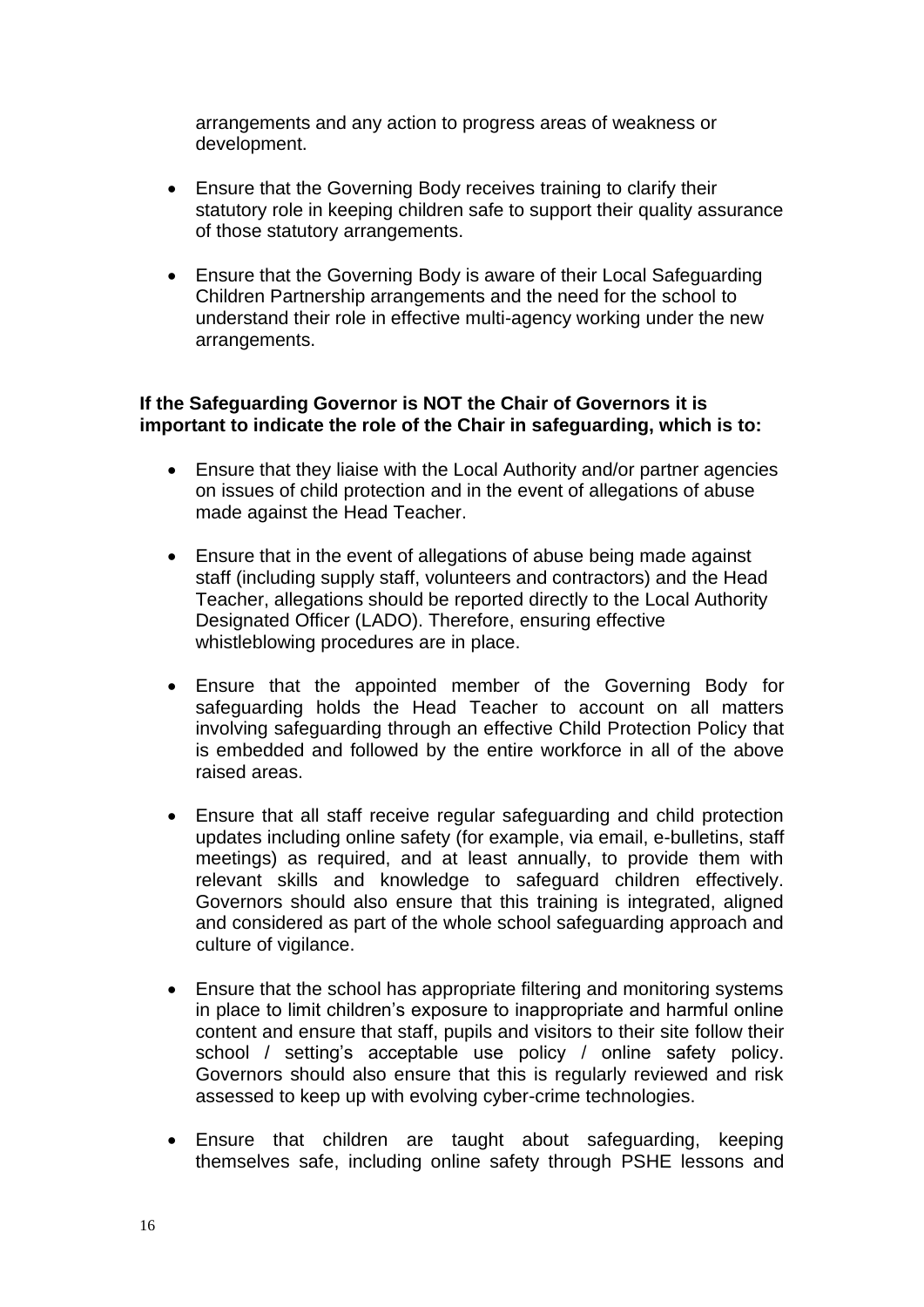that this approach to teaching is adapted to meet the needs of more vulnerable pupils, victims of abuse and some SEND children.

- Ensure that a Designated Teacher is appointed to promote the educational achievement of looked after children, including working with the Local Authority's virtual school Headteacher and discuss how pupil premium funding for looked after children will be used.
- Ensure they have clear systems and processes in place for identifying possible mental health problems, including routes to escalate and clear referral and accountability systems.
- Ensure their Child Protection Policy reflects the fact that additional barriers can exist when recognising abuse and neglect for children with Special Educational Needs. These can include: assumptions that indicators of possible abuse such as behaviour, mood and injury relate to the child's disability without further exploration; being more prone to peer group isolation than other children; the potential for children with SEN and disabilities being disproportionally impacted by behaviours such as bullying, without outwardly showing any signs; and communication barriers and difficulties in overcoming these barriers.
- Ensure that where children may need to learn online at home, there are clear, safe and effective protocols and provisions in place.
- Ensure that where school premises are rented or hired to organisations or individuals that appropriate arrangements are in place to keep children safe.

# **Information for Parents**

At The Avenue Primary School, Governors and staff are committed to keeping our children safe and will take any reasonable action to safeguard and promote their welfare. In cases where the school has reason to be concerned that a child maybe suffering significant harm, ill treatment, neglect or other forms of harm, staff have no alternative but to follow South Tees Safeguarding Children Partnership arrangements and inform Children's Services or police of their concern.

#### **Procedures**

The Designated Safeguarding Lead (or deputy DSL's) will be informed immediately by an employee of the school, pupil of the school, parent of the school or other persons, in the following circumstances:

- Suspicion that a child is being harmed
- There is evidence that a child is being harmed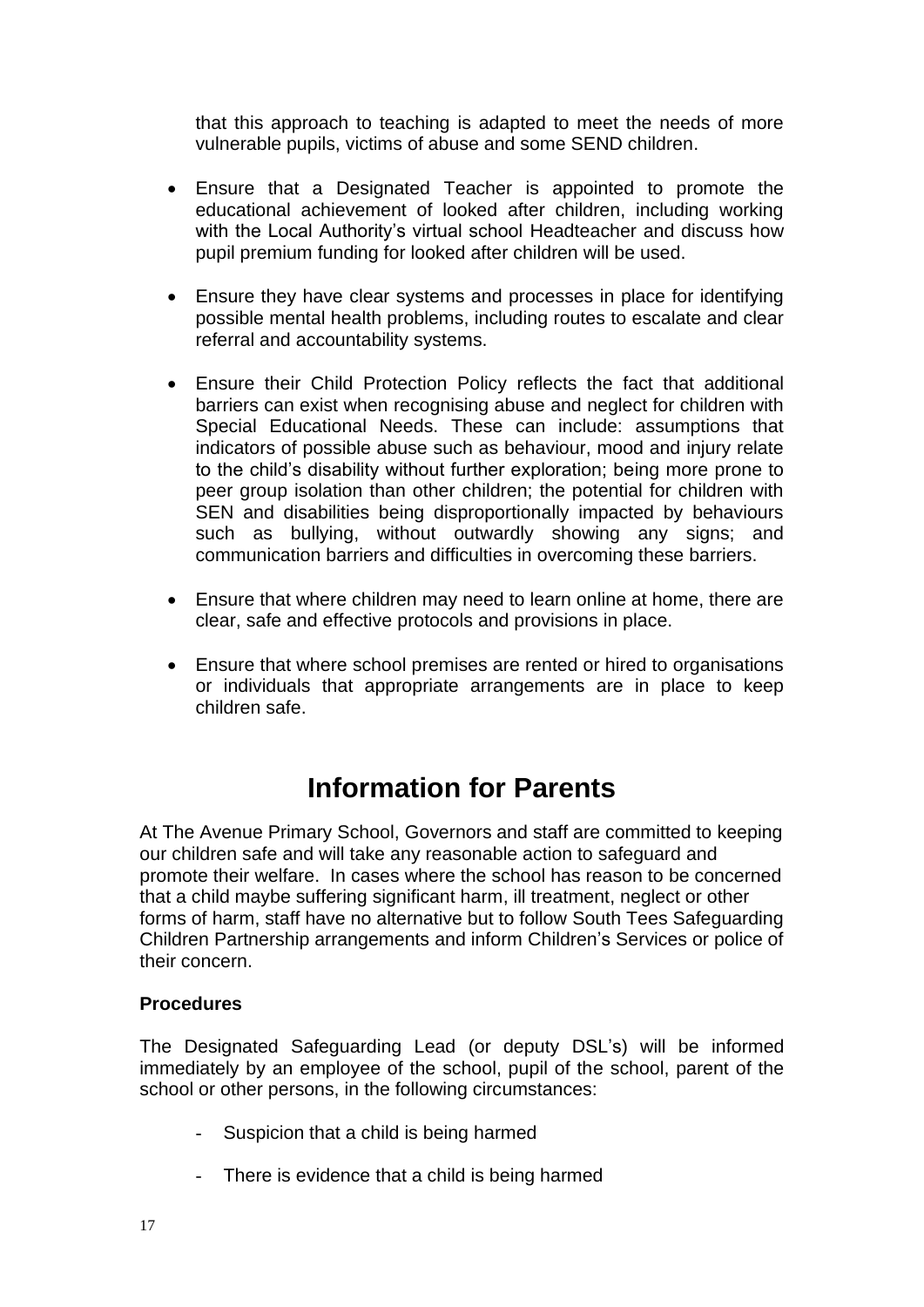The threshold of significant harm is defined in the Children Act 1989 Section 31 (9) as:

- Ill-treatment<br>• Impairment of
- Impairment of health (as compared to a similar child)

*Note: harm now includes the impairment of a child's health or development as a result of witnessing the ill-treatment of another person (Adoption and Children Act 2002).*

Working Together 2018 defines the categories of harm as:

#### **Physical Abuse**

A form of abuse which may involve hitting, shaking, throwing, poisoning, burning or scalding, drowning, suffocating or otherwise causing physical harm to a child. Physical harm may also be caused when a parent or carer fabricates the symptoms of, or deliberately induces illness in a child.

#### **Neglect**

The persistent failure to meet a child's basic physical and/or psychological needs, likely to result in the serious impairment of the child's health or development.

Neglect may occur during pregnancy as a result of maternal substance misuse. Once a child is born, neglect may involve a parent or carer failing to provide adequate food and clothing, shelter including exclusion from home or abandonment, failing to protect a child from physical and emotional harm or danger, failure to ensure adequate supervision including the use of inadequate care-takers, or the failure to ensure access to appropriate medical care or treatment. It may also include neglect of, or unresponsiveness to, a child's basic emotional needs.

#### **Sexual Abuse**

Involves forcing or enticing a child or young person to take part in sexual activities, not necessarily involving a high level of violence, whether or not the child is aware of what is happening. The activities may involve physical contact, including assault by penetration (for example, rape or oral sex) or non-penetrative acts such as masturbation, kissing, rubbing and touching outside of clothing. They may also include non-contact activities, such as involving children in looking at, or in the production of, sexual images, watching sexual activities, encouraging children to behave in sexually inappropriate ways, or grooming a child in preparation for abuse. Sexual abuse can take place online, and technology can be used to facilitate offline abuse. Sexual abuse is not solely perpetrated by adult males. Women can also commit acts of sexual abuse, as can other children.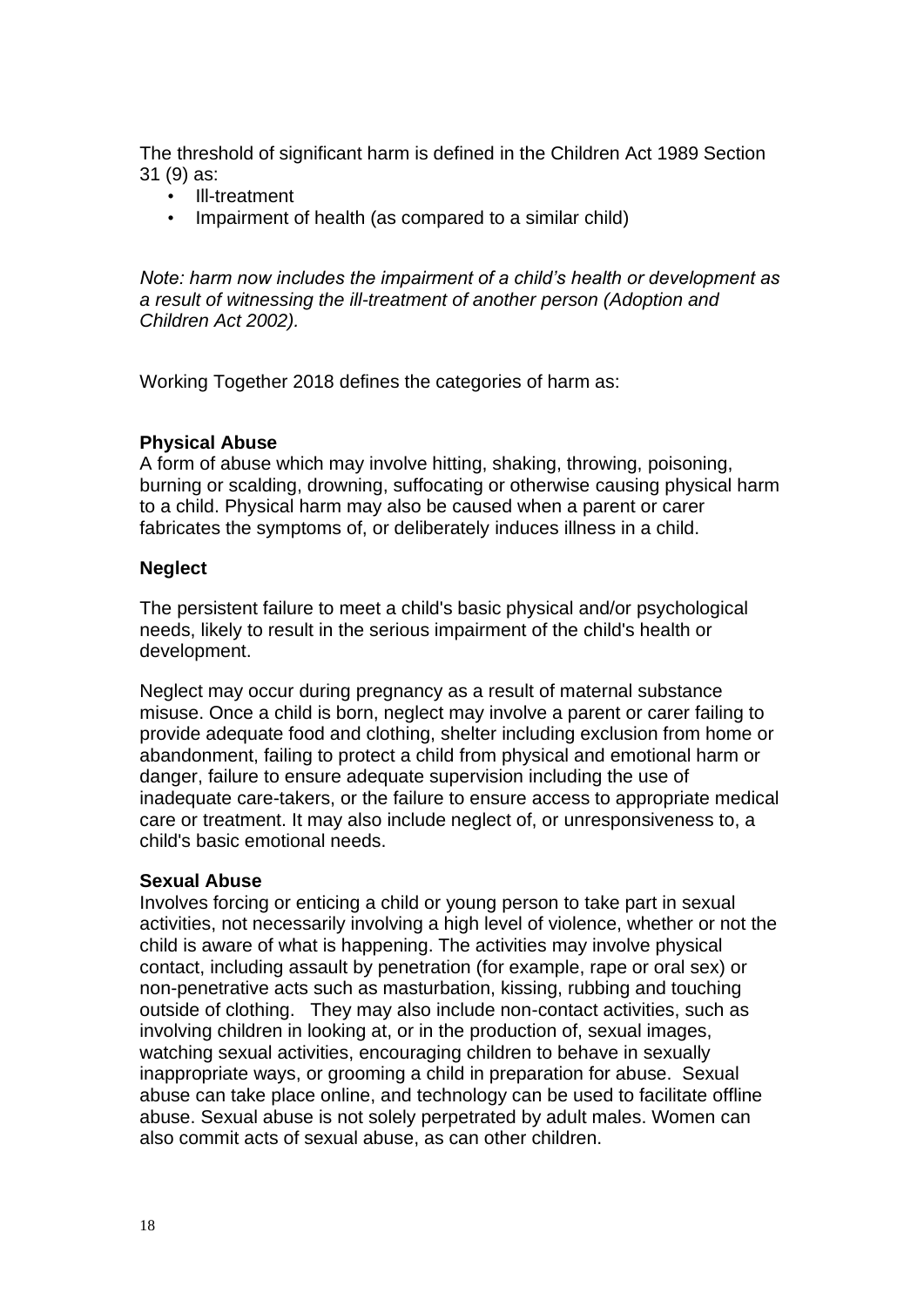\*The sexual abuse of children by other children is a specific safeguarding issue (also known as peer on peer/child on child abuse) in education and **ALL** staff should be aware of it.

\*\* It is more likely that girls will be victims and boys perpetrators, but all peer on peer/child on child abuse is unacceptable and will be taken seriously.

#### **Emotional Abuse**

The persistent emotional maltreatment of a child such as to cause severe and persistent adverse effects on the child's emotional development. It may involve conveying to a child that they are worthless or unloved, inadequate, or valued only insofar as they meet the needs of another person. It may include not giving the child opportunities to express their views, deliberately silencing them or 'making fun' of what they say or how they communicate. It may feature age or developmentally inappropriate expectations being imposed on children. These may include interactions that are beyond a child's developmental capability, as well as overprotection and limitation of exploration and learning, or preventing the child participating in normal social interaction. It may involve seeing or hearing the ill-treatment of another. It may involve serious bullying (including cyber bullying), causing children frequently to feel frightened or in danger, or the exploitation or corruption of children. Some level of emotional abuse is involved in all types of maltreatment of a child though it may occur alone.

#### **Children potentially at greater risk of harm**

Children may need a social worker due to safeguarding or welfare needs. Children may need this help due to abuse, neglect and complex family circumstances. A child's experiences of adversity and trauma can leave them vulnerable to further harm, as well as educationally disadvantaged in facing barriers to attendance, learning, behaviour and mental health. Local Authorities should share the fact a child has a Social Worker, and the Designated Safeguarding Lead should hold and use this information so that decisions can be made in the best interests of the child's safety, welfare and educational outcomes. This should be considered as a matter of routine. There are clear powers to share this information under existing duties on both Local Authorities and schools to safeguard and promote the welfare of children**.** 

All staff should be aware that safeguarding incidents and/or behaviours can be associated with factors outside the school and/or can occur between children outside of these environments. All staff, but especially the Designated Safeguarding Lead (and deputies) should consider whether children are at risk of abuse or exploitation in situations outside their families. Extra-familial harms take a variety of different forms and children can be vulnerable to multiple harms including (but not limited to) sexual exploitation, criminal exploitation, and serious youth violence. Staff should be aware that experience and indicators of girls who are criminally exploited can be very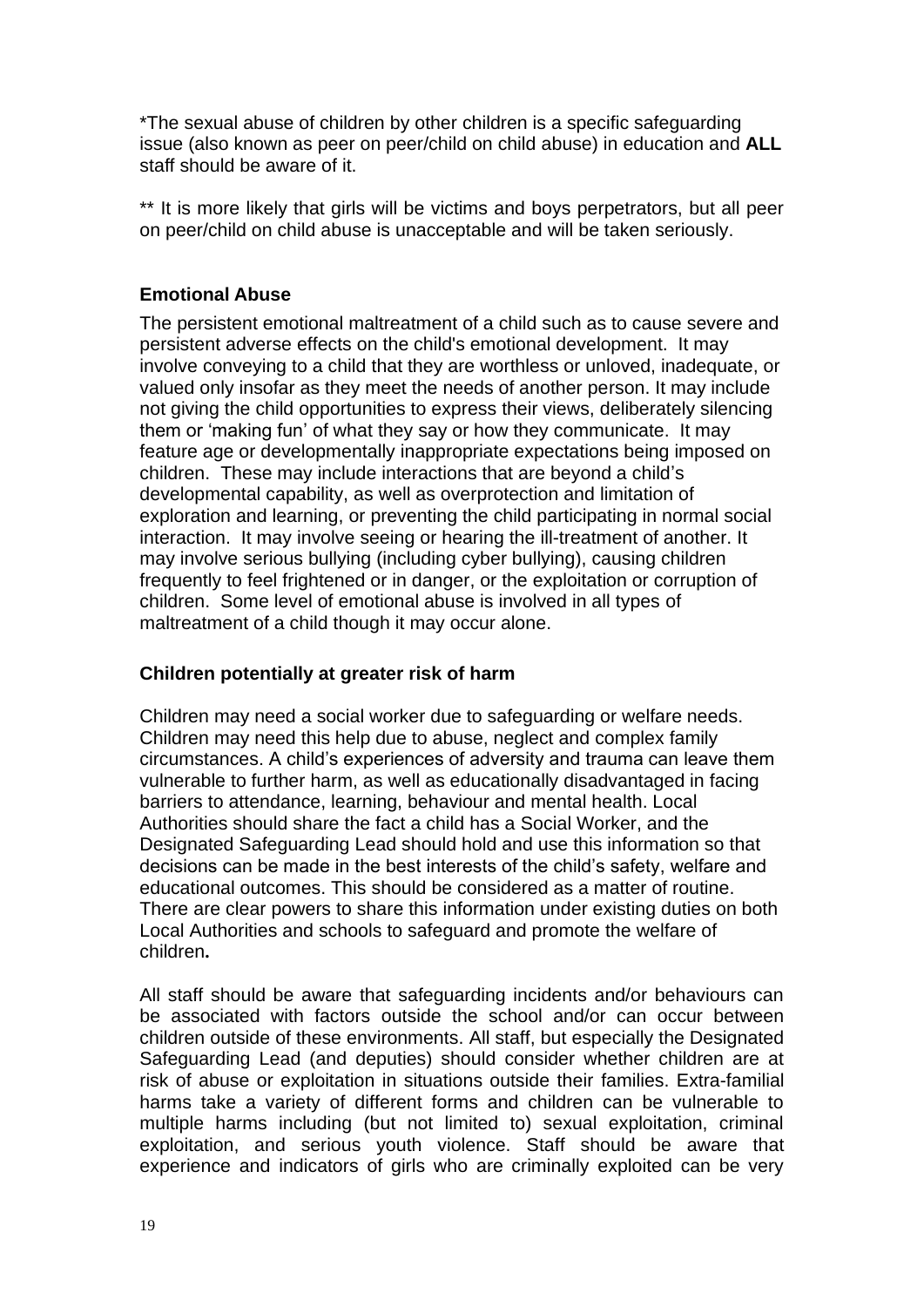different to boys but for both boys and girls being criminally exploited they maybe at higher risk of sexual exploitation. Staff should also be aware of the indicators that signal a child is at risk from or involved in serious violent crime, for example being missing from education, changing friendships, a decline in school performance, self-harming and unexplained gifts and possessions. Staff should be able to recognise the risk factors that increase the likelihood of involvement in serious violence, such as being male, being absent or permanently excluded from school, having experienced child maltreatment and having been involved in offending such as theft or robbery.

The Designated Safeguarding Lead will keep a full record of concerns raised and make referrals to Children' Services, if necessary. These records are electronic and are stored via a secure system. The Headteacher will be kept informed at all times.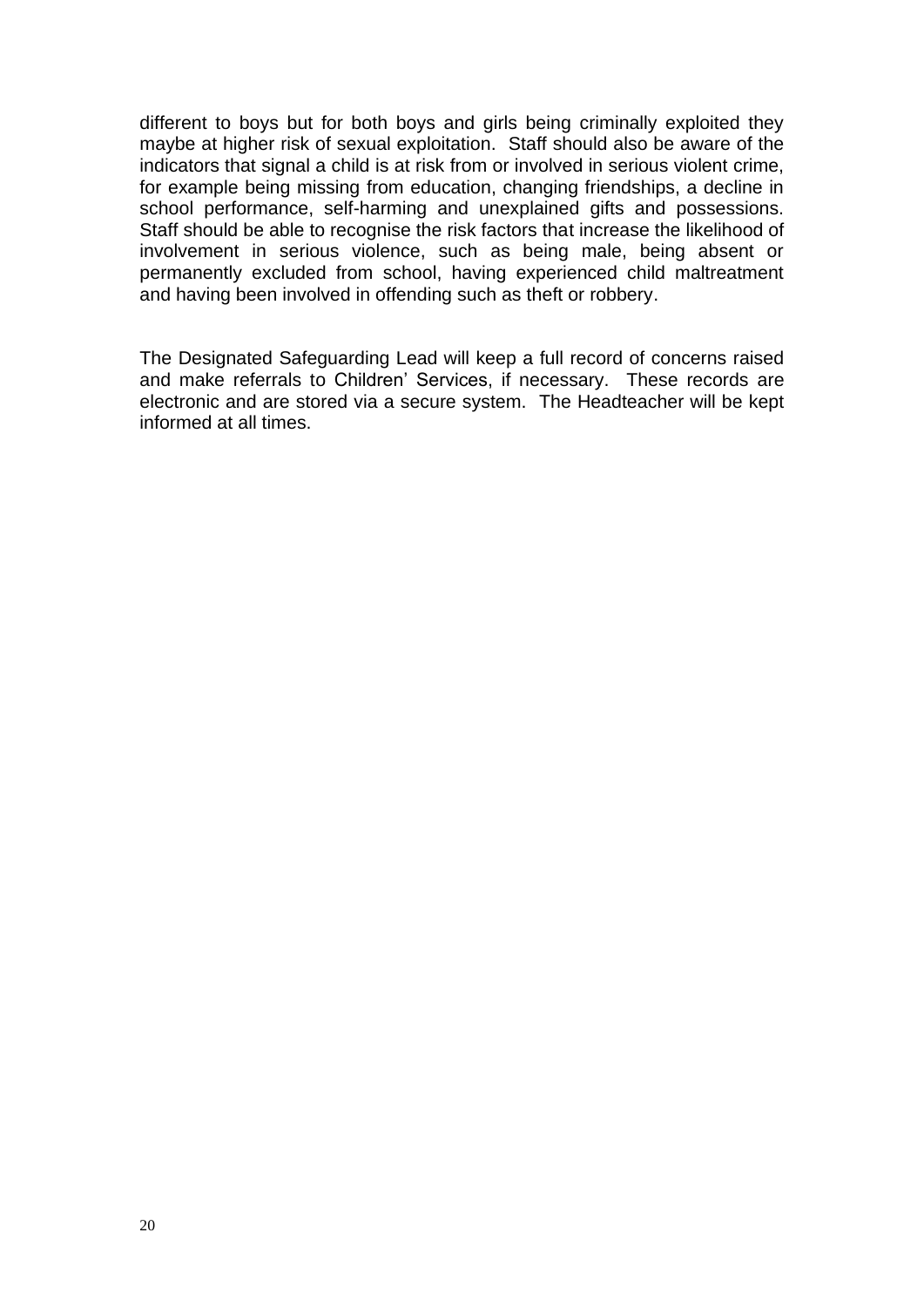### From KCSIE 2021 **Actions where there are concerns about a child**



- 2. Early help means providing support as soon as a problem emerges at any point in a child's life. Where a child would benefit from co-ordinated early help, an early help inter-agency assessment should be arranged. Chapter One of [Working Together to Safeguard Children](https://www.gov.uk/government/publications/working-together-to-safeguard-children--2) provides detailed guidance on the early help process.
- 3. Referrals should follow the process set out in the local threshold document and local protocol for assessment. Chapter one of Working [Together to Safeguard Children](https://www.gov.uk/government/publications/working-together-to-safeguard-children--2)
- 21 Act 1989, where a local authority has reasonable cause to suspect that a child is suffering or likely to suffer significant harm, it has a duty to 4. Under the Children Act 1989, local authorities are required to provide services for children in need for the purposes of safeguarding and promoting their welfare. Children in need may be assessed under section 17 of the Children Act 1989. Under section 47 of the Children make enquiries to decide whether to take action to safeguard or promote the child's welfare. Full details are in Chapter One o[f Working](https://www.gov.uk/government/publications/working-together-to-safeguard-children--2)  [Together to Safeguard Children](https://www.gov.uk/government/publications/working-together-to-safeguard-children--2)
- 5. This could include applying for an Emergency Protection Order (EPO)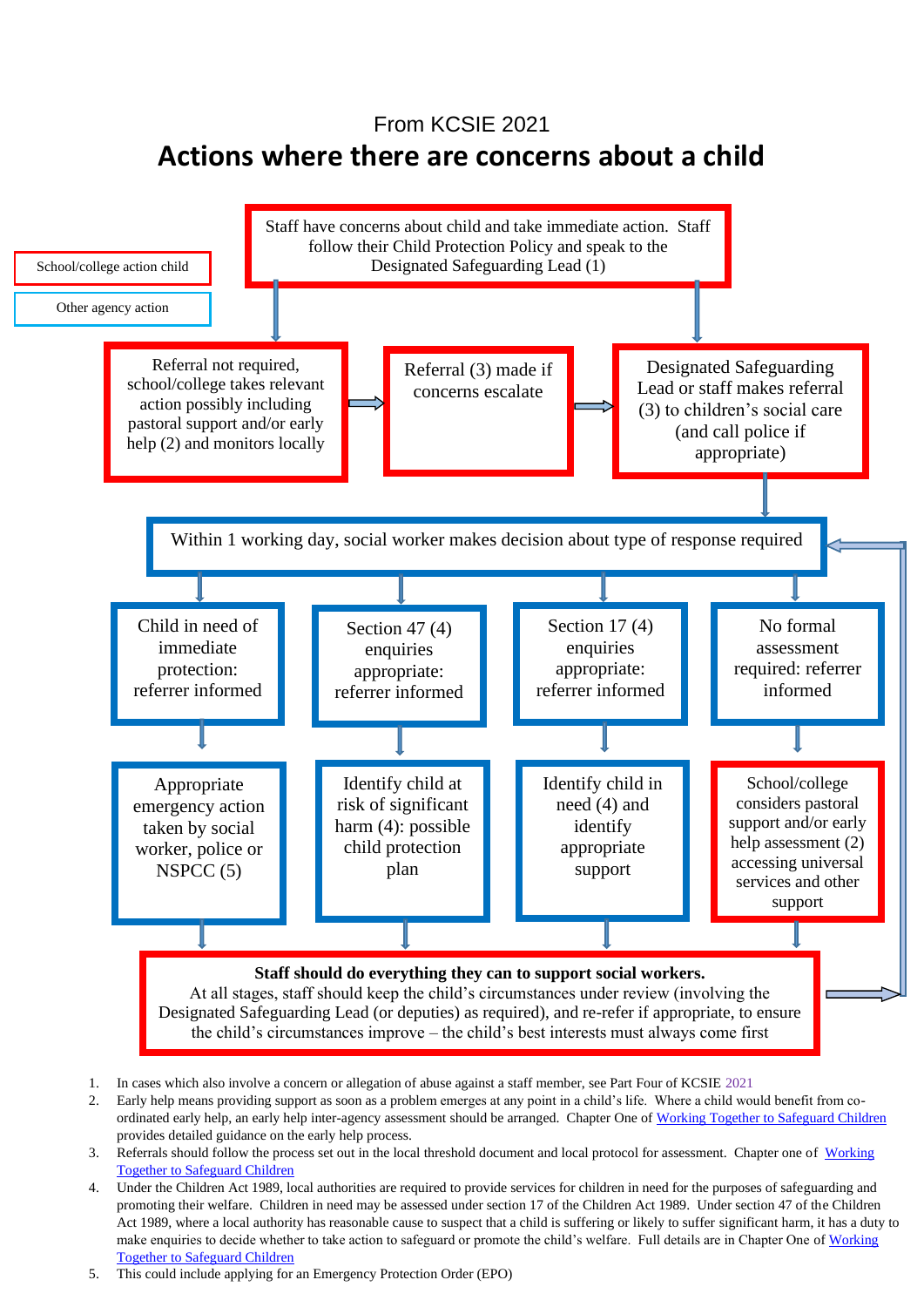# **Safe Schools/Safe Staff**

Governors have agreed and ratified the following policies, procedures, processes or systems which must be read and considered in conjunction with this policy:

#### **Whistle Blowing/Confidential Reporting**

The Avenue Primary School's Whistle Blowing/Confidential Reporting Policy provides guidance to staff and volunteers and contractors on how they can raise concerns and receive appropriate feedback on action taken, when staff have concerns about any adult's behaviour.

#### **Management of a safeguarding concern or allegation about an adult**

If staff have safeguarding concerns, or an allegation is made about another member of staff (including supply staff, volunteers and contractors) posing a risk of harm to children, then this should be referred to the Head Teacher; where there are concerns/allegations about the Head Teacher, this should be referred to the Chair of Governors.

Consult without delay with the Designated Officer (LADO) Peter Storey, Tel: 01642 726 004 to determine what action follows. A multi-agency strategy meeting may be arranged to look at the complaint in its widest context, the Head Teacher/senior member of school staff must attend this meeting, which will be arranged by the Designated Officer. All issues must be recorded on the allegation management form and the outcome reached must be noted to ensure closure.

<https://stscp.co.uk/>

Where this concern does not meet the harm threshold, all staff should continue to follow their staff behaviour/code of conduct and share information with the Head Teacher. This concern may be where an adult's behaviour is inconsistent with the staff code of conduct, including inappropriate behaviour outside of work but does not meet the allegation threshold.

#### **Training and Support**

All staff members should be aware of the systems within The Avenue Primary School which support safeguarding and these should be explained to them as part of their induction into the school to ensure they can discharge their responsibilities effectively. This includes: The Child Protection Policy, the policy and procedures to deal with peer on peer/child on child abuse; the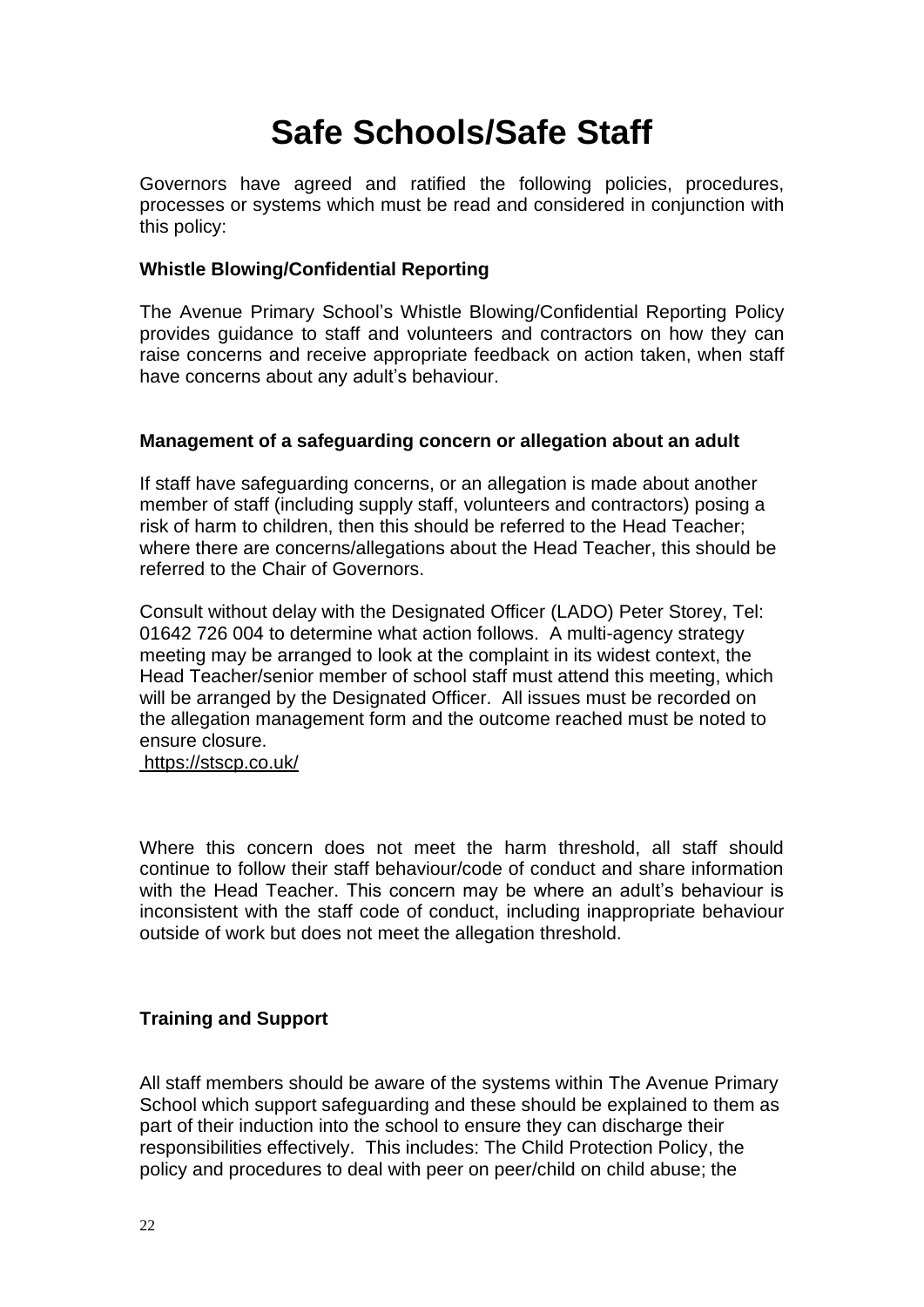Behaviour Policy. Anti-bullying policy (including measures to prevent bullying, including cyber-bullying, prejudice-based and discriminatory bullying), the Staff Behaviour policy/Code of Conduct, the safeguarding response to children who go missing from education and the role and identity of the Designated Safeguarding Lead and their deputies.

All staff members receive appropriate safeguarding and child protection training (including online safety) which is regularly updated. Our CPD for staff is integrated, aligned and considered as part of our whole school safeguarding approach, wider staff training and curriculum planning. The Governing Body decides the frequency and content of this CPD. All staff members receive regular safeguarding and child protection training along with updates via staff meetings or internal CPD as required, but at least annually, to provide them with relevant skills and knowledge to safeguard children effectively and allow them opportunities to contribute to reviewing and shaping the safeguarding arrangements in school inclusive of, the Child Protection Policy.

#### **Professional Confidentiality**

Confidentiality is an issue which needs to be understood by all those working with children, particularly in the context of safeguarding. The Avenue Primary School recognises that the only purpose of confidentiality in this respect is to benefit the child. South Tees Safeguarding Children Partnership <https://stscp.co.uk/>

#### **Record Keeping**

Information sharing is vital in identifying and tackling all forms of abuse and neglect, and in promoting children's welfare, including their educational outcomes. Schools have clear powers to share, hold and use information for these purposes.

Well-kept records are essential to good safeguarding practice. The Avenue Primary School is clear about the need to record any concerns on CPOMS, discussions held, decisions made and reasons for those decisions about a child or children within its care. All records include, a clear and comprehensive summary of the concern, details of how the concern was followed up and resolved and a note of any action taken, decisions reached and the outcome (Purpose, Action, and Outcome). All staff will ensure record keeping is compliant and in line with the General Data Protection Regulations 2018 and Data Protection Act 2018.

Following a child leaving our school we follow the appropriate transfer procedures and retention guidelines and information regarding children who have required statutory intervention at any point in their school career will automatically be shared with the receiving school. This is to ensure that all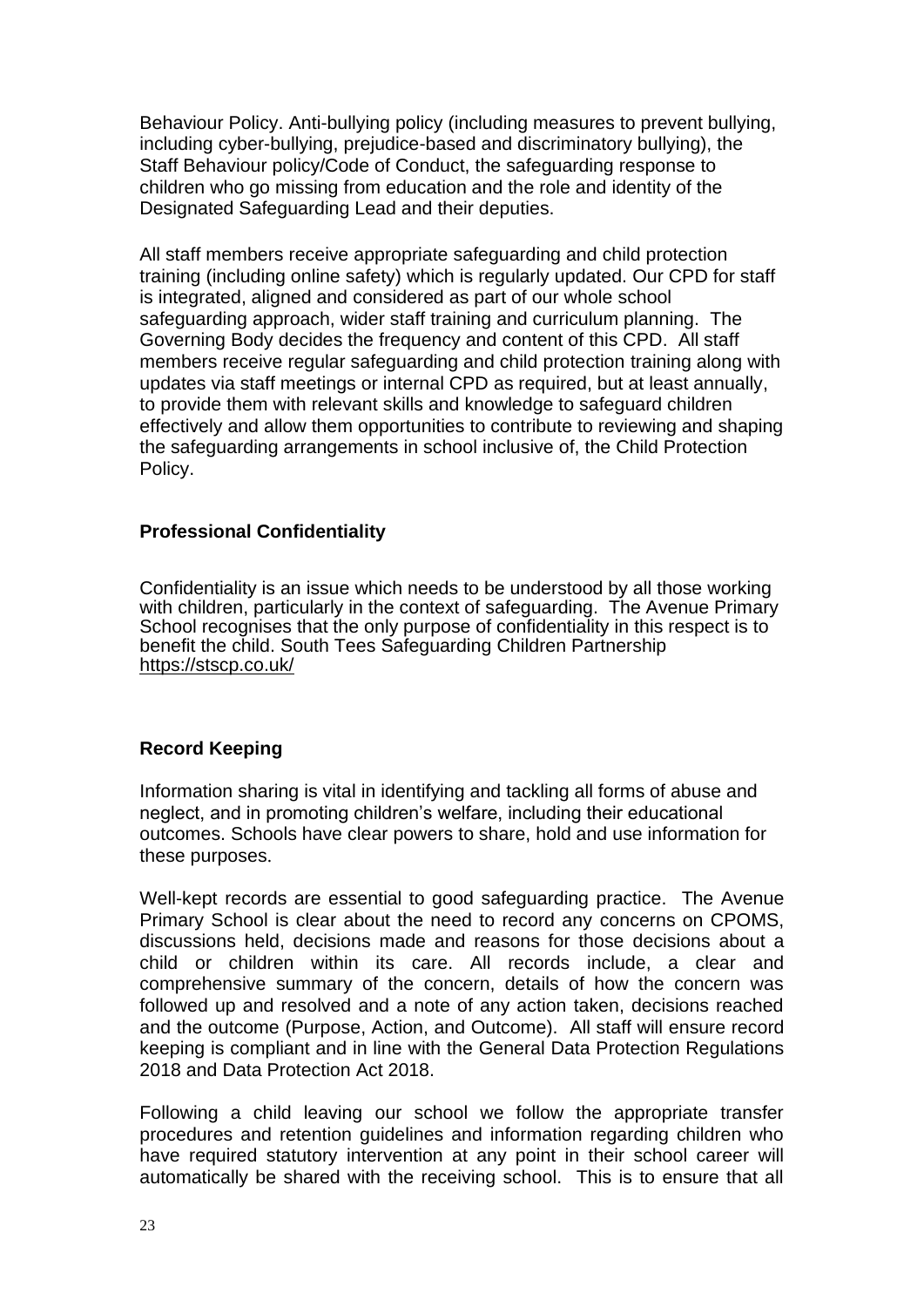children are given the right support and intervention and information is shared strictly on a need to know basis.

Safeguarding recording within The Avenue Primary School is through CPOMS. It is held electronically and all staff have received training in the recording expectations and retention.

#### **Attendance at Safeguarding Conferences**

In the event of The Avenue Primary School being invited to attend child protection conferences, the Designated Safeguarding Lead Mrs Gibson (or deputy– Miss Jaden Bytheway), will represent the school to provide information relevant to child protection conference (initial/review).

#### **Supporting Children**

The Avenue Primary School recognises that children who are abused or who witness violence may find it difficult to develop a sense of self-worth and to view the world in a positive way. The Avenue Primary School may be the only stable, secure and predictable element in the lives of some of the children in its care. The school, therefore, recognises that such children might exhibit challenging and defiant behaviour and will take careful note of the context of such behaviour.

As an Operation Encompass partner we work closely with them with regards to domestic violence incidents and offer wellbeing checks to our pupils if we are contacted following an incident which has occurred in one of our pupils homes. We also contact parents to see if school can offer any support.

The Avenue Primary School also recognises that children are capable of abusing their peers. Peer on peer/child on child abuse can take many forms and any concerns raised will be investigated and dealt with appropriately as part of our school's zero tolerance approach to unacceptable behaviour. No peer on peer/child on child abuse should be tolerated or minimised as part of growing up and all those involved will be provided with an appropriate level of support. It is understood that those pupils who have experienced abuse in their own lives may in turn abuse others. This requires a considered and sensitive approach in order that the child can receive appropriate help and support. See Peer on Peer/Child on Child Abuse Policy for detailed information.

Therefore The Avenue Primary School will endeavour to support all its pupils through:

• The curriculum to encourage self-esteem, self-motivation, self-protection.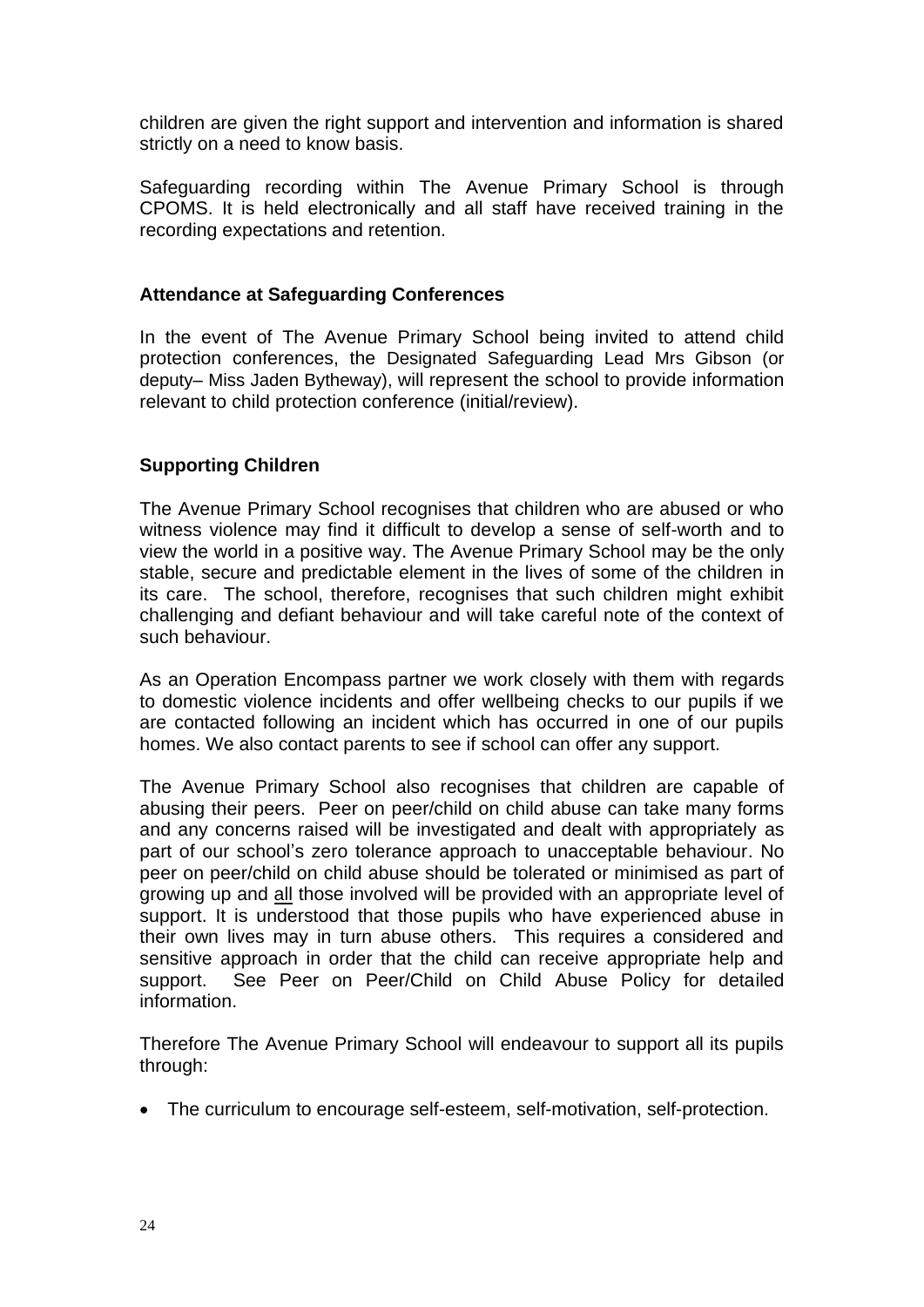- The school ethos, which promotes a positive, supportive and secure environment and which gives all pupils and adults a sense of being respected and valued.
- Approaches which allow children and young people to develop critical thinking, literacy skills and digital literacy skills.
- A curriculum which explores human rights, equality, democracy and tolerance and prepares children and young people fully for life in modern Britain.
- A curriculum where children develop personal resilience, understand and can take appropriate risks or have personal strategies/safety plans that allow them to manage their own safety both on and off line. This can include PSHE topics/ Jigsaw themes covered as part of Relationships Education, Health Education and Sex Education in Year 6 (non-statutory) as well as Fundamental British Values and the SMSC Curriculum.
- A whole school approach to online safety that considers the four areas of risk: Content; being exposed to illegal, inappropriate or harmful content, for example: pornography, fake news, racism, misogyny, self-harm, suicide, anti-semitism, radicalisation and extremism. Contact; being subjected to harmful online interaction with other users; for example peer to peer pressure, commercial advertising and adults posing as children or young adults with the intention to groom or exploit them for sexual, criminal, financial and other purposes. Conduct; personal online behaviour that increases the likelihood of, or causes, harm; for example, making, sending and receiving explicit images (e.g. consensual and non-consensual sharing of nudes and semi-nudes and/or pornography, sharing other explicit images and online bullying. Commerce: risks such as online gambling, inappropriate advertising, phishing and or financial scams.
- A coherent management of Behaviour and Discipline Policy & Procedures inclusive of the Use of Reasonable Force.
- Liaison with other professionals and agencies who support children and parents.
- A commitment to develop productive, supportive relationships with parents whenever it is in the child's interest to do so.
- The development and support of a responsive and knowledgeable staff group whose role it is to respond appropriately in all safeguarding situations.

The Avenue Primary School recognises that, statistically, children with behavioural difficulties and disabilities are the most vulnerable to abuse. School staff who work, in any capacity, with children with profound and multiple disabilities, sensory impairment and/or emotional and behavioural problems will need to be particularly sensitive to signs of abuse. School staff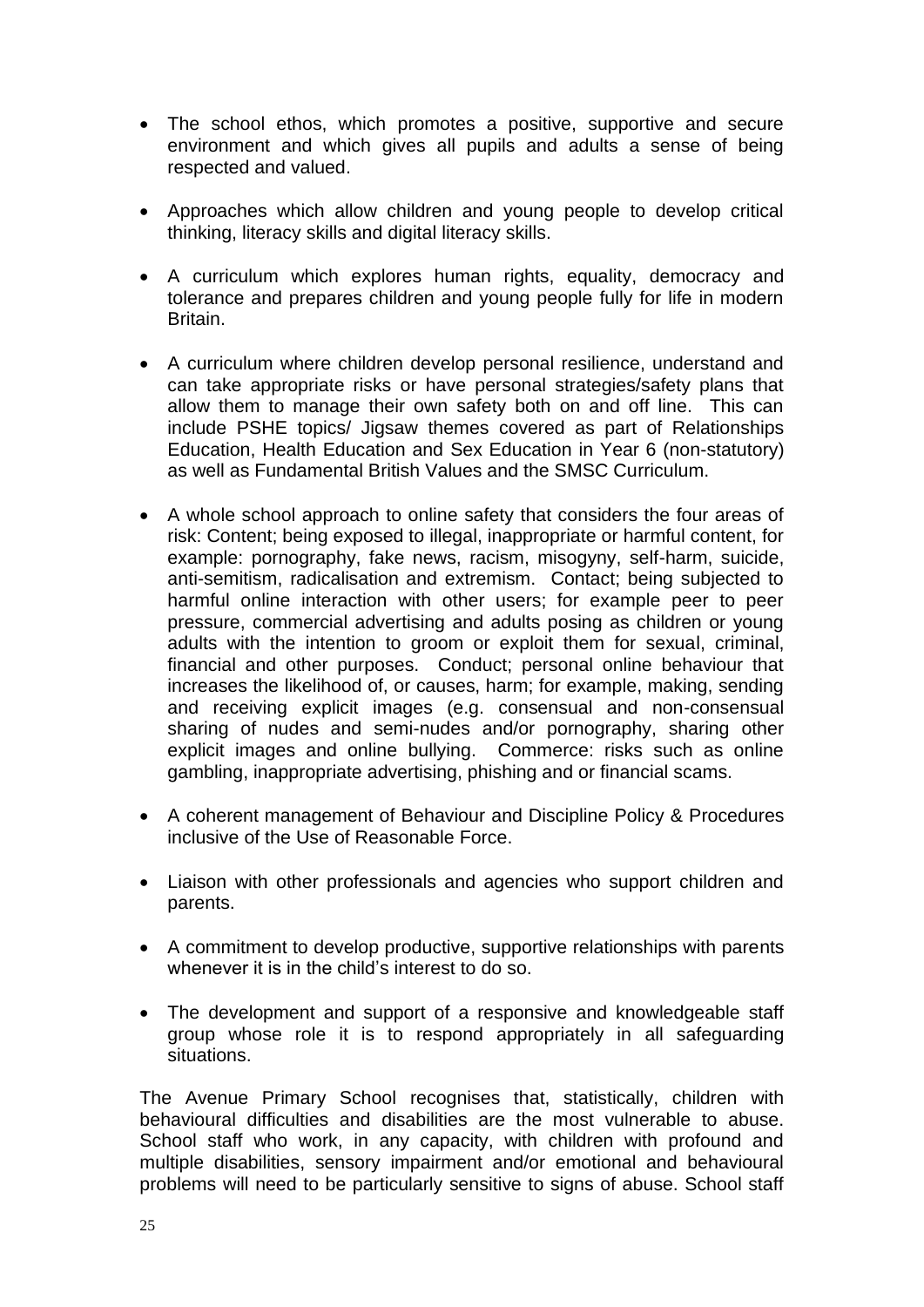must give consideration to children who are subject to an education health and care plan or have a medical condition, as these can mask safeguarding issues and may often be attributed to the medical condition rather than that a child may be being harmed. Concerns such as changes in behaviour and presentation (both physical and mental), mood or injury must be considered for each individual child and their own circumstances and must not be dismissed. Children with SEND and certain medical conditions are often more prone to peer group isolation than other children and there is greater potential for children with SEND and certain medical conditions being disproportionally impacted by behaviours such as bullying (including prejudice-based bullying), without outwardly showing any signs. Therefore, time must be taken to ensure that the full circumstances of any child who has additional needs and requires support around language and communication is shared at the point of referral to ensure the best possible outcome for the child is always achieved and their voice through any form of communication is always heard. To address these additional challenges, schools should consider extra pastoral support for children with SEND and certain medical conditions.

The Avenue Primary School also recognises that in a home environment where there is domestic violence, drug or alcohol misuse or mental health issues children may also be vulnerable and in need of support and protection.

This policy MUST be read in conjunction with other related school policies.

These include:

- **A Robust School Recruitment and Selection Policy**  inclusive of safer recruitment guidance and regulation, for example a **Single Central Record** which demonstrates the pre-employment checks for all staff (e.g. identity, professional qualifications, right to work in the UK, further checks on people who have lived or worked outside the UK, for the workforce who are in regulatory activity (enhanced DBS, children's/adult barred list, prohibition from teaching check, section 128 check for management positions) and supervision of those who don't meet this requirement.
- Clear recruitment procedures which embed keeping children safe across every aspect from vacancy to conditional appointments, induction and an on-going safeguarding culture of vigilance.
- Trained panel members who ensure that the policy works in practice in all recruitment and selection within the school.
- School Staffing (England) Regulations 2009, Regulation 9: require Governing Bodies of maintained schools to ensure at least one member of a recruitment panel must undertake safer recruitment training to satisfy all requirements in the statutory guidance Keeping Children Safe in Education 2021 and Working Together 2018. At The Avenue Primary School we share this commitment.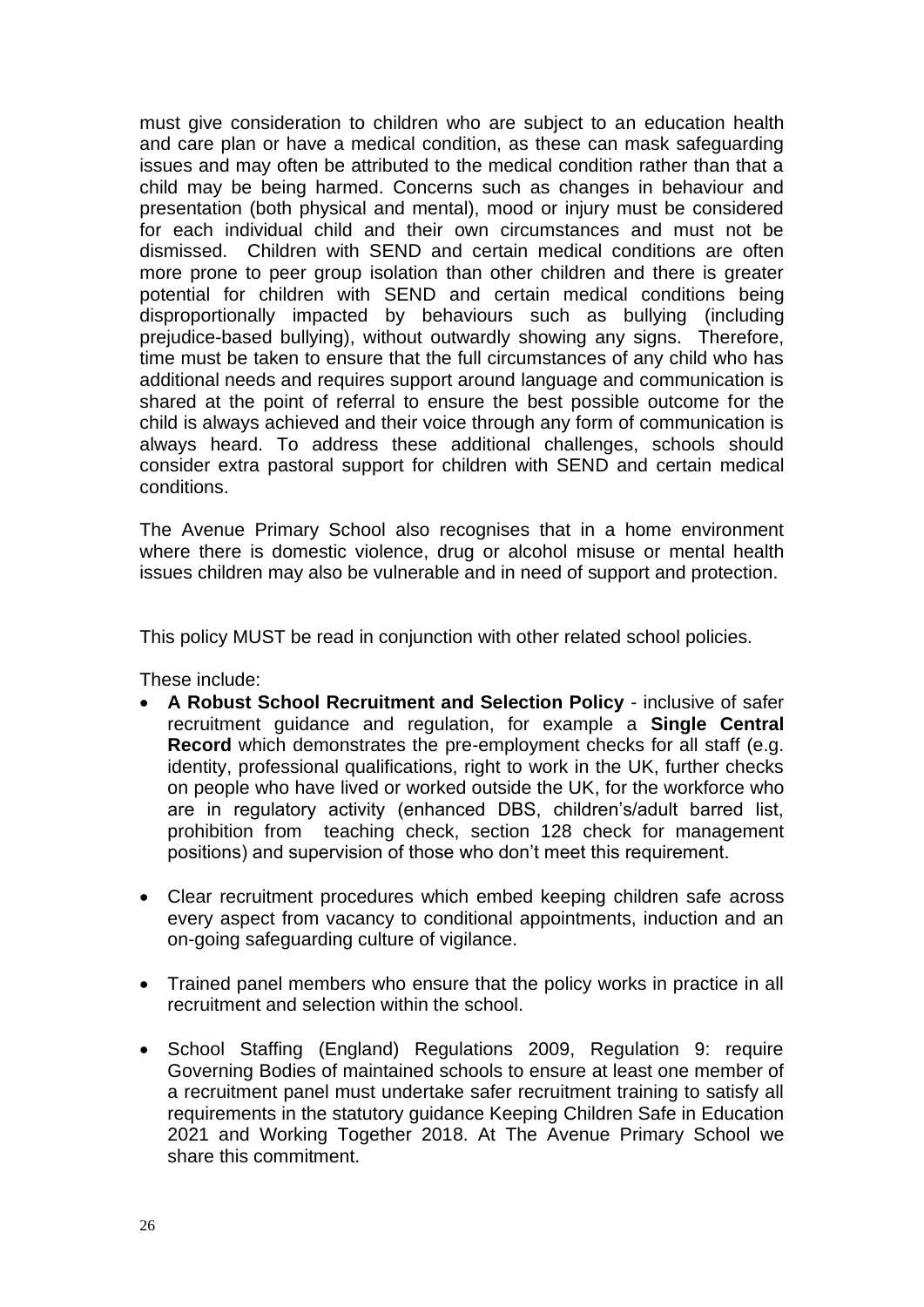- **Staff Behaviour Policy** (code of conduct) Safer Recruitment Consortium Guidance for Safer Working Practices for those working with Young People in Education Settings, May 2019 and Addendum April 2020. The school will ensure that all staff and volunteers are aware of the need for maintaining appropriate and professional boundaries in their relationships with young people and agree to work within all policies and procedures to safeguard both children and adults.
- The school will ensure that staff and volunteers are aware that sexual relationships with pupils aged under 18 are unlawful and could result in legal proceedings being taken against them under the Sexual Offences Act 2003 (Abuse of Position of Trust).
- **Behaviour & Discipline Policy** inclusive of the Use of Reasonable Force/positive handling and confiscating and searching.
- **Anti-Bullying Policy**
- **E-Safety Policy** inclusive of appropriate usage (covering the use of mobile phones, cameras and all other technology within the school) and **cyber bullying.**
- **Special Education Needs Policy.**
- **The Schools Educational Visits Policy** reflects the consideration we give to the safeguarding of our children both within the school environment and when away from the school, when undertaking school trips, visits or pupils being creatively educated.
- **Peer on Peer/Child on Child Abuse Policy.**
- **Emotional Health and Wellbeing Policy**
- **Parental user agreement** with parental consent forms annually signed.
- **Medical and Medicines Policy** and procedures with trained staff who manage pupils with medical needs.
- **Attendance Management Policy** school management for attendance and the partnership with the LA in reporting children missing from education and those deleted from the school's admission register. This includes the need for two emergency contact details for every pupil, where possible.
- **Missing Children procedures** inclusive of runaways, missing, and children missing from education, ensuring appropriate safeguarding responses.
- **Complaints Policy**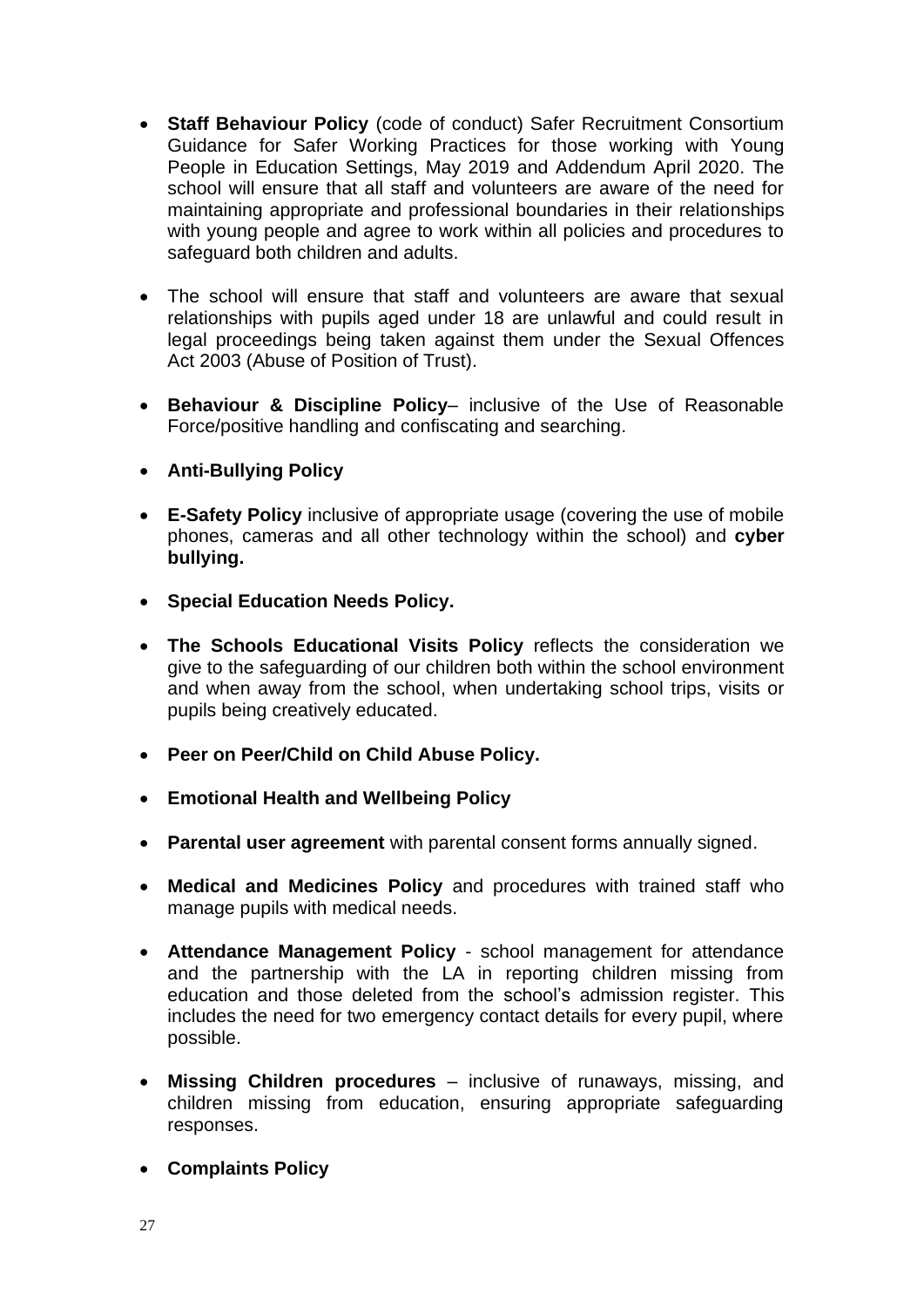- **Confidentiality and Whistle Blowing Policy.**
- **Looked After Children Policy** inclusive of named Looked After Teacher whose role is to champion the achievement of looked after children in your school and work closely with the Designated Safeguarding Lead and the Virtual Headteacher within the LA who has responsibility for the LAC.
- **Intimate Care Policy** inclusive of procedure to support pupils who have an accident and either wet, soil or menstruate and need assistance.
- **Unaccompanied Travel procedure** to and from school to ensure pupils safety.
- **Relationship and Sex Education (RSE) Policy** inclusive of Health Education content.

It has been informed by the following legislation and national & local guidance

Children Act 1989/2004 <http://www.legislation.gov.uk/ukpga/2004/31/contents>

Child Protection SAFER Referral Form <https://www.middlesbrough.gov.uk/children-families-and-safeguarding>

Data Protection Act 2018 <http://www.legislation.gov.uk/ukpga/2018/12/contents/enacted>

DfE Statutory framework for the Early Years Foundation Stage (EYFS) Sept 2021

[https://assets.publishing.service.gov.uk/government/uploads/system/uploads/](https://assets.publishing.service.gov.uk/government/uploads/system/uploads/attachment_data/file/974907/EYFS_framework_-_March_2021.pdf) attachment\_data/file/974907/EYFS\_framework - March\_2021.pdf

Education Act 2002 Section 175 [www.legislation.gov.uk/ukpga/2002/32/section/175](http://www.legislation.gov.uk/ukpga/2002/32/section/175)

Education (Independent School Standards) Regulations 2014 <http://www.legislation.gov.uk/uksi/2014/3283/schedule/made>

Education and Training (Welfare of Children) Act 2021 <https://www.legislation.gov.uk/en/ukpga/2021/16/enacted>

Equality Act 2010 <https://www.gov.uk/guidance/equality-act-2010-guidance>

General Data Protection Regulations, 2018 [https://ec.europa.eu/commission/priorities/justice-and-fundamental](https://ec.europa.eu/commission/priorities/justice-and-fundamental-rights/data-protection/2018-reform-eu-data-protection-rules_en)[rights/data-protection/2018-reform-eu-data-protection-rules\\_en](https://ec.europa.eu/commission/priorities/justice-and-fundamental-rights/data-protection/2018-reform-eu-data-protection-rules_en)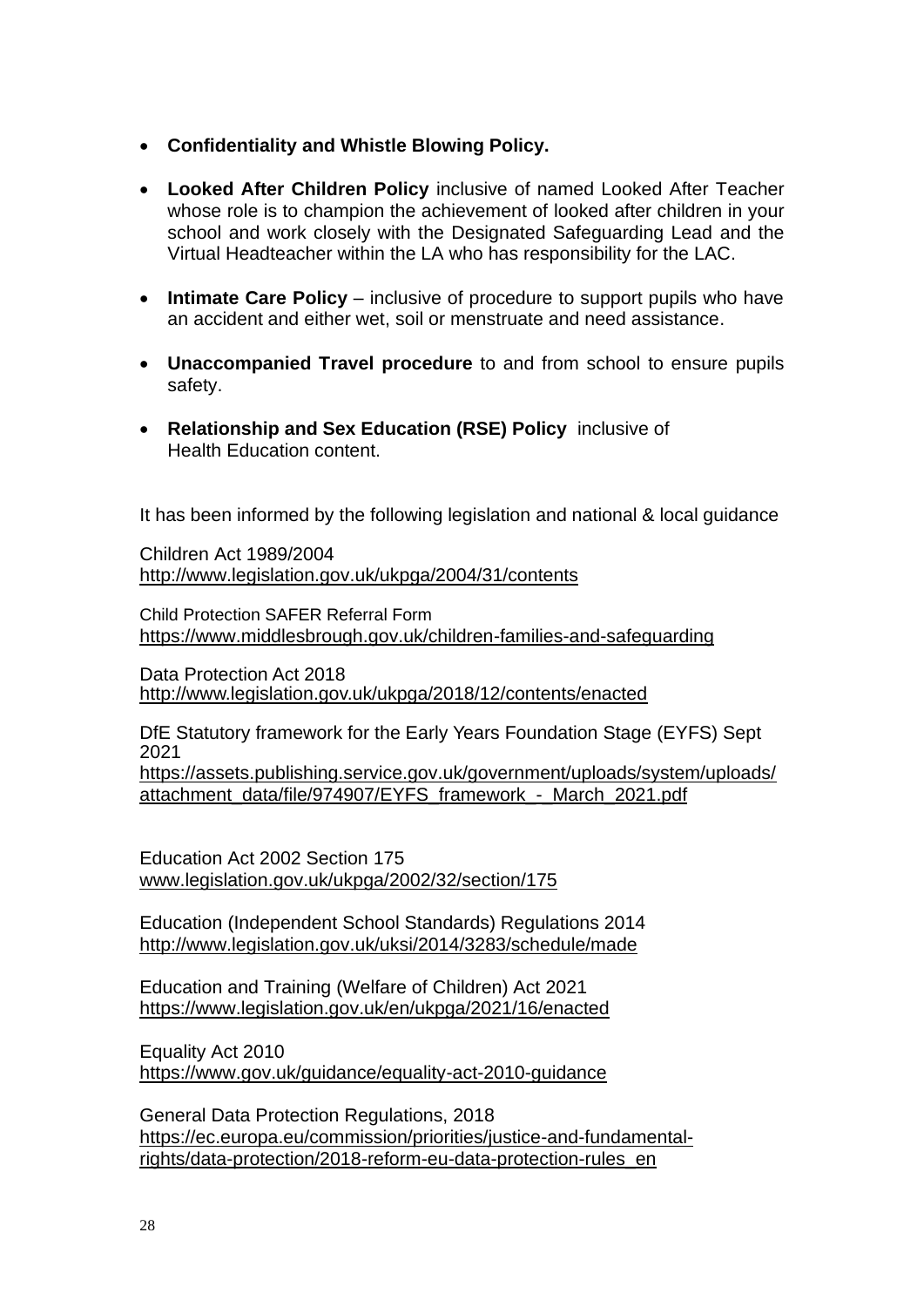Information Sharing: Advice for Practitioners providing safeguarding services [https://www.gov.uk/government/publications/safeguarding-practitioners](https://www.gov.uk/government/publications/safeguarding-practitioners-information-sharing-advice)[information-sharing-advice](https://www.gov.uk/government/publications/safeguarding-practitioners-information-sharing-advice)

Freedom of Information Act 2000 [http://www.legislation.gov.uk/ukpga/2000/36/pdfs/ukpga\\_20000036\\_en.pdf](http://www.legislation.gov.uk/ukpga/2000/36/pdfs/ukpga_20000036_en.pdf)

Keeping Children Safe in Education 2021 [https://www.gov.uk/government/publications/keeping-children-safe-in](https://www.gov.uk/government/publications/keeping-children-safe-in-education--2)[education--2](https://www.gov.uk/government/publications/keeping-children-safe-in-education--2)

Non-Maintained Special Schools (England) Regulations 2015 <http://www.legislation.gov.uk/uksi/2015/728/made>

Public Sector Equality Duty Guidance for Schools in England [https://www.equalityhumanrights.com/en/publication-download/public-sector](https://www.equalityhumanrights.com/en/publication-download/public-sector-equality-duty-guidance-schools-england)[equality-duty-guidance-schools-england](https://www.equalityhumanrights.com/en/publication-download/public-sector-equality-duty-guidance-schools-england)

Safeguarding Vulnerable Groups Act 2006 <http://www.legislation.gov.uk/ukpga/2006/47/contents>

School attendance: Guidance for schools <https://www.gov.uk/government/publications/school-attendance>

Sexual Offences Act 2003 <http://www.legislation.gov.uk/ukpga/2003/42/contents>

South Tees Safeguarding Children Partnership Arrangements <https://stscp.co.uk/>

What to do if you are worried a child is being abused 2015 [https://www.gov.uk/government/uploads/system/uploads/attachment\\_data/file/](https://www.gov.uk/government/uploads/system/uploads/attachment_data/file/419604/What_to_do_if_you_re_worried_a_child_is_being_abused.pdf) 419604/What to do if you re worried a child is being abused.pdf

Working together to safeguard children HM GOV (2018) [https://www.gov.uk/government/publications/working-together-to-safeguard](https://www.gov.uk/government/publications/working-together-to-safeguard-children--2)[children--2](https://www.gov.uk/government/publications/working-together-to-safeguard-children--2)

This Policy will be reviewed annually or in light of any changes in legislation and/or guidance. This policy will be updated by our School at any time that local solutions such as front door services in social care or the DO details change. This policy may also be amended following the annual review with staff where our School/Setting's procedures or practices may change following whole staff discussion or training, to ensure it is the most effective policy in keeping our children safe. The policy will be ratified by the Local Governing Body and Trust Board.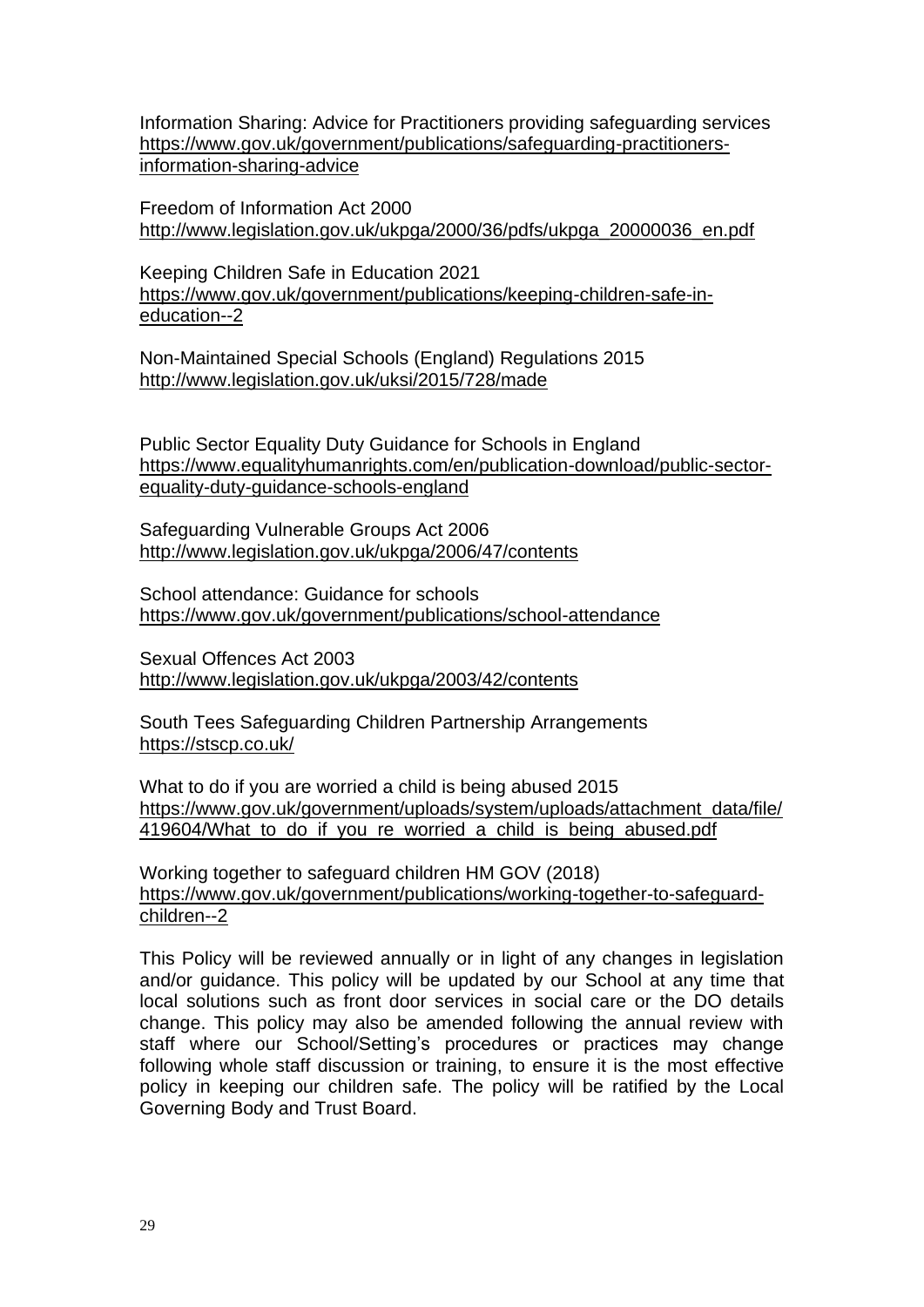#### Appendix 1

| Abuse or<br><b>Safeguarding</b><br><b>Issue</b>                                   | <b>Link to Guidance/Advice</b>                                                                                              | <b>Source</b>                                                                       |
|-----------------------------------------------------------------------------------|-----------------------------------------------------------------------------------------------------------------------------|-------------------------------------------------------------------------------------|
| Abuse                                                                             | What to do if you're worried a child is being<br>abused                                                                     | DfE advice                                                                          |
|                                                                                   | Domestic abuse: Various Information/Guidance                                                                                | Home Office (HO)                                                                    |
|                                                                                   | Faith based abuse: National Action Plan                                                                                     | DfE advice                                                                          |
|                                                                                   | Relationship abuse: disrespect nobody                                                                                       | Home Office website                                                                 |
|                                                                                   | <b>Tackling Child Sexual Abuse Strategy</b>                                                                                 | Home Office Policy<br>Paper                                                         |
|                                                                                   | Together we can stop child sexual abuse                                                                                     | <b>HM Government</b><br>campaign                                                    |
| <b>Bullying</b>                                                                   | Preventing bullying including cyberbullying                                                                                 | DfE advice                                                                          |
| Children<br>missing from<br>education,<br>home or care                            | Children missing education                                                                                                  | DfE statutory<br>guidance                                                           |
|                                                                                   | Child missing from home or care                                                                                             | DfE statutory<br>guidance                                                           |
|                                                                                   | Children and adults missing strategy                                                                                        | Home Office strategy                                                                |
| Children with<br>family<br>members in<br>prison                                   | National Information Centre on Children of<br><b>Offenders</b>                                                              | Barnardo's in<br>partnership with HM<br>Prison and Probation<br>Service             |
| Child<br>Exploitation                                                             | Trafficking: safeguarding children                                                                                          | DfE and HO guidance                                                                 |
|                                                                                   | Care of unaccompanied and trafficked children                                                                               | DfE statutory<br>guidance                                                           |
|                                                                                   | Modern slavery: how to identify and support<br>victims                                                                      | HO statutory guidance                                                               |
| Drugs                                                                             | Drug Strategy 2017<br>Information and advice on drugs<br>Drug and Alcohol education - teacher guidance<br>& evidence review | Home Office strategy<br>Talk to Frank website<br><b>PSHE Association</b><br>website |
| (so called)<br>"Honour Based<br>Abuse"<br>including FGM<br>and forced<br>marriage | Female genital mutilation: information and<br>resources                                                                     | Home Office guidance                                                                |
|                                                                                   | Female genital mutilation: multi agency statutory<br>quidance                                                               | DfE, DH and HO<br>statutory guidance                                                |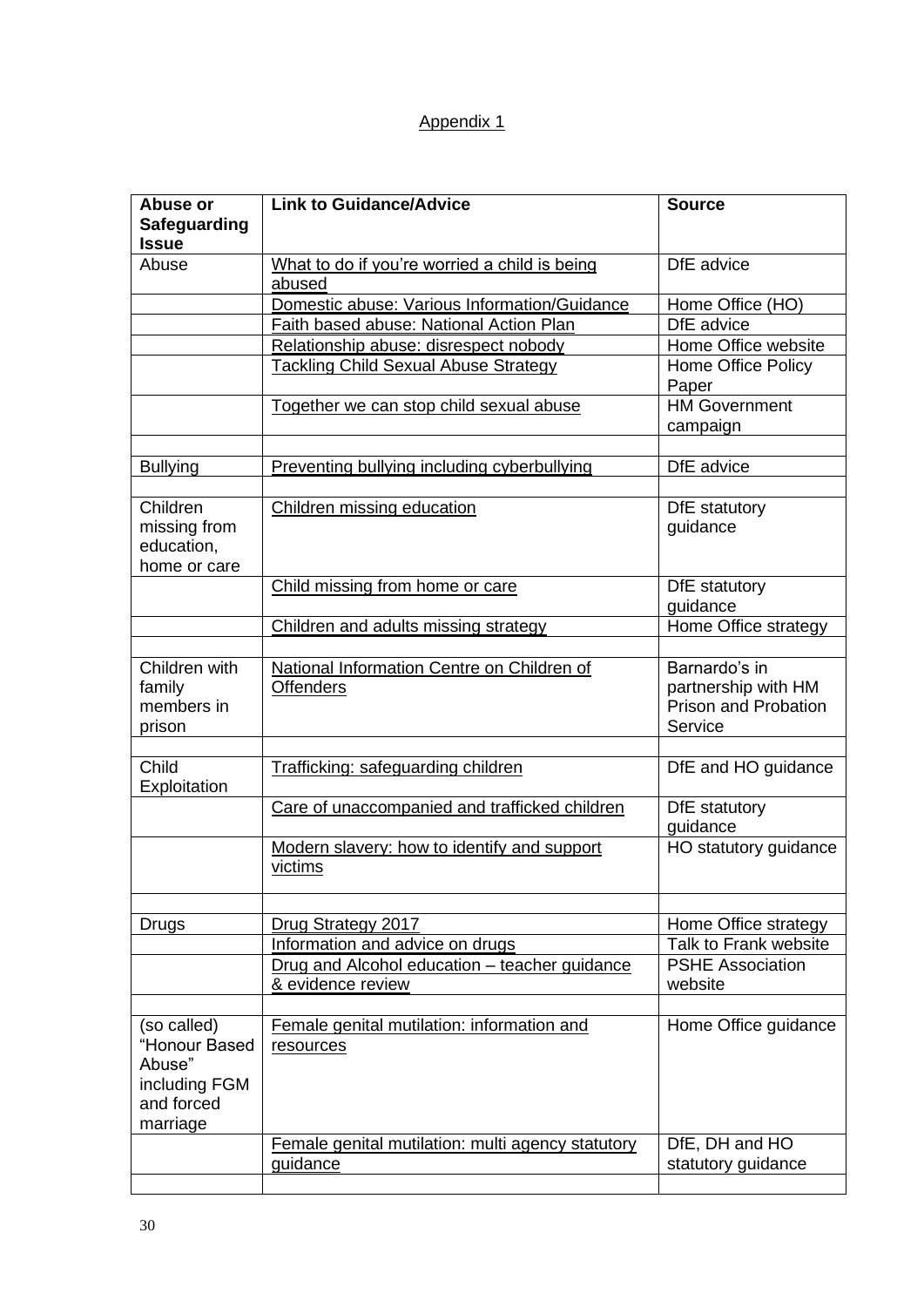|                          | fmu@fcdo.gov.uk                                                                                                     | <b>Forced Marriage Unit</b><br>(FMU) statutory<br>guidance                    |
|--------------------------|---------------------------------------------------------------------------------------------------------------------|-------------------------------------------------------------------------------|
|                          | <b>FGM</b> resource pack                                                                                            | <b>HM Government</b><br>guidance                                              |
|                          |                                                                                                                     |                                                                               |
| Health and<br>Well-being | Fabricated or induced illness: safeguarding<br>children                                                             | DfE, DH, HO                                                                   |
|                          | Rise Above: Free PSHE resources on health.<br>wellbeing and resilience                                              | <b>Public Health England</b>                                                  |
|                          | Medical-conditions: supporting pupils at school                                                                     | DfE statutory<br>guidance                                                     |
|                          | Mental health and behaviour                                                                                         | DfE advice                                                                    |
|                          |                                                                                                                     |                                                                               |
| <b>Homelessness</b>      | Homelessness: How local authorities should<br>exercise their functions                                              | Ministry of Housing,<br><b>Communities &amp; Local</b><br>Government guidance |
| Private                  | Private fostering: local authorities                                                                                | DfE statutory                                                                 |
| Fostering                |                                                                                                                     | guidance                                                                      |
| Radicalisation           | Prevent duty guidance                                                                                               | Home Office guidance                                                          |
|                          |                                                                                                                     | DfE advice                                                                    |
|                          | Prevent duty: additional advice for schools and<br>childcare providers                                              |                                                                               |
|                          | <b>Educate Against Hate Website</b>                                                                                 | DfE and Home Office<br>advice                                                 |
|                          | <b>Prevent for FE and Training</b>                                                                                  | <b>Education and</b><br><b>Training Foundation</b><br>(ETF)                   |
|                          |                                                                                                                     |                                                                               |
| Violence                 | Serious violence strategy                                                                                           | <b>Home Office Strategy</b>                                                   |
|                          | Factors linked to serious violence and how these<br>factors can be used to identify individuals for<br>intervention | Home Office                                                                   |
|                          | <b>Youth Endowment Fund</b>                                                                                         | Home Office                                                                   |
|                          | Gangs and youth violence: for schools and<br>colleges                                                               | Home Office advice                                                            |
|                          | Ending violence against women and girls 2016-<br>2020 strategy                                                      | Home Office strategy                                                          |
|                          | Violence against women and girls: national<br>statement of expectations for victims                                 | Home Office guidance                                                          |
|                          | Sexual violence and sexual harassment between<br>children in schools and colleges                                   | DfE advice                                                                    |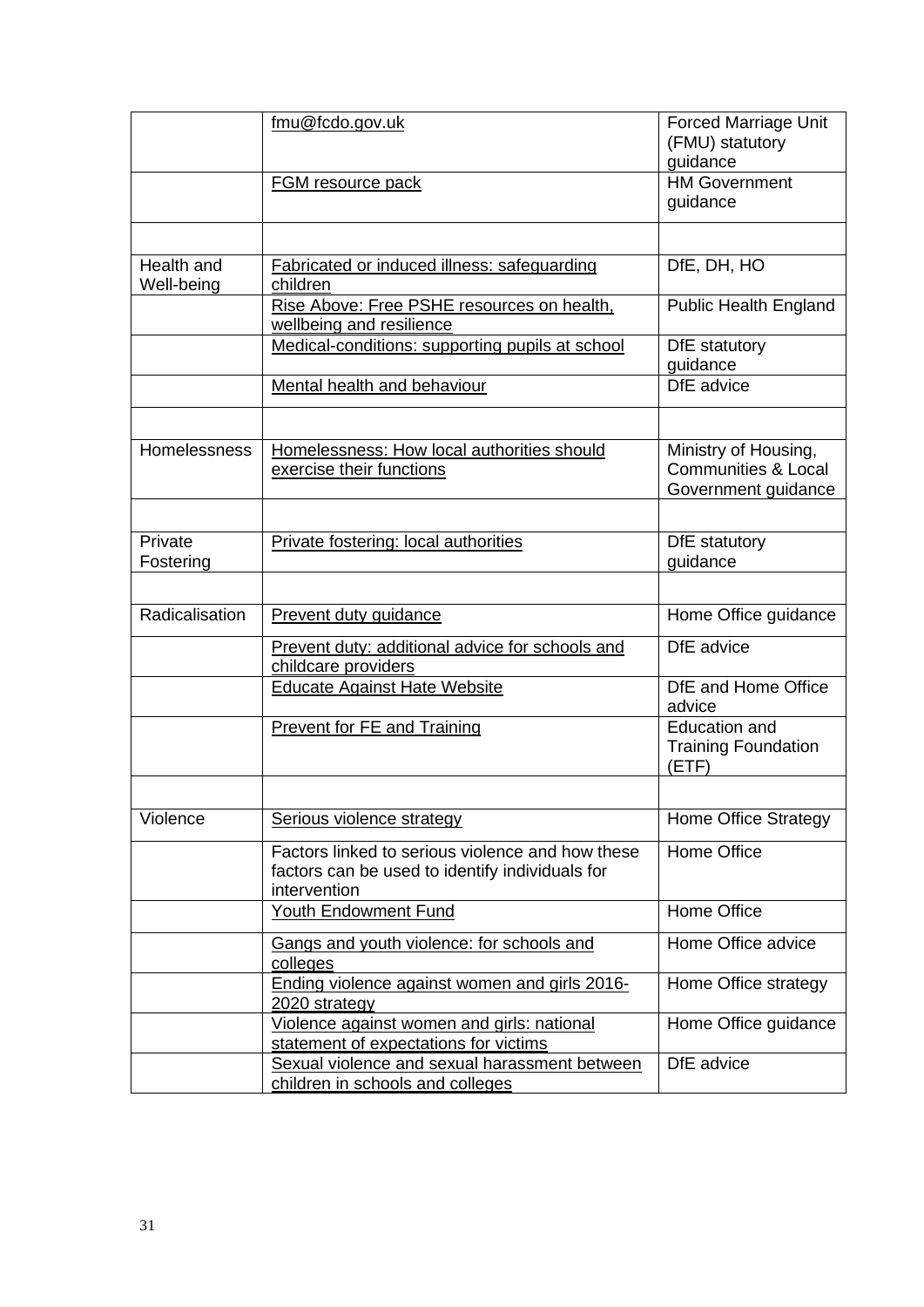### **ADDENDUM to the Child Protection Policy**

#### **Peer on Peer/Child on Child Abuse Policy**

#### **Introduction**

Keeping Children Safe in Education 2021 states that *'Governing Bodies and Proprietors should ensure they facilitate a whole school approach to safeguarding. This means ensuring safeguarding and child protection are at the forefront and underpin all relevant aspects of process and policy development. Ultimately, all systems, processes and policies should operate with the best interests of the child at their heart.'* Furthermore, *'Where there is a safeguarding concern, Governing Bodies, school leaders should ensure the child's wishes and feelings are taken into account when determining what action to take and what services to provide. Systems should be in place, and they should be well promoted, easily understood and easily accessible for children to confidently report abuse, knowing their concerns will be treated seriously, and knowing they can safely express their views and give feedback.'*

All staff should be aware that children can abuse other children (peer on peer/child on child abuse) and that it can happen both inside and outside of school and online. It is important that all staff recognise the indicators and signs of peer on peer /child on child abuse and know how to identify it and respond to reports.

All staff should understand that even if there are no reports in their schools it does not mean it is not happening, it may be the case that it is just not being reported. As such it is important that if staff have any concerns regarding peer on peer /child on child abuse they should speak to their Designated Safeguarding Lead (or deputies).

This means that ALL staff will take a 'zero-tolerance' approach to any unacceptable behaviour including 'banter' and will seek to prevent, challenge and take action so that all children understand that any concerns regarding their welfare and safety will be taken seriously. This will encourage and promote a culture of acceptable behaviour and a safe educational environment for all children.

All staff must ensure that they reassure any victims that they are being taken seriously and that they will be supported and kept safe. A victim should never be given the impression that they are creating a problem by reporting abuse, sexual violence or sexual harassment. Nor should a victim ever be made to feel ashamed for making a report.

Peer on peer/child on child abuse is most likely to include, but may not be limited to:

- bullying (including cyberbullying, prejudice-based and discriminatory bullying);
- abuse in intimate personal relationships between peers;
- physical abuse such as hitting, kicking, shaking, biting, hair pulling, or otherwise causing physical harm (this may include an online element which facilitates, threatens and/or encourages physical abuse):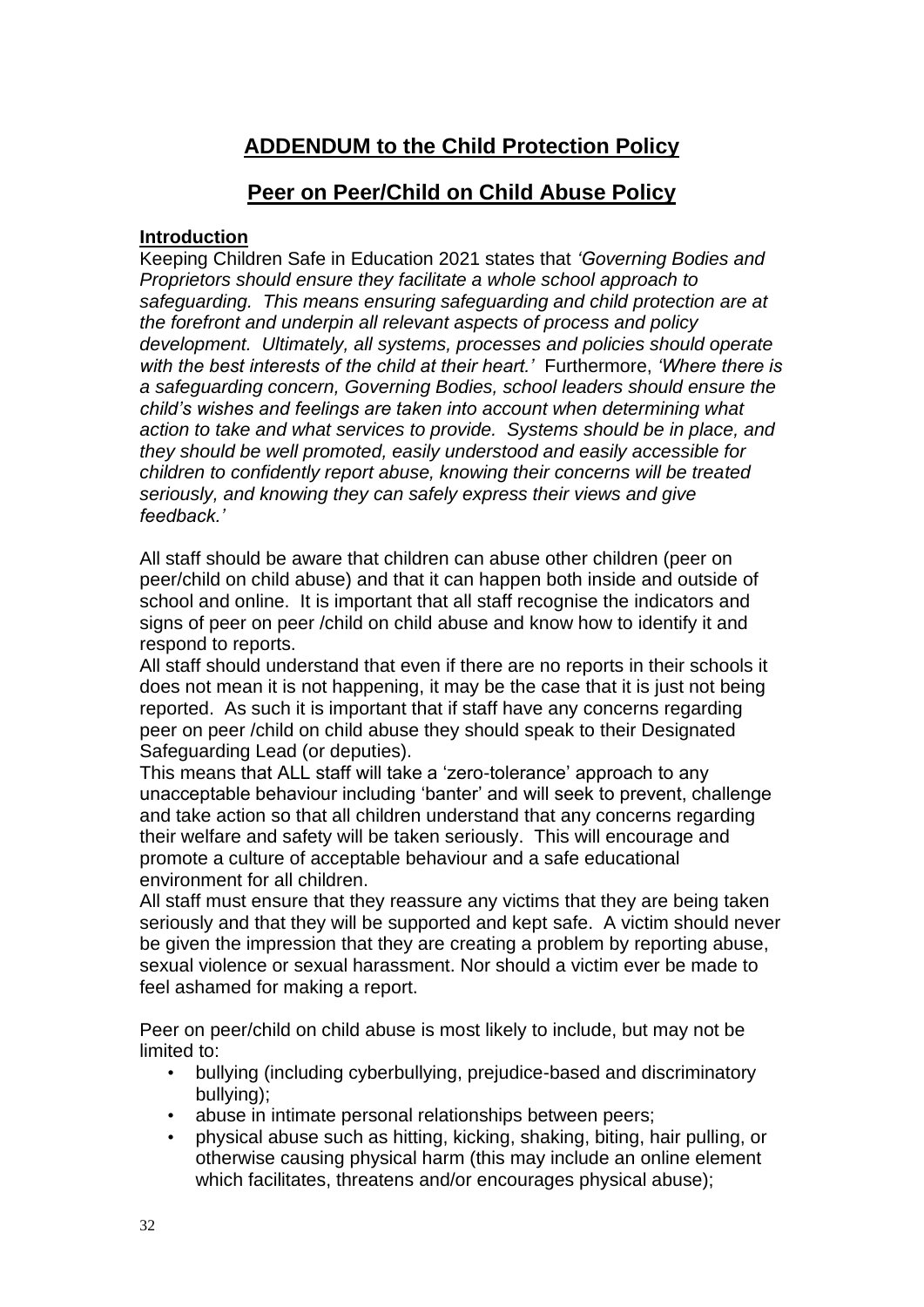- sexual violence such as rape, assault by penetration and sexual assault (this may include and online element which facilitates, threatens and/or encourages physical abuse);
- sexual harassment such as sexual comments, remarks, jokes and online sexual harassment which may be stand-alone or part of a broader pattern of abuse;
- causing someone to engage in sexual activity without consent, such as forcing someone to strip, touch themselves sexually, or to engage in sexual activity with a third party;
- consensual and non-consensual sharing of nudes and semi-nudes images and or videos (also known as sexting or youth produced sexual imagery);
- Upskirting, which typically involves taking a picture under a person's clothing without them knowing, with the intention of viewing their genitals or buttocks to obtain sexual gratification, or cause the victim humiliation, distress or alarm.
- Sexting (known as youth produced sexual imagery) and
- Initiation/hazing type violence and rituals (this could include activities involving harassment, abuse or humiliation used as a way of initiating a person into a group and may also include an online element).

#### (KCSIE 2021)

At The Avenue Primary School we are committed to the prevention, early identification and appropriate management of peer on peer/child on child abuse.

In particular ensuring that our school staff protect our children by, wherever possible being aware of the nature and level of risk that children are exposed to, having a clear and comprehensive strategy specific to that child's safeguarding context and having a whole school safeguarding approach to preventing and responding to peer on peer/child on child abuse. This policy is preventative in its response to peer on peer/child on child abuse by raising awareness of issues, supporting staff in identifying them with children, and providing appropriate response and intervention that is followed consistently across the whole school workforce. This policy will also encourage parents to share information about any risk of harm to their child and be clear on the school's expectations of how this will be managed. (Farrer and Co. 2019) All staff and Governors have read, understood and agreed to work within this policy framework and parents have access to this policy. This policy will be updated annually.

#### **Purpose and Aim**

'*Research has shown that many children who present with harmful behaviour towards others, in the context of peer-on-peer abuse, are themselves vulnerable and may have been victimised by peers, parents or adults in the community prior to their abuse of peers' (Farrer and Co, 2019)* Children and young people may be harmful to one another in a number of ways which would be classified as peer on peer/child on child abuse. The purpose of this policy is to explore the many forms of peer on peer/child on child abuse and include a planned and supportive response to the issues.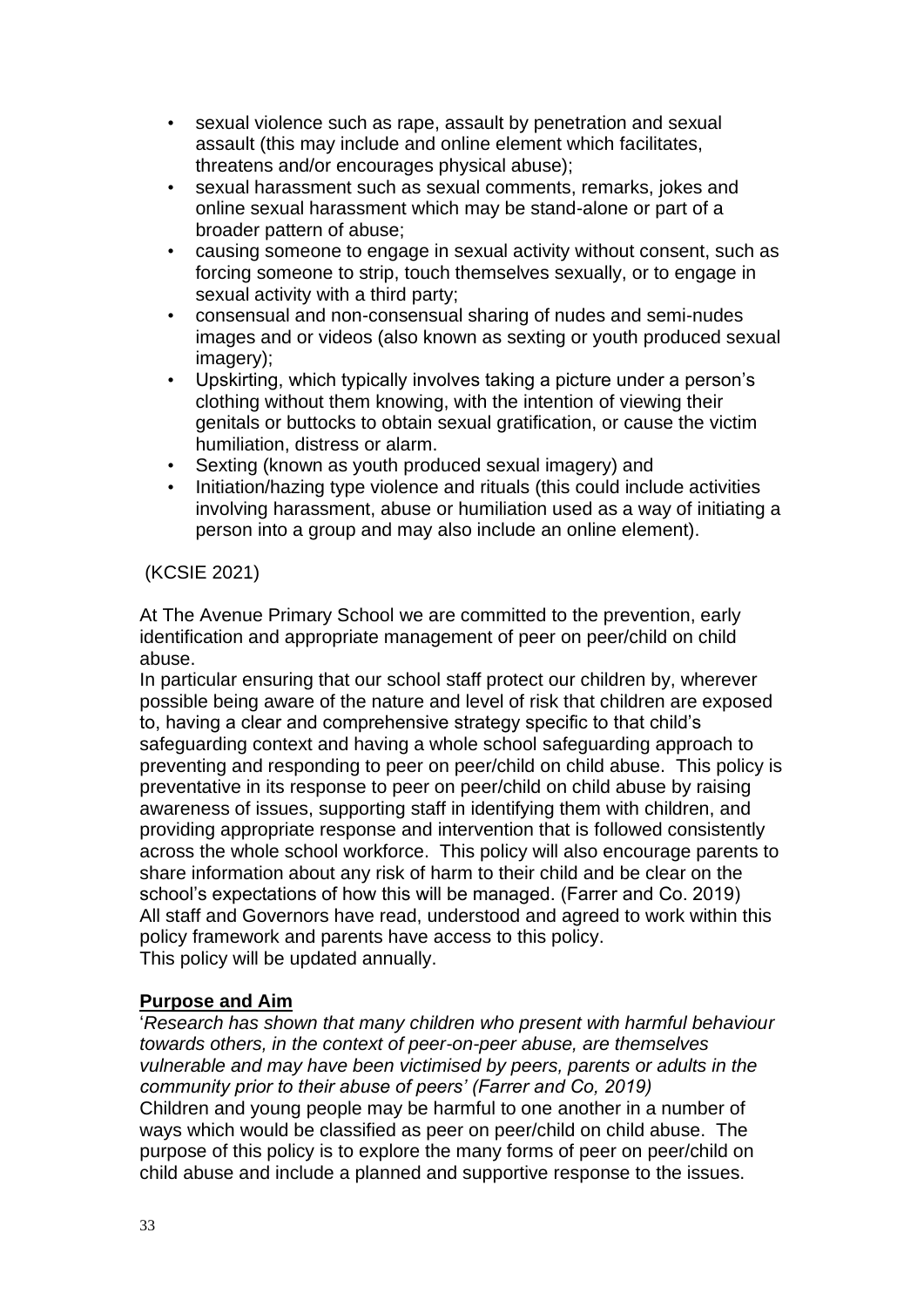At The Avenue Primary School we have the following policies in place that should be read in conjunction with this policy:

Child Protection Policy Anti-Bullying Policy E-safety Policy - including acceptable use Behaviour /Discipline Policy – inclusive of positive handling and searching and confiscating Emotional Health and Wellbeing Policy Missing children procedures

#### **Framework and Legislation**

This policy is supported by the key principles of the Children's Act 1989 that the child's welfare is paramount. Another key document that focuses adult thinking towards the views of the child is Working Together To Safeguarding Children 2018, highlighting that every assessment of a child, should '*reflect the unique characteristics of the child within their family and community context'* (Working Together To Safeguard Children, 2018:28). This is clearly echoed by Keeping Children Safe in Education 2021 through ensuring procedures are in place in schools to hear the voice of the child and to be mindful of the contexts children live in.

At The Avenue Primary School we are committed to the following described preventative strategies to protect and support children from peer on peer/child on child abuse.

#### **Preventative Strategies for Schools**

#### **Recognition**

For all schools, it is important to develop appropriate strategies in order to prevent the issue of peer on peer/child on child abuse rather than only manage the issues in a reactive way. Firstly, and most importantly for schools is recognition that peer on peer/child on child abuse can and will occur on any site even with the most stringent of policies and support mechanisms and that even if incidents are not being reported it does not mean that they are not happening. In which case it is important to continue to recognise and manage such risks and learn how to improve and move forward with strategies in supporting young people to talk about any issues and through sharing information with all staff. This involves staff analysing any incidents for trends, patterns and identifying any areas around the setting that may appear to be 'less safe'. Staff should also have access to regular CPD and training to ensure a consistent approach to managing peer on peer/child on child issues. All staff should also be aware that mental health problems can, in some cases, be an indicator that a child has suffered or is at risk of suffering abuse, neglect or exploitation. (KCSIE, 2021).

#### **School Culture and Ethos and 'Zero-Tolerance' Approach**

For all schools, a 'zero-tolerance' approach to abuse, harm or bullying between peers should be clearly expressed in the school's ethos and values. It should be made clear that sexual violence and sexual harassment is never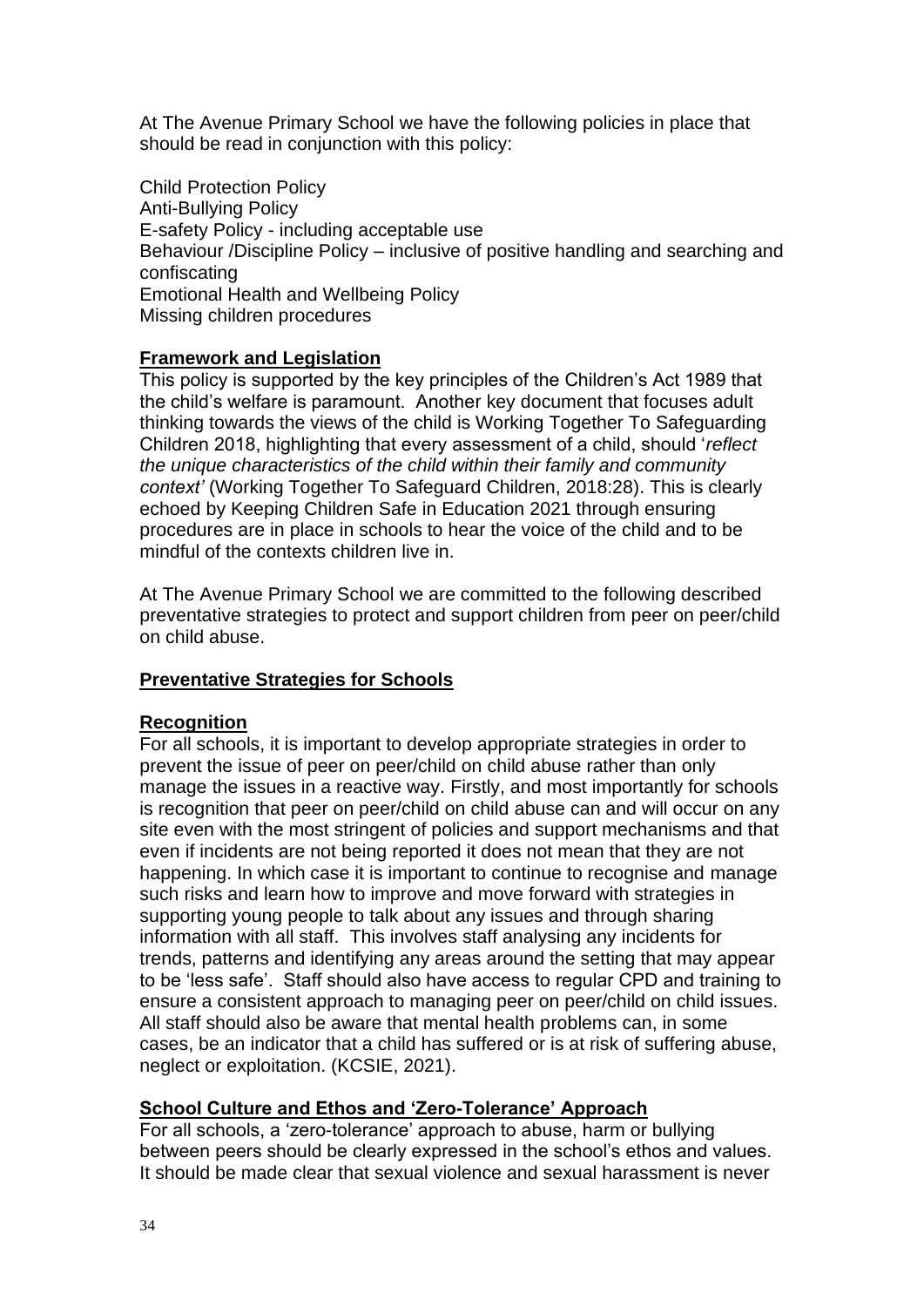acceptable and it will not be tolerated and never passed off as 'banter'. This means that all staff must challenge physical behaviour (potentially criminal in nature) such as grabbing bottoms, breasts and genitalia, pulling down trousers, flicking bras and lifting up skirts. Dismissing or tolerating such behaviours risks normalising them. By not recognising, acknowledging or understanding the scale of harassment and abuse and/or downplaying some behaviours related to abuse it can lead to a culture of unacceptable behaviour, an unsafe educational environment and a culture that normalises abuse leading to children accepting it as normal and not coming forward to report it.

Therefore a whole school approach is needed as part of preventative education. (Sexual Violence and Sexual Harassment between children in schools and colleges, 2021)

#### **A Safe Environment to Share Concerns Alongside a Positive Curriculum**

As stated above it is therefore important that each school has an open environment where young people feel safe to share information about anything that is upsetting or worrying them. This can be strengthened through a strong and positive PHSE curriculum that tackles such issues as prejudicedbased and discriminatory behaviour and gives children an open forum to talk things through rather than seek one on one opportunities to be harmful to one another.

To enable such an open and honest environment it is necessary to ensure the whole workforce and Governing Body feels confident and enabled to talk about issues and challenge perceptions of young people including use of inappropriate language and behaviour towards one another. In order to create such an environment, it is necessary for whole staff training and CPD around abusive behaviours and talking to young people in a way that continues to create an open and honest environment without prejudice. It is necessary that staff consider each issue and each individual in their own right before taking action. If staff minimise the concerns raised it may result in a young person seeking no further help or advice. Staff must also feel enabled to discuss issues about online access and support and reinforce appropriate behaviours online including understanding why age limits are in place on social media platforms, encouraging children to share online concerns, talking about issues that have happened in an open forum and working closely with parents. (Farrer and Co, 2019)

All staff should be aware that technology is a significant component in many safeguarding and well-being issues. Children are at risk of abuse online as well as face to face. In many cases abuse will take place concurrently via online channels and in daily life. Children can also abuse their peers online, this can take the form of abusive, harassing, and misogynistic messages, the non-consensual sharing of indecent images, especially around chat groups and the sharing of abusive images and pornography, to those who do not want to receive such content. (KCSIE, 2021)

It is important that a clear E-Safety/Acceptable Use Policy gives clarity and expectations to children about their role in keeping themselves and their peers safe in regards to the use of technology both inside and outside of school.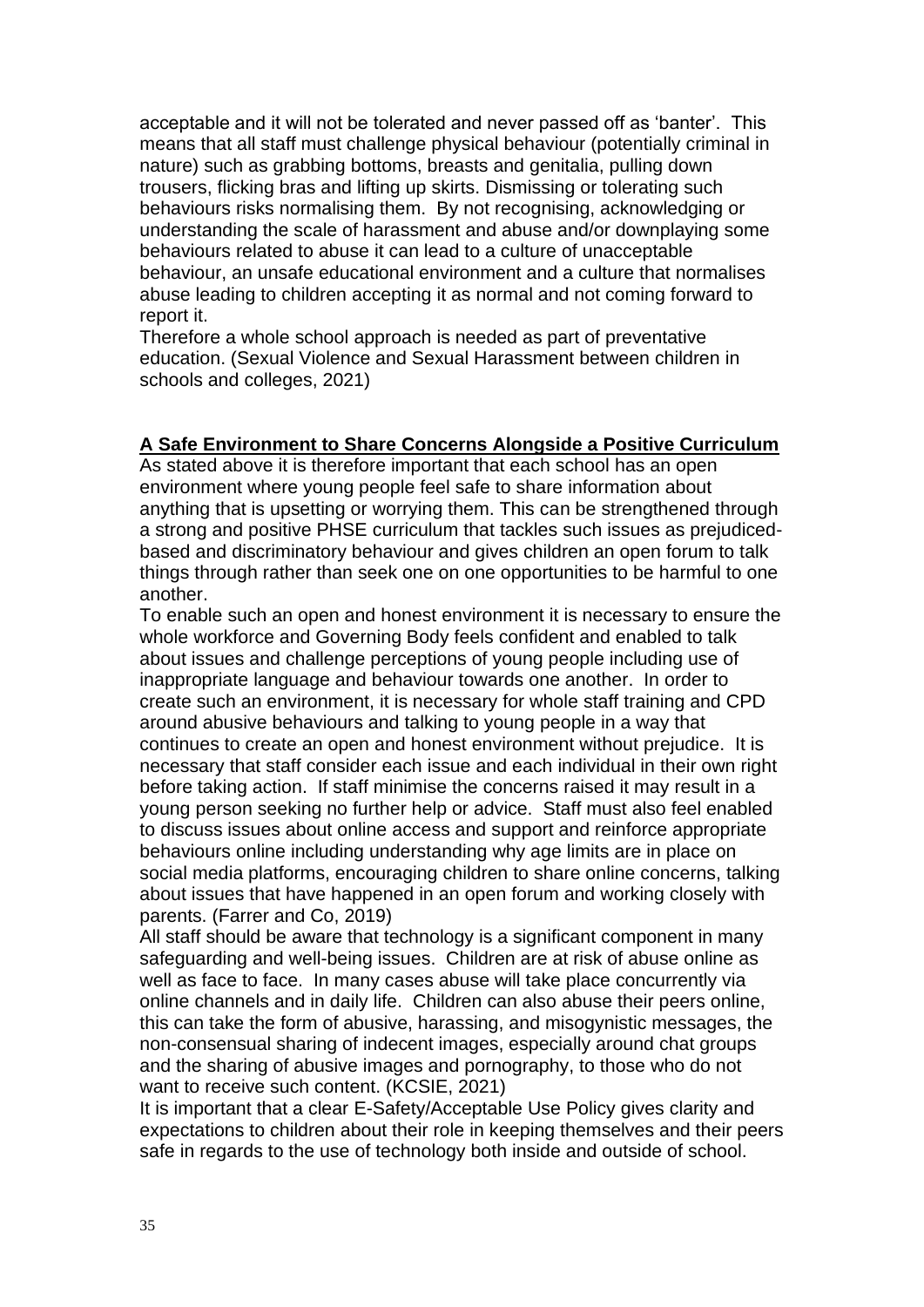#### **Involve Parents**

Parents need to be informed and included in policy forming, including thorough open and frank conversations, and also how the school will be tackling Peer on Peer/Child on Child Abuse. This can help to alleviate any concerns and worries and create a joined-up approach. Schools need to ensure open two way communication is available through a variety of platforms so that both parents and staff are working together to deal with any issues.

#### **Signposting**

Although every effort should be made for children to have a variety of opportunities to seek support and advice, it is also important that signposting is available to young people in the event that they don't feel confident raising an issue directly to staff or a peer. It is useful to have a resource board with support services on a wide range of issues so young people can seek their own solutions should they wish to. In the same way external services or support programmes could be brought in to talk to young people about specific issues in support of the prevention of peer on peer/child on child abuse. This then encourages a variety of forms or mediums for children to have their voices heard.

#### **Forums for Children to Make Changes/Have Their Voice Heard**

It is useful to ensure young people are part of changing their circumstances and that of the procedures within schools. Our **School Council** gives pupils a voice and encourages young people to support changes and develop 'rules of acceptable behaviour'. This will go far in helping to create a positive ethos in school and one where all young people understand the boundaries of behaviour before it becomes abusive. Children should be able to effectively communicate how to improve their school's culture and ethos around acceptable behaviour so that children can feel confident and empowered to identify unacceptable behaviours so that they can be dealt with accordingly and in the longer term eradicated.

#### **Partnership Working**

Multi agency working can consolidate in house procedures in schools. By accessing advice, support and guidance, effective decisions can be made in collaboration to improve outcomes for children who may be at risk of harm. Seeking advice and guidance can act as a preventative measure so that the right course of action is taken at the earliest opportunity. It is also necessary that the school actively refers concerns/allegations of peer on peer/child on child abuse where necessary to front door services/children's social care and the police where appropriate. This is particularly important because peer on peer/child on child abuse can be a complex issue, and even more so where wider safeguarding concerns exist. It is often not appropriate for one single agency (where the incident cannot be managed internally) to try to address the issue alone – it requires effective partnership working (Farrer and Co. 2019).

Schools which excel at tackling bullying (and peer on peer/child on child abuse) have created an ethos of good behaviour where pupils treat one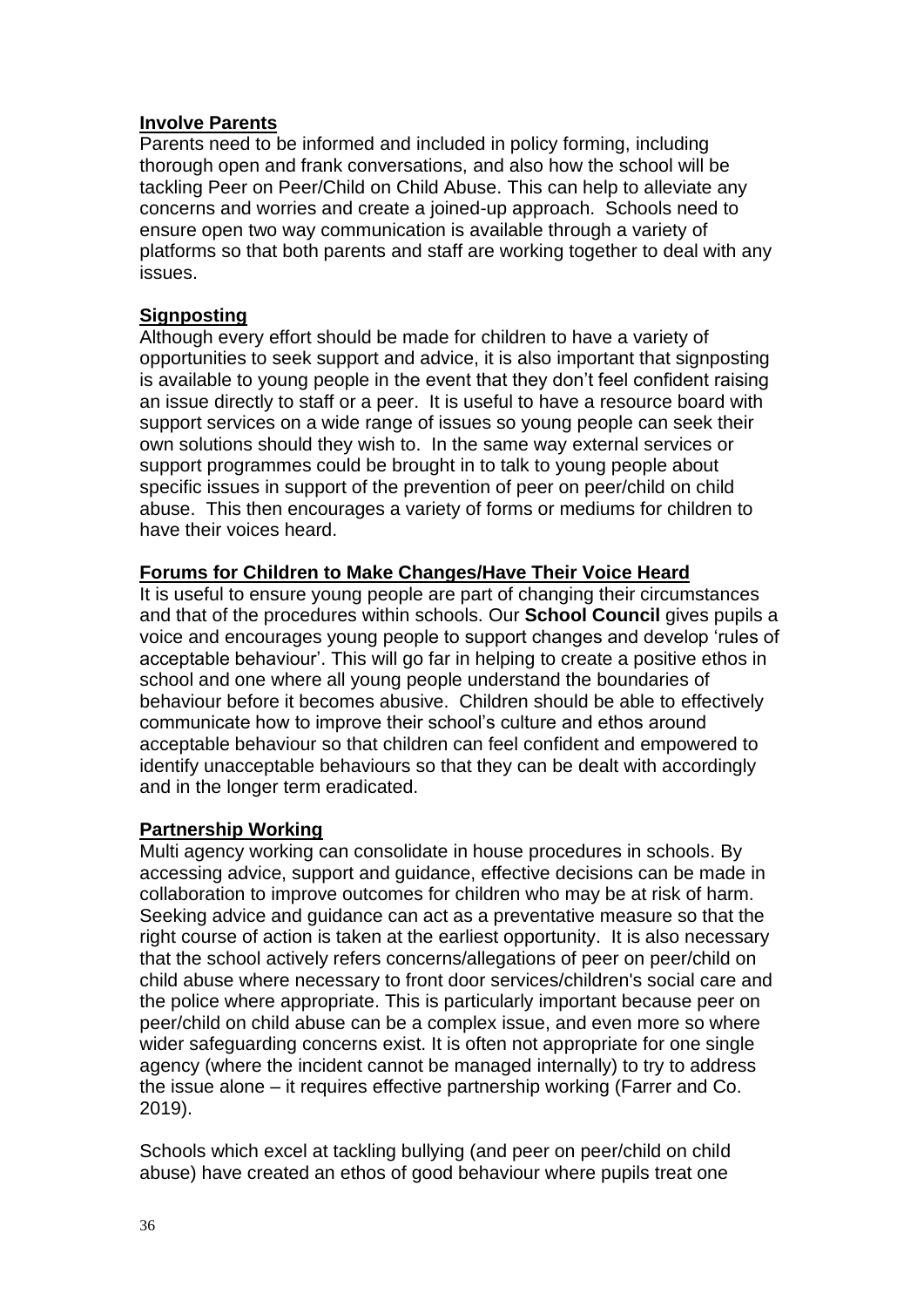another and the school staff with respect because they know that this is the right way to behave. That culture extends beyond the classroom to the corridors, the dining hall, the playground, and beyond the school gates including travel to and from school. Values of respect for staff and other pupils, an understanding of the value of education, and a clear understanding of how our actions affect others permeate the whole school environment and are reinforced by staff and older pupils who set a good example to the rest. (Preventing and Tackling Bullying 2017).

#### **What is Peer on Peer/Child on Child Abuse?**

For these purposes, peer on peer/child on child abuse is any form of physical, sexual, emotional and financial abuse, and coercive control, exercised between children and within children's relationships (both intimate and nonintimate), friendships and wider peer associations. Peer on peer/child on child abuse can take various forms, including: bullying (including cyber-bullying, prejudice-based and discriminatory bullying), intimate relationship abuse between peers, physical abuse, sexual violence, sexual harassment, causing someone to engage in sexual activity without consent. Consensual and nonconsensual sharing of nudes and semi-nudes images and/or videos, upskirting and initiation/hazing type violence and rituals (KCSIE, 2021). It may also involve gang related behaviours, including serious violence and county lines. Children's experiences of abuse and violence are rarely isolated events, and they can often be linked to other things that are happening in their lives and spaces in which they spend their time. Any response to peer on peer/child on child abuse therefore needs to consider the range of possible types of peer on peer/child on child abuse set out above and capture the full context of children's experiences. This can be done by adopting a Contextual Safeguarding approach and by ensuring that our response to incidents of peer-on-peer/child on child abuse takes into account any potential complexity (Farrer and Co. 2019).

Abusive behaviour can happen to pupils in schools and it is necessary to consider what abuse is and looks like, how it can be managed and what appropriate support and intervention can be put in place to meet the needs of the individual and what preventative strategies may be put in place to reduce further risk of harm. This means adopting a **whole school community approach** by ensuring all staff: are aware that safeguarding incidents and/or behaviours can be associated with factors outside the school and/or can occur between children outside of these environments (KCSIE, 2021), understand how a child's wider context may have impact on them; contribute to creating a strong safeguarding culture in school by following policies that address peer on peer/child on child abuse and harmful attitudes; promote healthy relationships and attitudes to gender/sexuality; support the school by identifying 'less safe' areas in school; access training on bias and stereotyped assumptions; be alert to changes in children's behaviour and seek appropriate responses to concerns shared. (Farrer and Co, 2019)

Research suggests that peer on peer/child on child abuse is one of the most common forms of abuse affecting children in the UK (Farrer and Co, 2019). Abuse is abuse and should never be tolerated or passed off as 'banter' or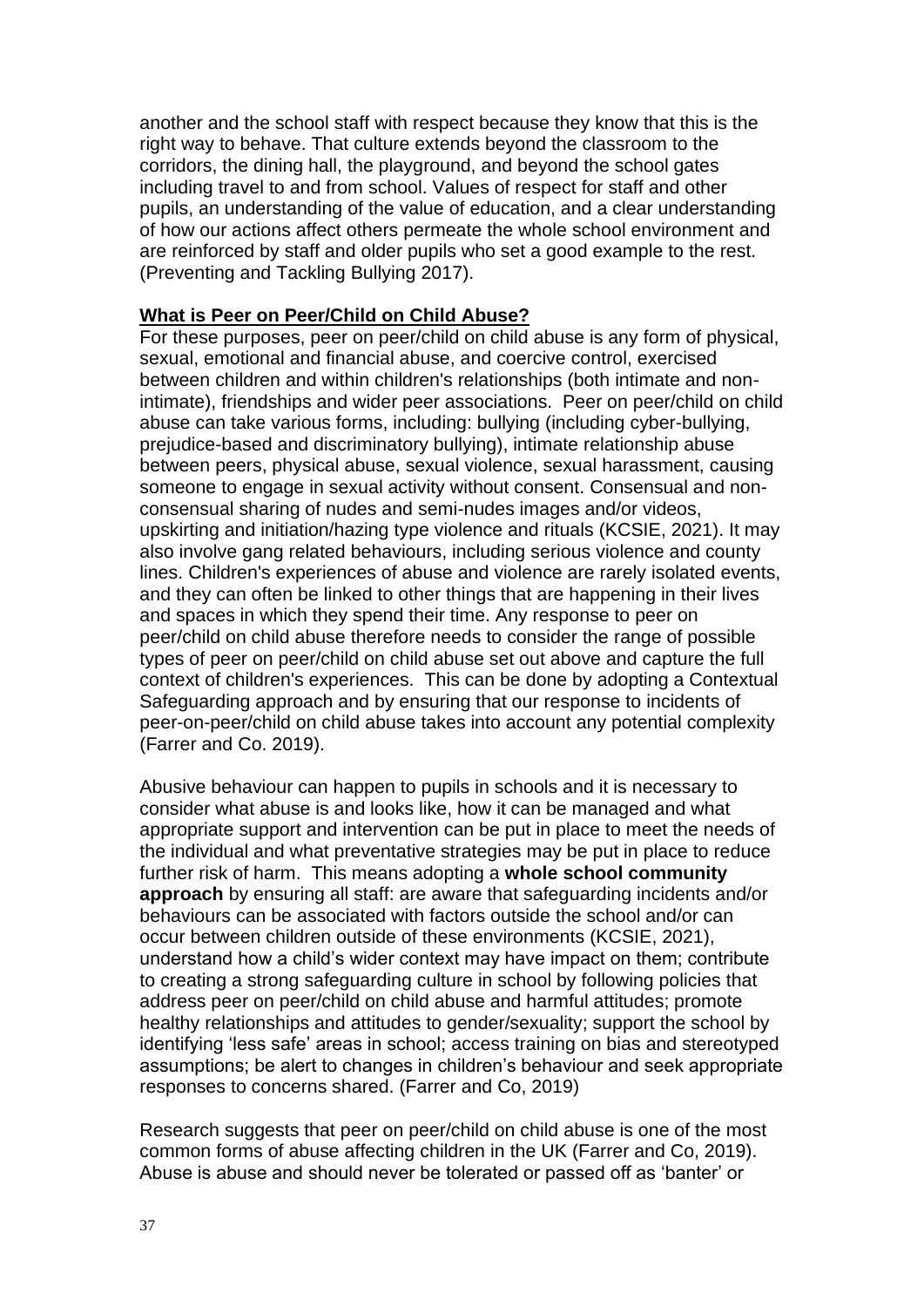'part of growing up'. Research suggests that peer on peer/child on child abuse may affect boys differently from girls, and that this difference may result from societal norms (particularly around power, control and the way in which femininity and masculinity are constructed) rather than biological make-up. It is more likely that girls will be victims and boys perpetrators, but all peer on peer/child on child abuse must be taken seriously (KCSIE, 2021). Barriers to disclosure will also be different. As a result, schools need to explore the gender dynamics of peer on peer/child on child abuse within their settings and recognise that these will play out differently in single sex, mixed or gender imbalanced environments (Farrer and Co. 2019).

It is important to consider the forms abuse may take and the subsequent actions required.

#### **Children with Special Educational Needs**

Children with special educational needs or disabilities (SEND) or certain health conditions can face additional safeguarding challenges. These can include:

- assumptions that indicators of possible abuse such as behaviour, mood and injury relate to the child's disability without further exploration;
- being more prone to peer group isolation or bullying (including prejudice-based bullying) than other children;
- the potential for children with SEND or certain medical conditions being disproportionally impacted by behaviours such as bullying, without outwardly showing any signs; and
- communication barriers and difficulties in overcoming these barriers.

To address these additional challenges, schools should consider extra pastoral support for children with SEND or certain medical conditions particularly when investigating any form of peer on peer/child on child abuse**.** (KCSIE, 2021)

#### **Language**

For the purposes of this policy the language used will refer to 'victims' and *alleged* perpetrators, this is to ensure that children are not given 'labels' about their behaviour unfairly and without any full and thorough conclusive investigation. This is also so that victims understand and they will always be believed, supported, listened to and taken seriously. The language used to children and parents in the reporting of any incidents that may have occurred could impact on any future rehabilitation of children and young people following any investigations that may occur. The use of certain words can be both inflammatory and distressing for children and their parents, so care should be taken in the discussion of incidents with parents.

#### **Types of Abuse**

There are many forms of abuse that may occur between peers and this list is not exhaustive. Each form of abuse or prejudiced behaviour is described in detail followed by advice and support on actions to be taken.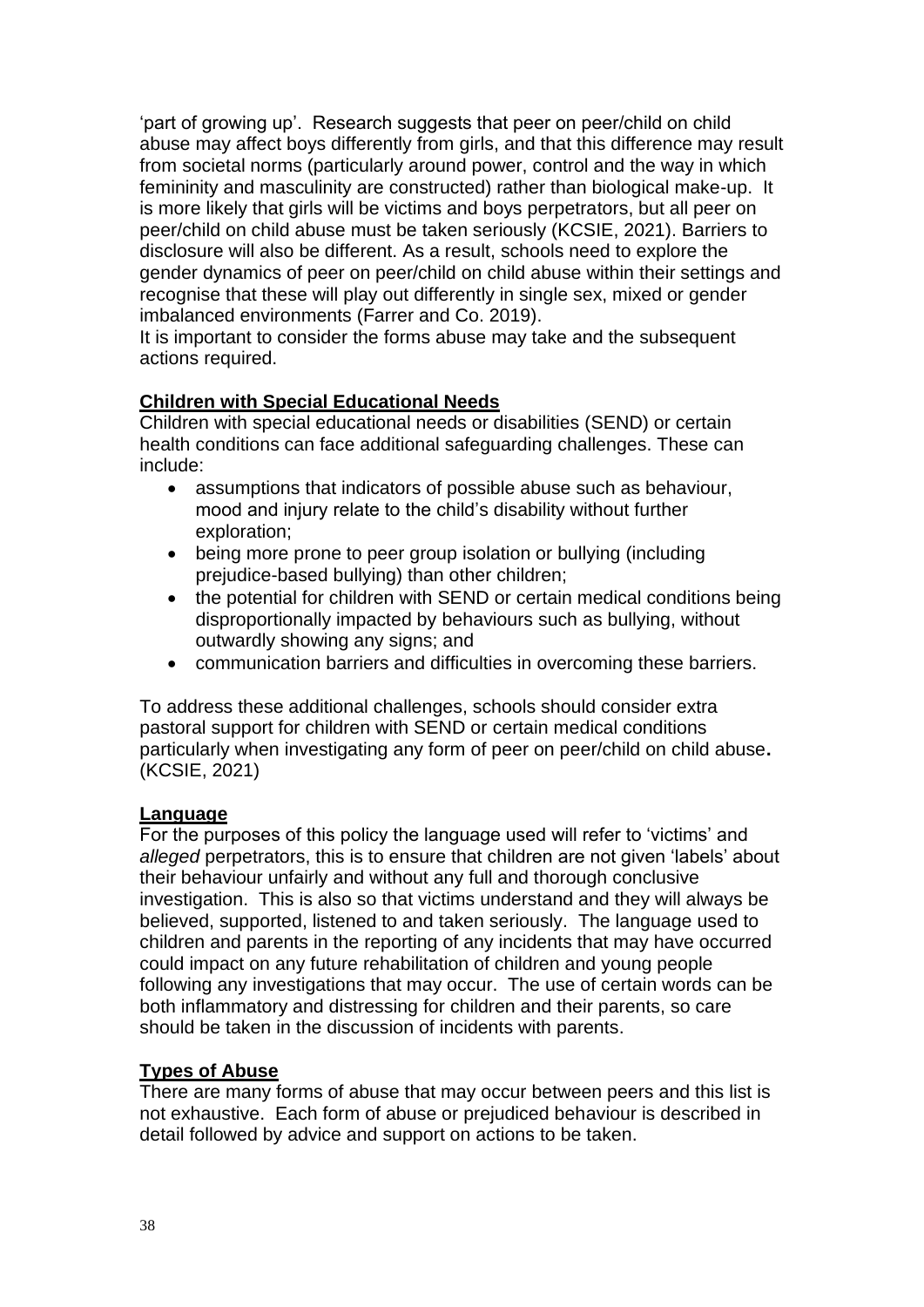#### **Bullying (including Cyberbullying, Prejudice-Based and Discriminatory Bullying)**

The new definition of bullying is, 'a person who habitually seeks to harm or intimidate those who they perceive as vulnerable'. (Taken from the Oxford, Cambridge and Collins dictionary, updated 2018)

Bullying is behaviour by an individual or group, repeated over time, that intentionally hurts another individual or group either physically or emotionally. Bullying can take many forms (for instance, cyber-bullying via text messages, social media or gaming, which can include the use of images and video) and is often motivated by prejudice against particular groups, for example on grounds of race, religion, gender, sexual orientation, special educational needs or disabilities, or because a child is adopted, in care or has caring responsibilities. It might be motivated by actual differences between children, or perceived differences.

Bullying involves an imbalance of power between the perpetrator and the victim. This could involve perpetrators of bullying having control over the relationship which makes it difficult for those they bully to defend themselves. The imbalance of power can manifest itself in several ways, it may be physical, psychological (knowing what upsets someone), derive from an intellectual imbalance, or by having access to the support of a group, or the capacity to socially isolate. It can result in the intimidation of a person or persons through the threat of violence or by isolating them either physically or online.

Low-level disruption and the use of offensive language can in itself have a significant impact on its target. If left unchallenged or dismissed as banter or horseplay it can also lead to reluctance to report other behaviour. (Preventing and Tackling Bullying July 2017)

#### **Cyber Bullying**

Cyber or online bullying is the use of phones; instant messaging, e-mail, chat rooms or social networking sites such as Facebook and Twitter to harass threaten or intimidate someone for the same reasons as stated above. Many children have unlimited and unrestricted access to the internet via mobile phone networks (i.e. 3G, 4G and 5G). This means that some children, whilst at school, sexually harass their peers via their mobile and smart technology, share indecent images; consensually and non-consensually (often via large chat groups) and view and share pornography and other harmful content. (KCSIE, 2021)

It is important to state that cyber bullying can very easily fall into criminal behaviour under the Malicious Communications Act 1988 under section 1 which states that electronic communications which are indecent or grossly offensive, convey a threat or false information or demonstrate that there is an intention to cause distress or anxiety to the victim would be deemed to be criminal. This is also supported by the Communications Act 2003, Section 127 which states that electronic communications which are grossly offensive or indecent, obscene or menacing, or false, used again for the purpose of causing annoyance, inconvenience or needless anxiety to another could also be deemed to be criminal behaviour.

If the behaviour involves the use of taking or distributing sexual images of young people under the age of 18 then this is also a criminal offence under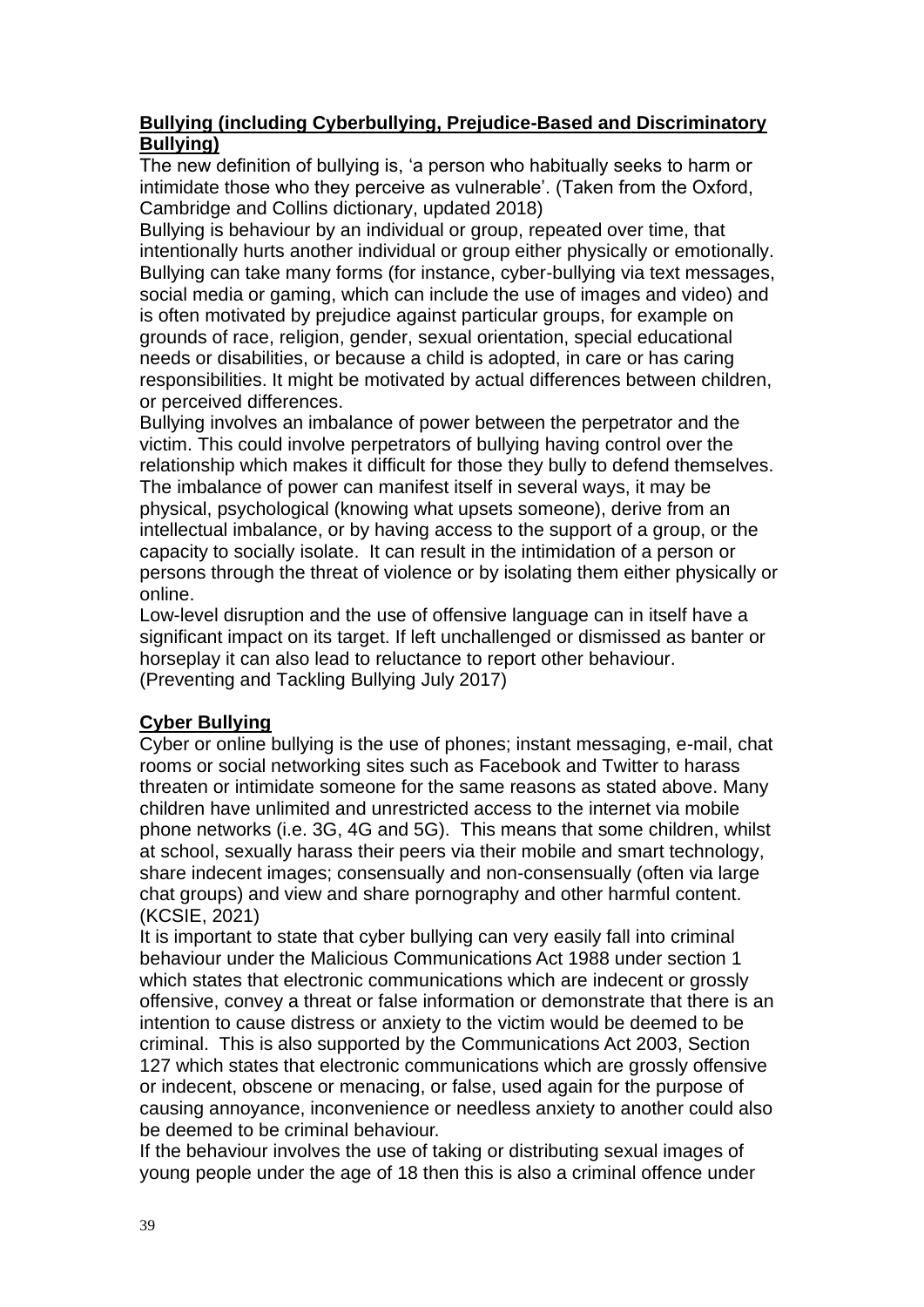the Sexual Offences Act 2003. Outside of the immediate support young people may require in these instances, the school will have no choice but to involve the police to investigate these situations.

#### **Prejudiced-Based and Discriminatory Bullying**

The term prejudice-based and discriminatory bullying refers to a range of hurtful behaviour, physical or emotional or both and online, which causes someone to feel powerless, worthless, excluded or marginalised, and which is connected with prejudices around belonging, identity and equality in wider society – in particular, prejudices to do with disabilities and special educational needs, ethnic, cultural and religious backgrounds, gender, home life, (for example in relation to issues of care, parental occupation, poverty and social class) and sexual identity (homosexual, bisexual, transsexual).

#### **Abuse in Intimate Personal Relationships Between Peers**

Abuse in intimate personal relationships between peers is defined as a pattern of actual or threatened acts of physical, sexual, and/or emotional abuse, perpetrated by an adolescent (between the ages of 13 and 18) against a current or former partner. Abuse may include insults, coercion, social sabotage, sexual harassment, threats and/or acts of physical or sexual abuse. The abuser uses this pattern of violent and coercive behaviour, in a heterosexual or same gender relationship, in order to gain power and maintain control over the partner.

#### **Physical Abuse e.g. (biting, hitting, kicking, hair pulling etc.)**

Physical abuse may include, hitting, kicking, nipping, shaking, biting, hair pulling, or otherwise causing physical harm to another person. There may be many reasons why a child harms another and it is important to understand why a young person has engaged in such behaviour, including accidently before considering the action or punishment to be undertaken.

#### **Sexual Violence**

Sexual violence refers to sexual offences under the Sexual Offences Act 2003 as described below:

Rape: A person (A) commits an offence of rape if: he intentionally penetrates the vagina, anus or mouth of another person (B) with his penis, B does not consent to the penetration and A does not reasonably believe that B consents.

Assault by Penetration: A person (A) commits an offence if: s/he intentionally penetrates the vagina or anus of another person (B) with a part of her/his body or anything else, the penetration is sexual, B does not consent to the penetration and A does not reasonably believe that B consents.

Sexual Assault: A person (A) commits an offence of sexual assault if: s/he intentionally touches another person (B), the touching is sexual, B does not consent to the touching and A does not reasonably believe that B consents. Causing someone to engage in sexual activity without consent: A person (A) commits an offence if: s/he intentionally causes another person (B) to engage in an activity, the activity is sexual. B does not consent to engaging in the activity, and A does not reasonably believe that B consents. (This could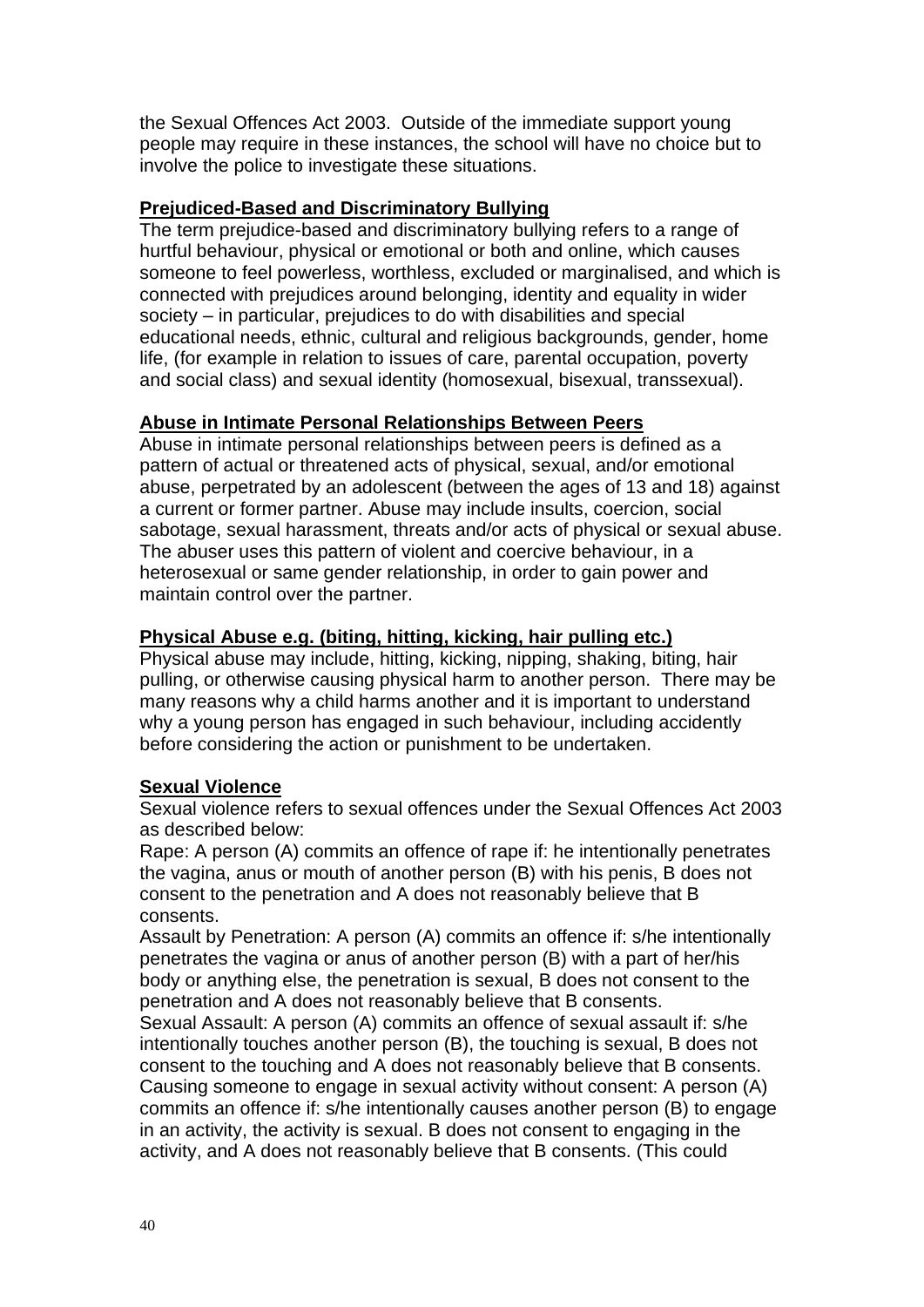include forcing someone to strip, touch themselves sexually, or to engage in sexual activity with a third party.)

What is consent? Consent is about having the freedom and capacity to choose. Consent to sexual activity may be given to one sort of sexual activity but not another, e.g. to vaginal but not anal sex or penetration with conditions such as wearing a condom. Consent can be withdrawn at any time during sexual activity and each time activity occurs. Someone consents to vaginal, anal or oral penetration only if s/he agrees by choice to that penetration and has the freedom and capacity to make that choice.

- A child under the age of 13 can never consent to any sexual activity
- The age of consent is 16
- Sexual intercourse without consent is rape

#### **Sexual Harassment**

Sexual harassment means 'unwanted conduct of a sexual nature' that can occur online and offline and both inside and outside of school. In referencing sexual harassment, it is in the context of child on child sexual harassment. Sexual harassment is likely to: violate a child's dignity, and/or make them feel intimidated, degraded or humiliated and/or create a hostile, offensive or sexualised environment (KCSIE 2021).

Sexual harassment can include:

- Sexual comments, such as; telling sexual stories, making lewd comments, making sexual remarks about clothes and appearance and calling someone sexualised names;
- Sexual 'jokes' or taunting;
- Physical behaviour, such as; deliberately brushing against someone, interfering with someone's clothes (schools should be considering when any of this crosses a line into sexual violence - it is important to talk to and consider the experience of the victim) and displaying pictures, photos or drawings of a sexual nature;
- Online sexual harassment. This may be standalone, or part of a wider pattern of sexual harassment and/or sexual violence.

It may include:

- Consensual and non-consensual sharing of nude and semi-nude images and videos;
- Sharing of unwanted explicit content
- Upskirting;
- Sexualised online bullying;
- Unwanted sexual comments and messages, including, on social media;
- Sexual exploitation; coercion and threats;

Sexual violence and sexual harassment can occur between two children of any age and sex. It can also occur through a group of children sexually assaulting or sexually harassing a single child or group of children. Sexual violence and sexual harassment exist on a continuum and may overlap. They can occur online and face to face (both physically and verbally) and are never acceptable. Children who are victims of sexual violence and sexual harassment will likely find the experience stressful and distressing. This will, in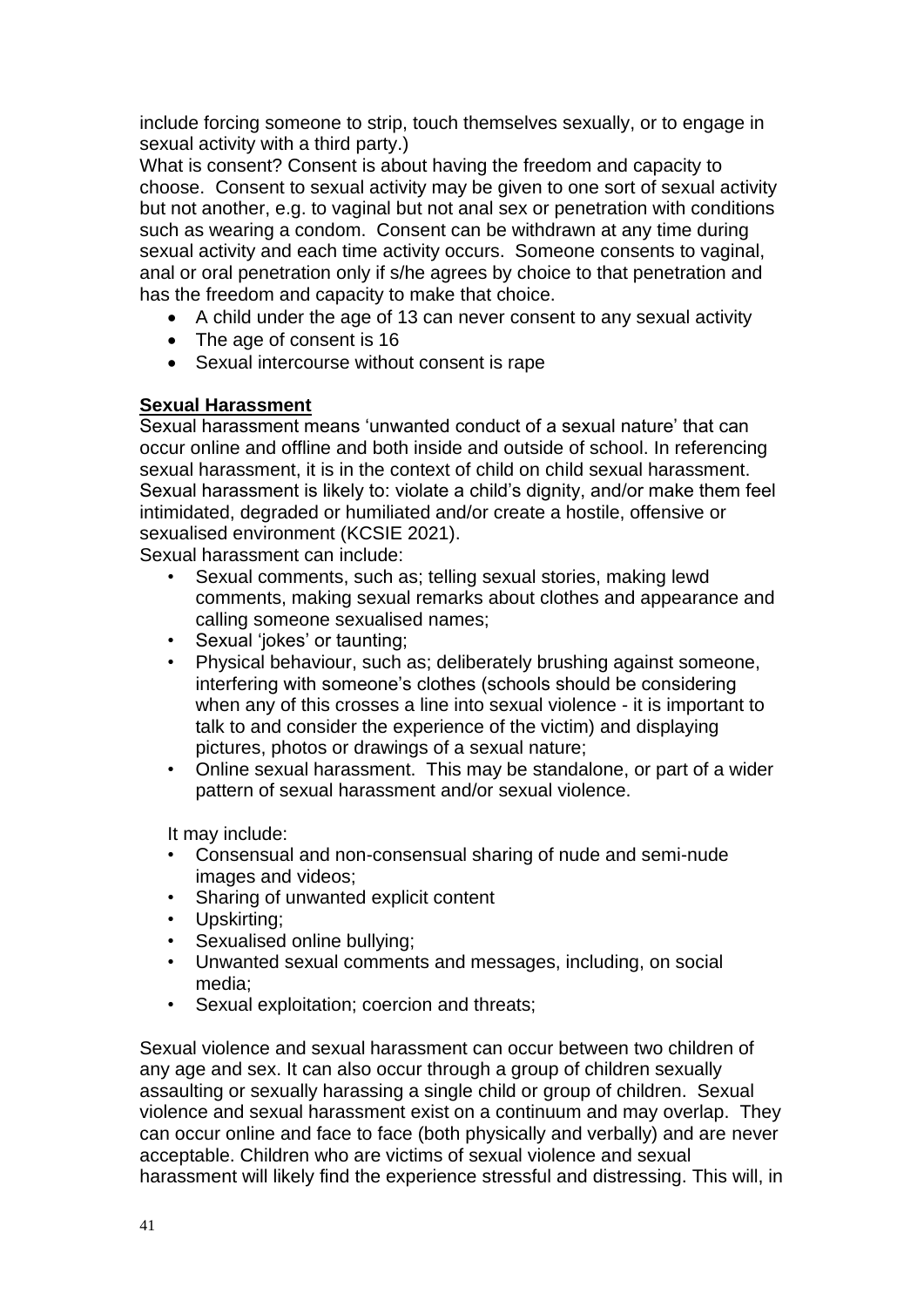all likelihood, adversely affect their educational attainment and will be exacerbated if the alleged perpetrator(s) attends the same school. Schools and colleges should be aware that safeguarding incidents and/or behaviours can be associated by factors outside the school or college, including intimate personal relationships. It is essential that all victims are reassured that they are being taken seriously and that they will be supported and kept safe. A victim should never be given the impression that they are creating a problem by reporting sexual violence or sexual harassment. Nor should a victim ever be made to feel ashamed for making a report. Staff should be aware that is more likely that girls will be the victims of sexual violence and sexual harassment and more likely it will be perpetrated by boys. (Sexual violence and sexual harassment between children in schools and colleges, 2021)

#### **Causing Someone to Engage in Sexual Activity without Consent**

This includes forcing someone to strip, touch themselves sexually, or to engage in sexual activity with a third party. (See above definition)

#### **Consensual and Non-Consensual Sharing of Nudes and Semi-Nudes Images and/or Videos**

This is also known as sexting or youth produced sexual imagery. 'Youth Involved/Produced' includes children sharing images that they, or another child, have created themselves.

'Imagery' covers both still photos and moving videos (and this is what is meant by reference to imagery throughout the policy).

Sexting (more commonly known as) is when someone sends or receives a sexually explicit text, image or video. This includes sending 'nude pics', 'rude pics' or 'nude selfies'. Pressuring someone into sending a nude picture can occur in any relationship, to anyone, whatever their age, gender or sexual preference.

However, once the image is taken and sent, the sender has lost control of the image and these images could end up anywhere. By having in their possession, or distributing, indecent images of a person under 18 on to someone else, young people are not even aware that they could be breaking the law as stated as these are offences under the Sexual Offences Act 2003.

#### **Upskirting**

'Upskirting' typically involves taking a picture under a person's clothing without them knowing, with the intention of viewing their genitals or buttocks to obtain sexual gratification, or cause the victim humiliation, distress or alarm. It is now a criminal offence.

#### **Initiation/Hazing**

Hazing is a form of initiation ceremony which is used to induct newcomers into an organisation such as a sports team. There are a number of different forms, from relatively mild rituals to severe and sometimes violent ceremonies.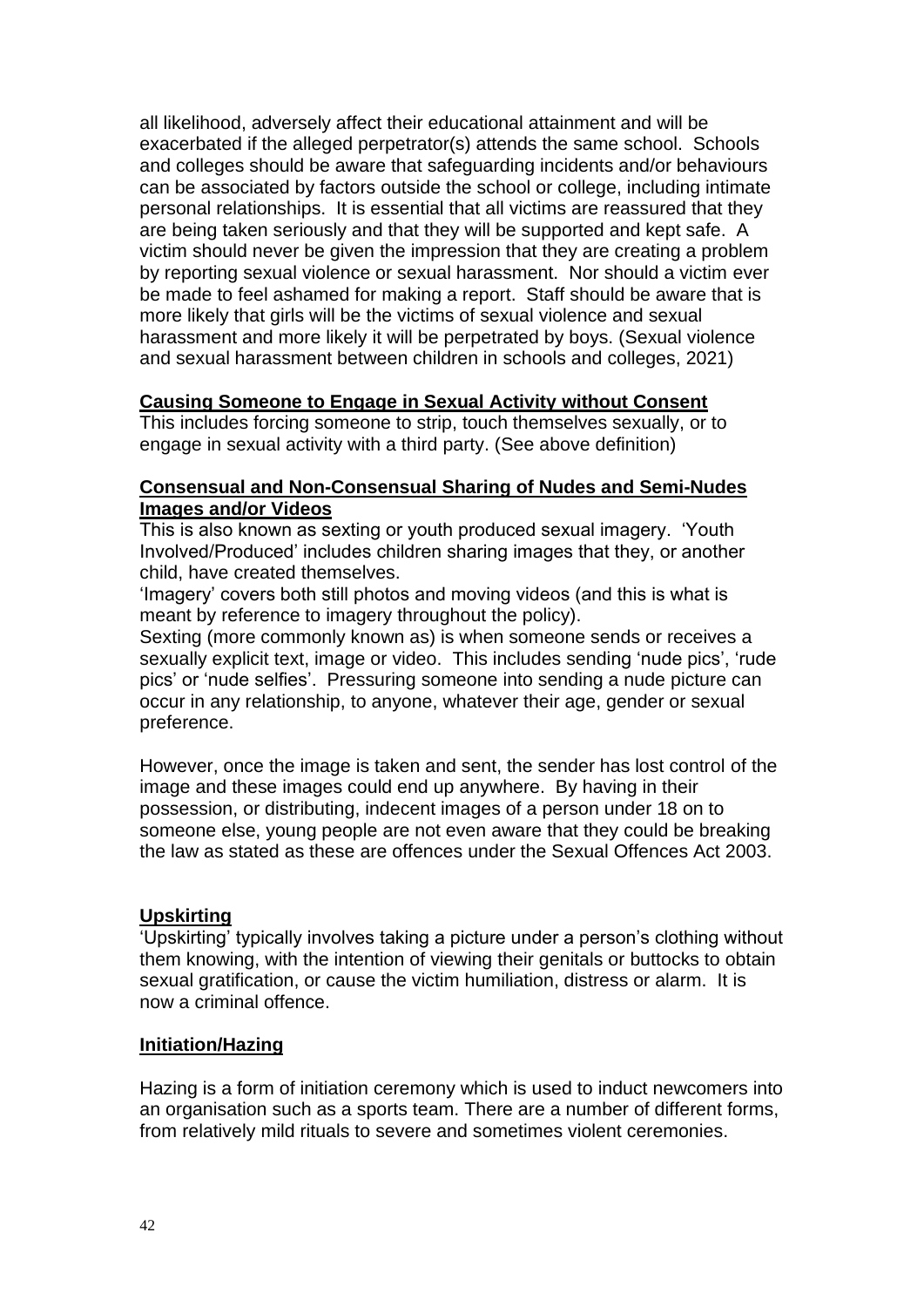The idea behind this practice is that it welcomes newcomers by subjecting them to a series of trials which promote a bond between them. After the hazing is over, the newcomers also have something in common with older members of the organisation, because they all experienced it as part of a rite of passage. It can include activities involving harassment, abuse, or humiliation used as a way of initiating a person into a group and may also include and online element.

#### **Harmful Sexual Behaviour**

Children's sexual behaviour exists on a wide continuum, from normal and developmentally expected to inappropriate, problematic, abusive and violent. Problematic, abusive and violent sexual behaviour is developmentally inappropriate and may cause developmental damage. The umbrella term is 'harmful sexual behaviour' (HSB). Harmful Sexual Behaviour can occur online and/or face to face and can also occur simultaneously between the two. When considering Harmful Sexual Behaviour, ages and stages of development of children are critical factors. Sexual behaviour between children can be considered harmful if one of the children is much older, particularly if there is more than two years difference or if one of the children is pre-pubescent and the other is not. However a younger child can abuse an older child, particularly if they have power over them, e.g. the child is disabled, or smaller in stature.

Harmful sexual behaviour from young people is not always contrived or with the intent to harm others. There may be many reasons why a young person engages in harmful sexual behaviour and it may be just as distressing to the young person who instigates it as well as the young person it is intended towards. Harmful sexual behaviour may range from inappropriate sexual language, inappropriate role play, to sexually touching another, sexual assault, rape or abuse.

#### **Measuring the Behaviour**

Simon Hackett's continuum of behaviour (taken from Farrer and Co. 2017) can be a useful guide to measure the behaviour that has occurred and consider the circumstances around the incident (s). The continuum looks at whether it:

- 
- is socially acceptable
- involves a single incident or has occurred over a period of time
- is socially acceptable within the peer group
- is problematic and concerning
- involves any overt elements of victimisation or discrimination e.g. related to race, gender, sexual orientation, physical, emotional, or intellectual vulnerability
- involves an element of coercion or pre-planning
- involves a power imbalance between the child/children allegedly responsible for the behaviour and the child/children allegedly the subject of that power
- involves a misuse of power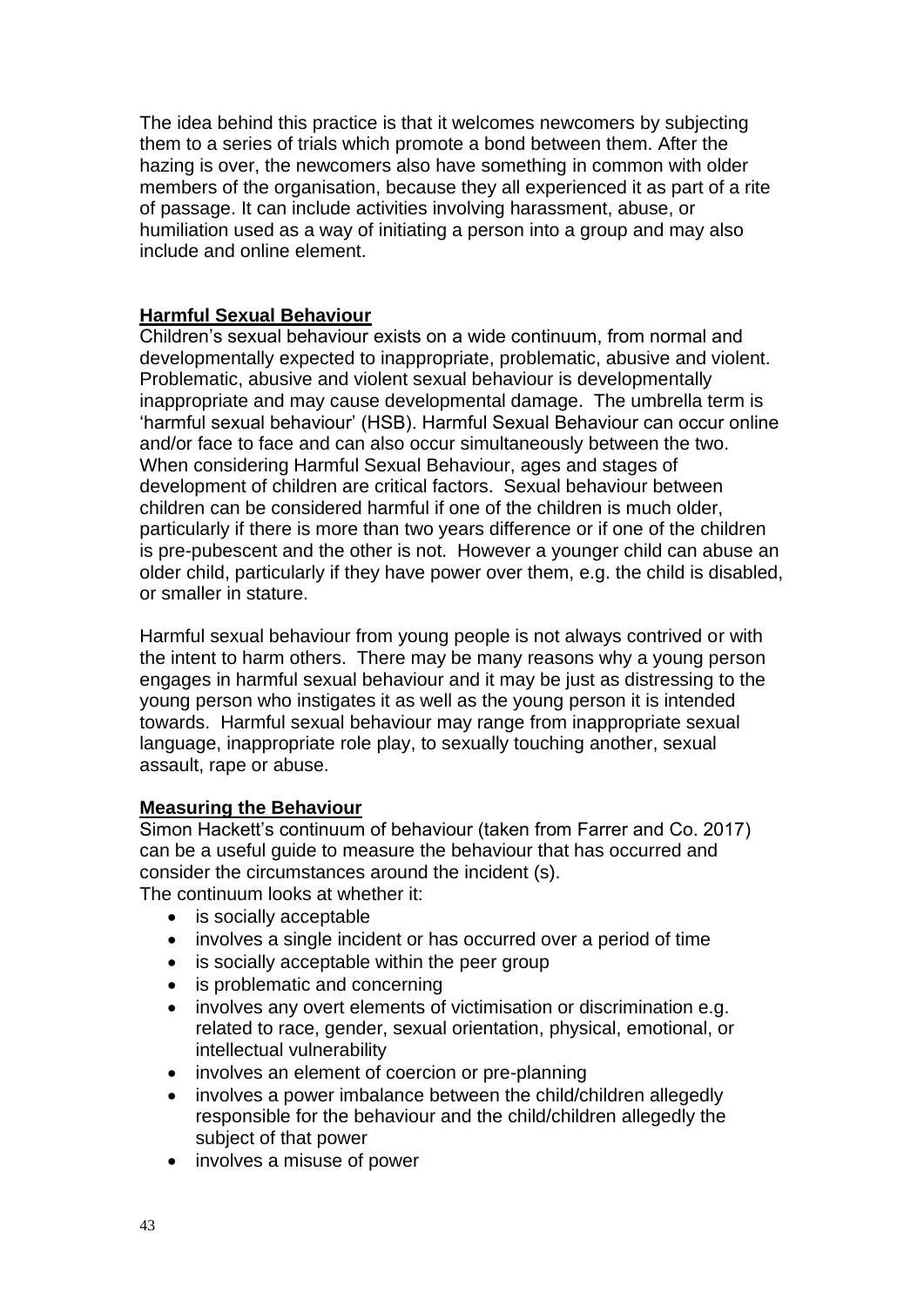Behaviour which is not abusive at first may potentially become abusive quickly or over time. Intervening early and addressing any inappropriate behaviour which may be displayed by a child is vital and could potentially prevent their behaviour from progressing on a continuum to become problematic, abusive and/or violent - and ultimately requiring (greater/more formal) engagement with specialist external and/or statutory agencies.

#### **Expected Action Taken From All Staff**

All staff should be alert to the well-being of children and young people and to signs of abuse, and should engage with these signs, as appropriate, to determine whether they are caused by peer on peer/child on child abuse. However, staff should be mindful of the fact that the way(s) in which children will disclose or present with behaviour(s) as a result of their experiences will differ (Farrer and Co. 2019).

Although the type of abuse may have a varying effect on the victim and alleged perpetrator of the harm, these simple steps can help clarify the situation and establish the facts before deciding the consequences for those involved in perpetrating harm.

Firstly all staff should be able to reassure victims that they are being taken seriously and that they will be supported and kept safe. It is important for all staff to deal with a situation of peer on peer/child on child abuse immediately and sensitively. It is necessary to gather the information as soon as possible to get a true, accurate account of the facts around what has happened, so that nothing is forgotten. It is equally important to deal with it sensitively and think about the language used and the impact of that language on both the children and the parents when they become involved. For example; do not use the word perpetrator, this can quickly create a 'blame' culture and leave a child labelled.

In all cases of peer on peer/child on child abuse it is necessary that all staff are trained in dealing with such incidents, talking to young people and instigating immediate support in a calm and consistent manner. Staff should not be prejudiced, judgemental, dismissive or irresponsible in dealing with such sensitive matters.

Staff should also be mindful that wider safeguarding concerns may influence the child's account of the event(s). Alongside this peer pressure and the impact of sharing information about the incident(s) may also influence a child's account.

#### **Gather the Facts**

In cases specifically relating to sexual violence and sexual harassment, part 5 of Keeping Children Safe in Education, 2021 states that **two** members of staff (preferably one being the Designated Safeguarding Lead) should be present to manage the report, *where possible*. Staff should not view or forward illegal images of a child and instead confiscate any devices to preserve any evidence and hand them to police for inspection.

The most appropriate member of staff with the best relationship with the child should be the person alongside the child who wishes to disclose wherever possible. However, staff should always be aware that children may choose to disclose to any member of staff that they feel most comfortable with and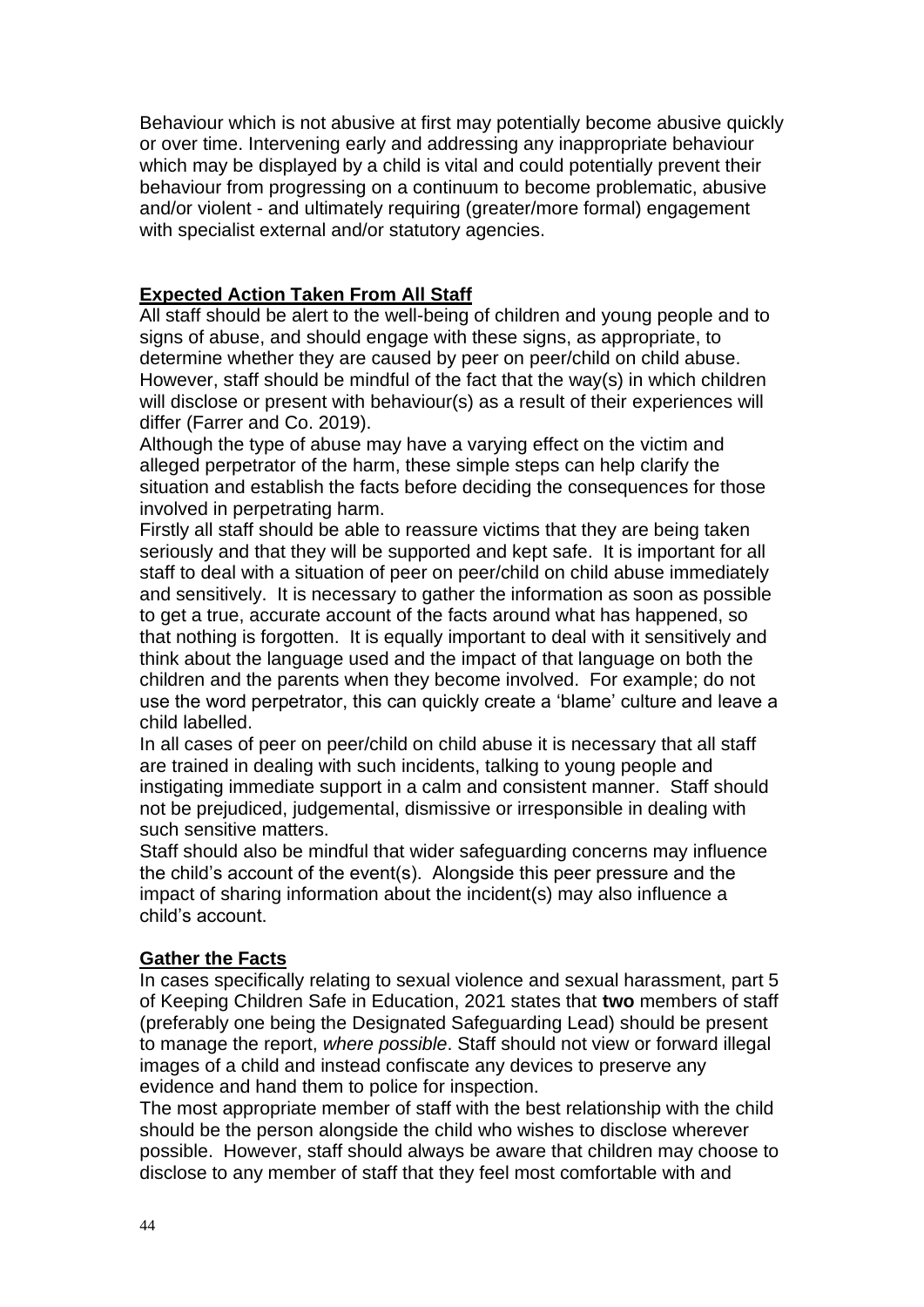therefore all staff need basic training in managing disclosures. In any circumstance the member of staff must make clear to the child that they cannot maintain confidentiality if what is being shared has put or will put the child or another person at risk of harm. Staff must also be aware that an initial disclosure to a trusted adult may only be the first incident reported, rather than representative of a singular incident and that trauma can impact memory and so children may not be able to recall all details or timeline of abuse. In all circumstances, staff need to speak to all the young people involved separately, gain a statement of facts from them and use **consistent language** and **open questions** for each account. The easiest way to do this is not to have a line of questioning but to ask the young people to tell you what happened. This involves listening carefully to the child, reflecting back, using the child's language, being non-judgemental, being clear about boundaries and how the report will be progressed and not asking leading questions. This means only interrupting the young person to gain clarity with open questions, 'where, when, why, who'. (What happened? Who observed the incident? What was seen? What was heard? Did anyone intervene?) Then, a full and clear record of exactly what the young person has said in their own language should be made (and no individual interpretation of the facts made which could impact on the disclosure) after the child has finished the disclosure, so the child feels listened to, and then for the disclosure to be recorded electronically on CPOMS.

#### **Consider the Intent (Begin to Risk Assess)**

Has this been a deliberate or contrived situation for a young person to be able to harm another?

#### **Decide on Your Next Course of Action**

If from the information that you gather you believe any young person to be at risk of significant harm you must make a safeguarding referral to social care immediately (where a crime has been committed the police should be involved also). This action would, in most circumstances, be undertaken by the Designated Safeguarding Lead but in the event of their absence the referral can be made by a deputy DSL. If this is the case, once social care has been contacted and made a decision on what will happen next then you will be informed on your next steps.

If social care and the police intend to pursue this further they may ask to interview the young people in school or they may ask for parents to come to school to be spoken to also. It is important to be prepared for every situation and the potential time it may take.

It may also be that social care feel that it does not meet their criteria in which case you may challenge that decision, with that individual or their line manager. If on discussion however, you agree with the decision, you may then be left to inform parents.

#### **Informing Parents**

If, once appropriate advice has been sought from police/social care you have agreement to inform parents or have been allocated that role from the other services involved then you need to inform the parents as soon as possible. If services are not going to be involved then equally, this information may need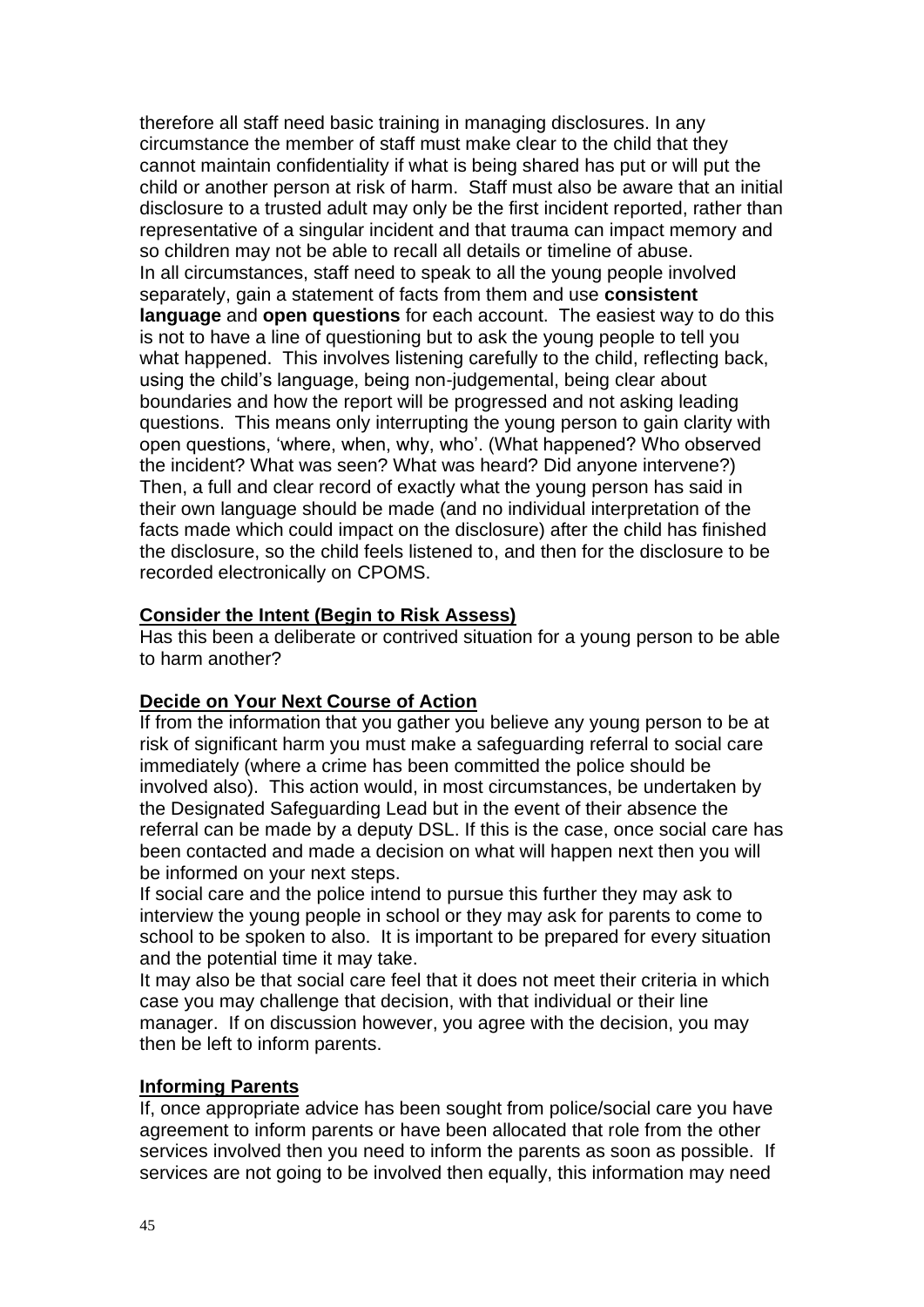to be shared with parents. Parents would not be informed if by doing so the child was put at further risk of significant harm.

If a young person is deemed to be 'Gillick Competent' following the 'Fraser' guidelines and does not wish you to share the information with parents, then the school must consider this especially for example if the young person is pregnant and this is why they are being bullied (unless this has occurred through significant harm in which case a criminal/social care case is likely or the young person is under the age of 13).

In all circumstances where the risk of harm to the child is evident then the school should encourage the young person to share the information with their parent or even with them (they may be scared to tell parents that they are being harmed in any way). Where school can evidence they are acting in the best interests of the young person they would not be criticised, however this would be the case if they actively breached the rights and choices of the young person.

The best way to inform parents is face to face. Although this may be time consuming, the nature of the incident and the type of harm/abuse a young person may be suffering can cause fear and anxiety to parents whether their child is the child who was harmed or who harmed another.

#### **Points to Consider:**

#### **The wishes and feelings of the victim**

It is important to understand how the victim wants to proceed to allow as much control as is reasonably possible over the decisions regarding how any investigation will be progressed.

#### **The Nature of the Alleged Incident**

This includes consideration as to whether a crime may have been committed and/or whether Harmful Sexual Behaviour has been displayed.

#### **What is the Age and Development of the Children Involved?**

How old are the young people involved in the incident and is there any age difference between those involved? (In relation to sexual exploration, children under the age of 5, in particular 1-4 year olds who are learning toileting skills may show a particular interest in exploration at around this stage. This, however should not be overlooked if other issues arise (see following). Any imbalance of power and control must be considered.

#### **Are There Any Additional Vulnerabilities?**

Children with Special Educational Needs and Disabilities (SEND) are three times more likely to be abused than their peers. Therefore care must be taken to ascertain any changes in mood or behaviour without attributing that to the child's condition. Every effort must be made to overcome barriers to communication and ensure the voice of the child is heard.

#### **Where Did the Incident or Incidents Take Place?**

Was the incident in an open, visible place to others? If so, was it observed? If not, is more supervision required within this particular area?

#### **What Was the Explanation by all Children Involved of What Occurred?**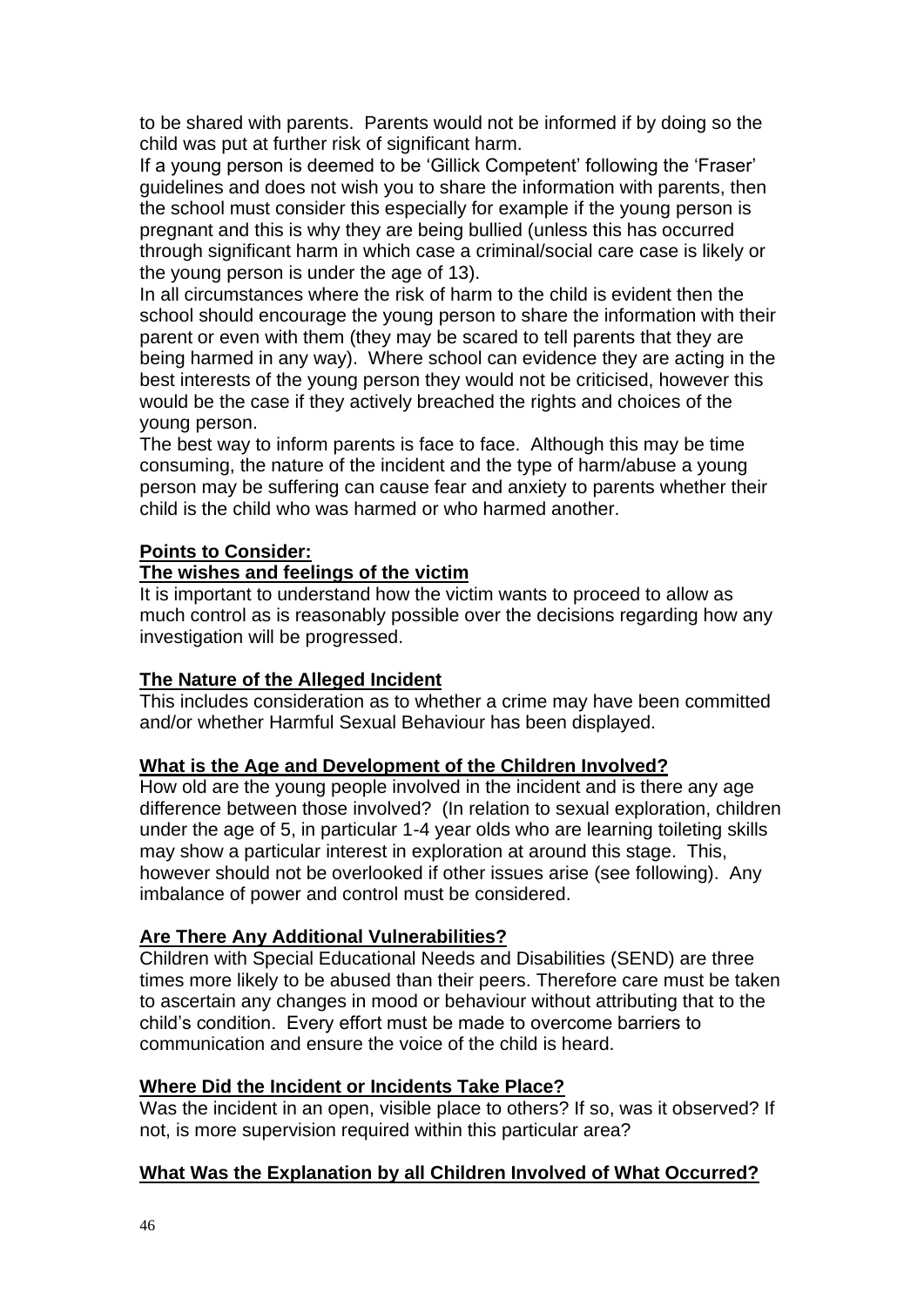Can each of the young people give the same explanation of the incident and also what is the effect on the young people involved? Is the incident seen to be bullying for example, in which case regular and repetitive? Is the version of one young person different from another and why?

#### **What is Each of the Children's Own Understanding of What Occurred?**

Do the young people know/understand what they are doing? E.g. do they have knowledge of body parts, of privacy and that it is inappropriate to touch? Is the young person's explanation in relation to something they may have heard or been learning about that has prompted the behaviour? Is the behaviour deliberate and contrived? Does the young person have understanding of the impact of their behaviour on the other person? In dealing with an incident of this nature the answers are not always clear cut. If you are concerned or unsure as to whether or not there is any risk involved, please seek advice from Children's Services Social Care.

#### **Repetition**

Has the behaviour been repeated to an individual on more than one occasion? In the same way it must be considered has the behaviour persisted to an individual after the issue has already been discussed or dealt with and appropriately resolved?

#### **Ongoing Risks**

Are there any ongoing risks to the victim, other children, adult students or school staff?

#### **Contextual Safeguarding/Extra Familial Harm**

Is there any other related or wider context involving the child, including any links to child sexual exploitation or child criminal exploitation?

#### **Outcomes**

The outcome of the investigation will follow your local threshold guidance. Therefore, either a referral has been made to either the police/social care for a full investigation (tier 4). It may have resulted in Children's Services undertaking a further assessment (Tier 3) or as a school/setting you may have identified additional services/intervention that are non-statutory and in which case completed an early help assessment (Tier 2). It may be that on investigation, a decision has been made to handle the incident (s) internally, in which case the school may implement a risk assessment plan (Tier 1). In any of the above outcomes the school has a duty of care to manage the education needs of both children/young people in which case a risk assessment plan may be needed irrespective of the outcome.

#### **Next Steps**

Once the outcome of the incident(s) has been established it is necessary to ensure future incidents of abuse do not occur again and consider the support and intervention required for those involved.

#### **For the Young Person Who Has Been Harmed (Victim)**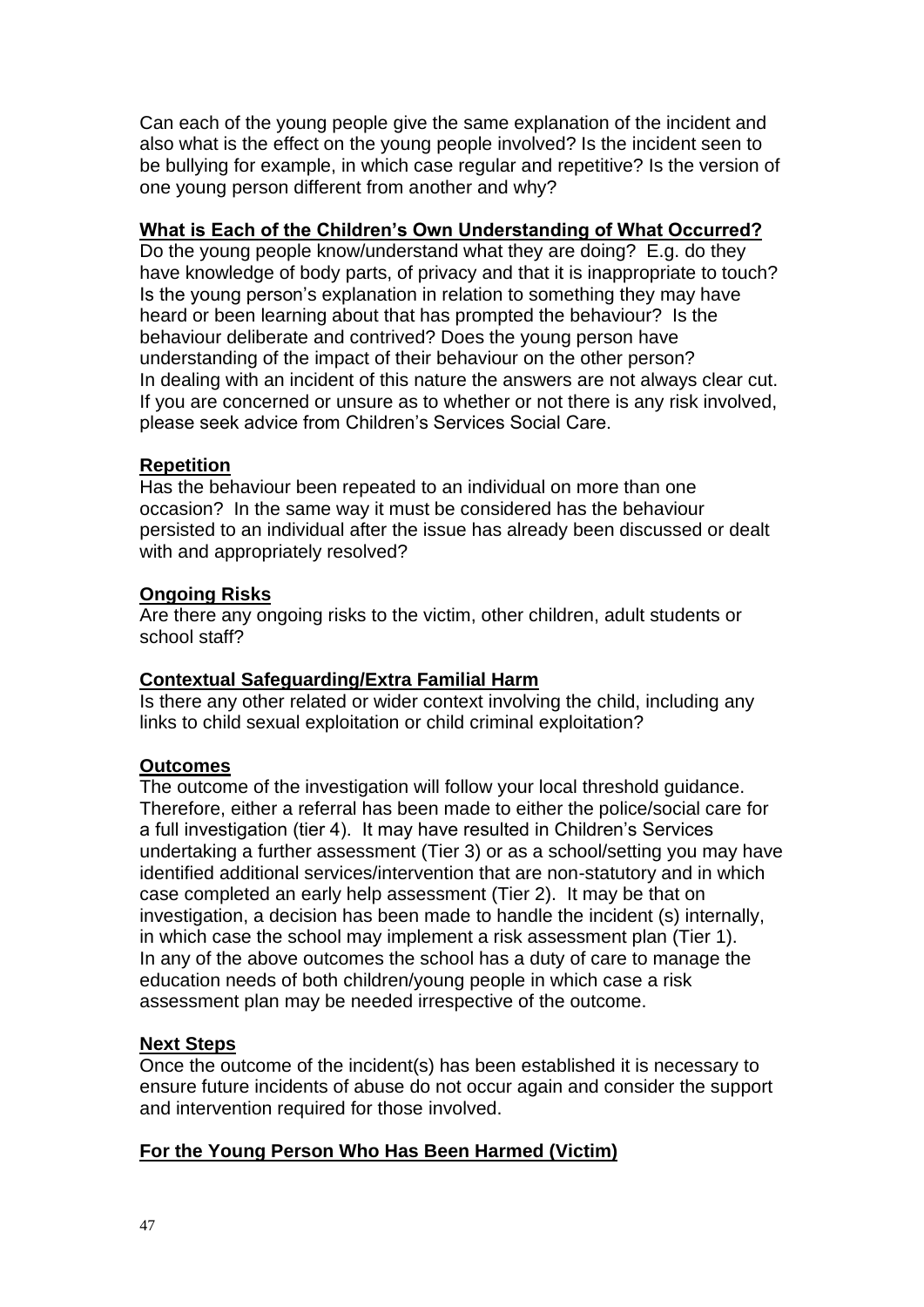What support they require depends on the individual young person. It may be that they wish to seek counselling or one to one support via a mentor. It may also be that they feel able to deal with the incident(s) on their own or with support of family and friends. In which case it is necessary that this young person continues to be monitored and offered support should they require it in the future. If the incidents are of a bullying nature, the young person may need support in improving peer groups/relationships with other young people or some restorative justice work with all those involved may be required. Other interventions that could be considered may target a whole class or year group for example a speaker on cyber bullying, relationship abuse etc. It may be that through the continued curriculum of PSHE, in particular the Relationships and Health coverage, that certain issues can be discussed and debated more frequently.If the young person feels particularly vulnerable it may be that a risk assessment can be put in place for them whilst in school so that they have someone named that they can talk to, support strategies for managing future issues and identified services to offer additional support.

#### **For the Young Person Who Has Displayed Harmful Behaviour (Alleged Perpetrator)**

In this circumstance it is important to find out why the young person has behaved in such a way. It may be that the young person is experiencing their own difficulties and may even have been harmed themselves in a similar way. In such cases support such as one to one mentoring or counselling may also be necessary. Particular support from identified services may be necessary through an early help referral and the young person may require additional support from family members.

Once the support required to meet the individual needs of the young person has been met, it is important that young person receives a consequence for their behaviour. This may be in the form of restorative justice e.g. making amends with the young person they have targeted if this has been some form of bullying. In the cases of harmful sexual behaviour it may be a requirement for the young person to engage in one to one work with a particular service or agency (if a crime has been committed this may be through the police or youth offending service). If there is any form of criminal investigation ongoing it may be that this young person cannot be educated on site until the investigation has concluded. In which case, the young person will need to be provided with appropriate support and education whilst off site. Even following the conclusion of any investigation the behaviour that the young person has displayed may continue to pose a risk to others in which case an individual risk assessment may be required. This should be completed via a multi-agency response to ensure that the needs of the young person and the risks towards others are measured by all of those agencies involved including the young person and their parents. This may mean additional supervision of the young person or protective strategies if the young person feels at risk of engaging in further inappropriate or harmful behaviour.

The school may also choose a punishment as a consequence such as exclusion or internal exclusion/inclusion/seclusion for a period of time to allow the young person to reflect on their behaviour.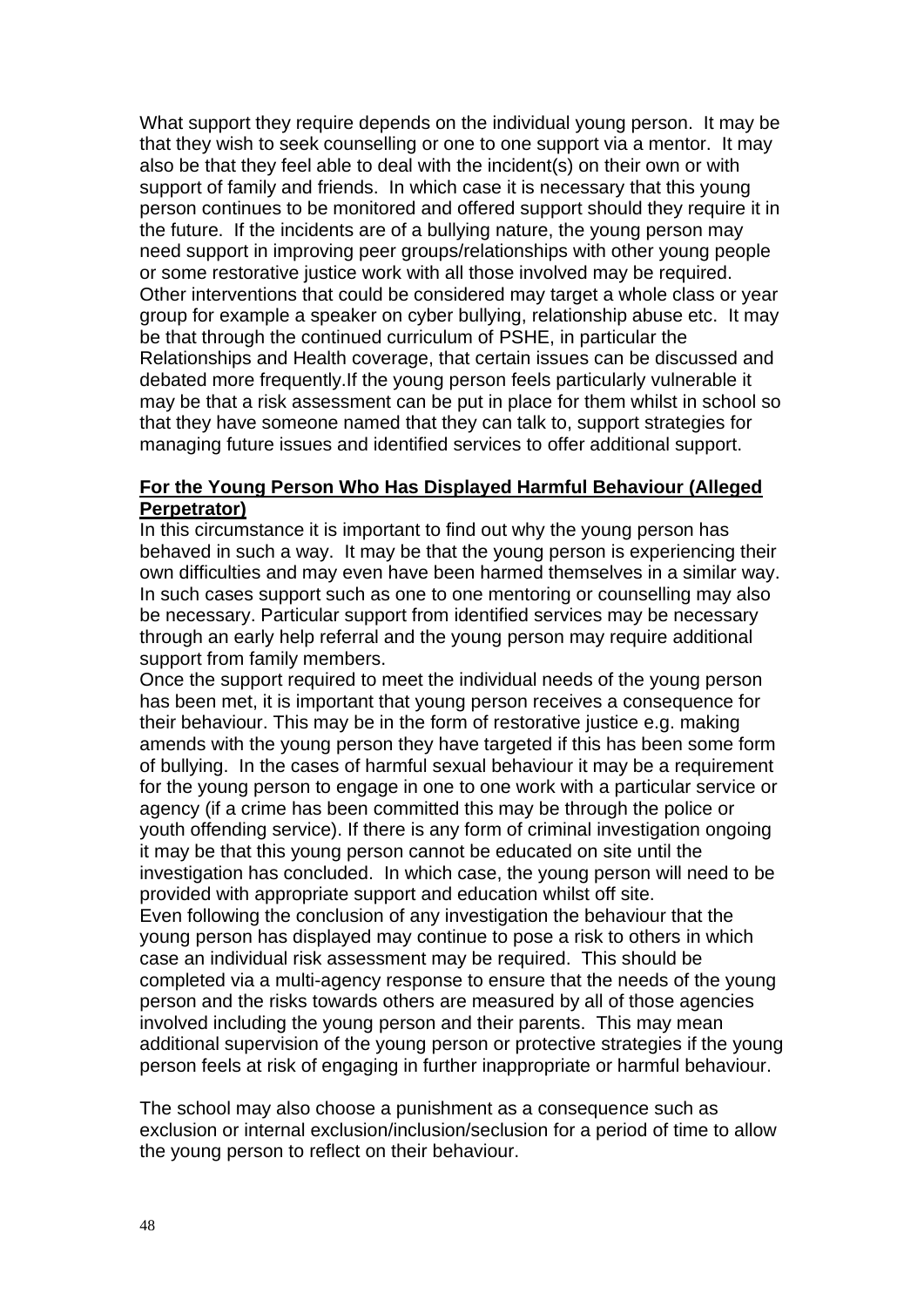#### **After Care**

It is important that following the incident the young people involved continue to feel supported and receive help even if they have stated that they are managing the incident. Sometimes the feelings of remorse, regret or unhappiness may occur at a much later stage than the incident. It is important to ensure that the young people do not engage in any further harmful behaviour either towards someone else or to themselves as a way of coping (e.g. self-harm). In which case, regular reviews with the young people following the incident(s) are imperative.

#### **Safety Planning**

Safety planning is a positive way of supporting a child who may benefit from a planned approach; this may be either the alleged victim or the alleged perpetrator. Safety plans support the child by considering the behaviours that may be risky and plan ways to manage triggers and to seek support from adults and peers. They are inclusive of parents and staff and are a planned intervention to support young people in feeling secure in the school/setting, helping young people identify behaviours that may leave them feeling anxious or at risk and have strategies that they can apply to keep themselves feeling safe. The language of safety planning is more positive than risk assessment and can give security to the child that a joined up approach is being followed by all in school. Safety Plans are available via PGSF.

#### **Disciplinary Action**

Finally and in some circumstances, the school may need to consider whether disciplinary action may be appropriate for any child/children involved – any such action should address the abuse, the causes of it, and attitudes underlying it. Disciplinary action may sometimes be appropriate, including (a) to ensure that the child/children take(s) responsibility for and realise(s) the seriousness of their behaviour; (b) to demonstrate to the child/children and others that peer on peer/child on child abuse can never be tolerated; and (c) to ensure the safety and wellbeing of other children. However, these considerations must be balanced against the child's/children's own potential unmet needs and any safeguarding concerns. Before deciding on appropriate action the school will always consider its duty to safeguard all children from harm; the underlying reasons for a child's behaviour; any unmet needs, or harm or abuse suffered by the child; the risk that the child may pose to other children; and the severity of the peer on peer/child on child abuse and the causes of it.

The school will, where appropriate, consider the potential benefit, as well as challenge, of using managed moves or exclusion as a response, and not as an intervention, recognising that even if this is ultimately deemed to be necessary, some of the measures referred to in this policy may still be required. Exclusion will only be considered as a last resort and only where necessary to ensure the safety and wellbeing of the other children in the school. Engaging in Fair Access Panel Processes to assist with decisionmaking associated to managed moves and exclusions can also be beneficial (Farrer and Co. 2019).